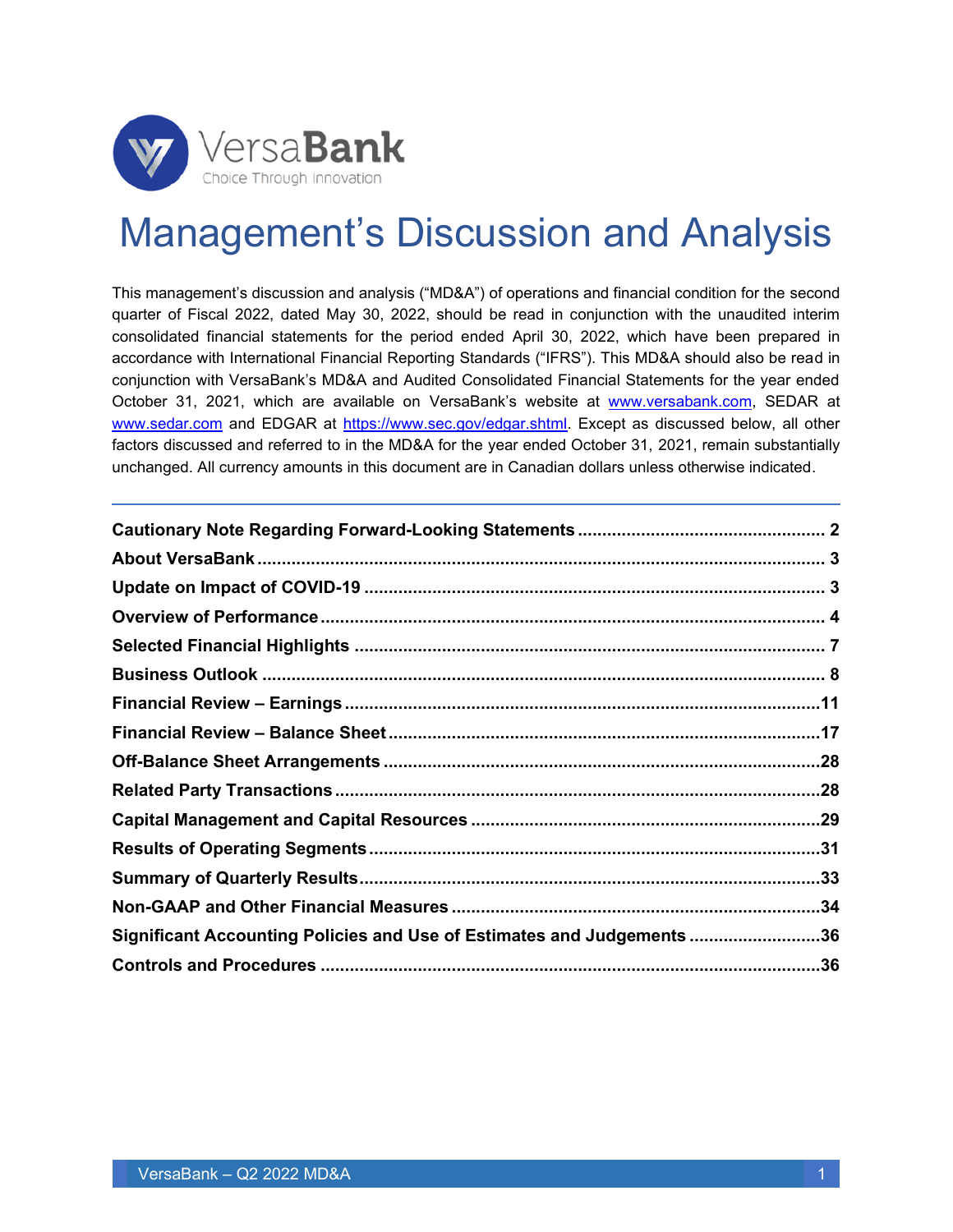### <span id="page-1-0"></span>**Cautionary Note Regarding Forward-Looking Statements**

The statements in this management's discussion and analysis that relate to the future are forward-looking statements. By their very nature, forward-looking statements involve inherent risks and uncertainties, both general and specific, many of which are out of VersaBank's control. Risks exist that predictions, forecasts, projections and other forward-looking statements will not be achieved. Readers are cautioned not to place undue reliance on these forward-looking statements as a number of important factors could cause actual results to differ materially from the plans, objectives, expectations, estimates and intentions expressed in such forward-looking statements. These factors include, but are not limited to, the strength of the Canadian economy in general and the strength of the local economies within Canada in which VersaBank conducts operations; the effects of changes in monetary and fiscal policy, including changes in interest rate policies of the Bank of Canada; global commodity prices; the effects of competition in the markets in which VersaBank operates; inflation; capital market fluctuations; the timely development and introduction of new products in receptive markets; the impact of changes in the laws and regulations regulating financial services; changes in tax laws; technological changes; unexpected judicial or regulatory proceedings; unexpected changes in consumer spending and savings habits; the impact of wars or conflicts including the crisis in Ukraine and the impact of the crisis on global supply chains; the impact of new variants of COVID-19 and VersaBank's anticipation of and success in managing the risks implicated by the foregoing. For a detailed discussion of certain key factors that may affect VersaBank's future results, please VersaBank's annual MD&A for the year ended October 31, 2021.

The foregoing list of important factors is not exhaustive. When relying on forward-looking statements to make decisions, investors and others should carefully consider the foregoing factors and other uncertainties and potential events. The forward-looking information contained in the management's discussion and analysis is presented to assist VersaBank shareholders and others in understanding VersaBank financial position and may not be appropriate for any other purposes. Except as required by securities law, VersaBank does not undertake to update any forward-looking statement that is contained in this management's discussion and analysis or made from time to time by VersaBank or on its behalf.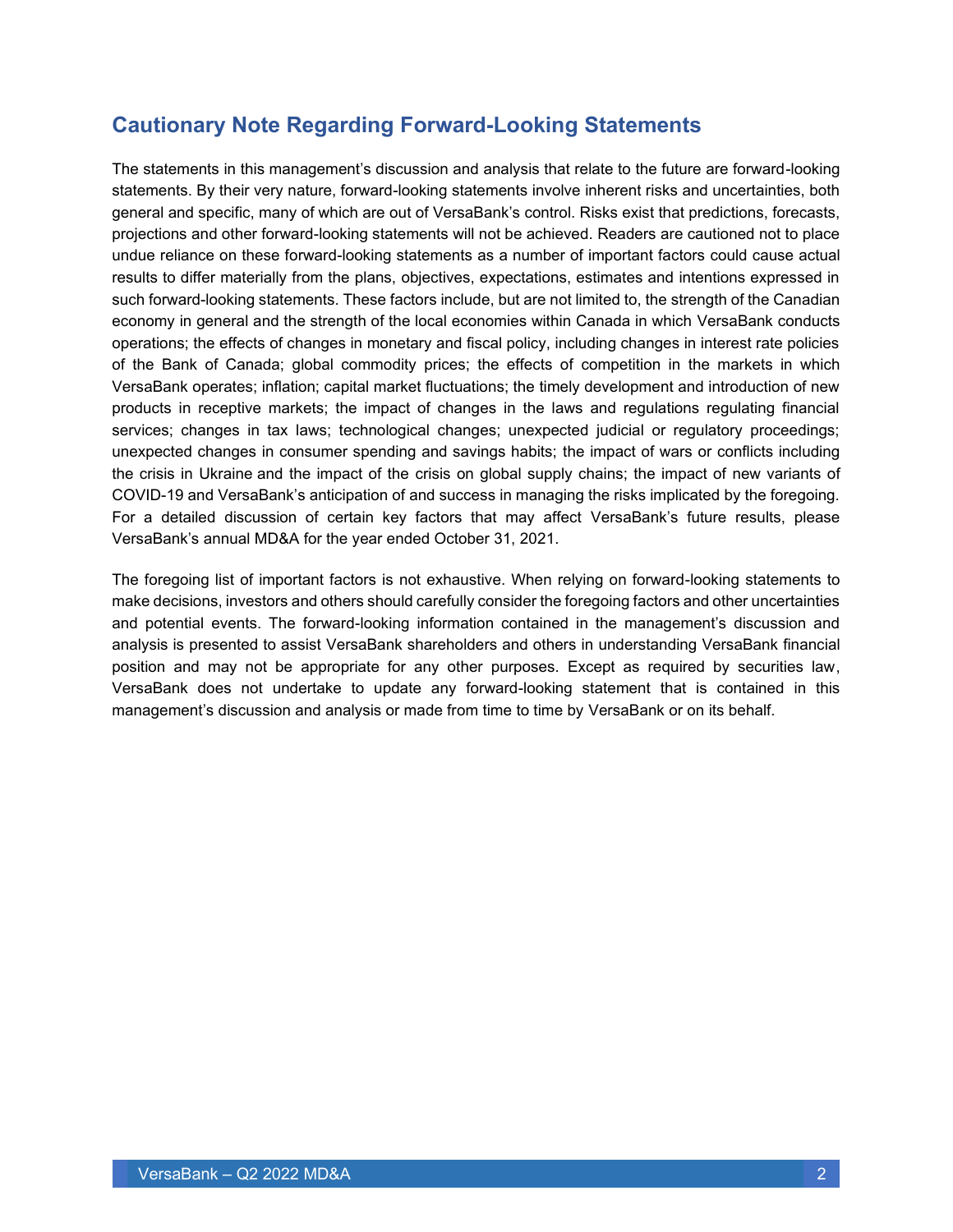### <span id="page-2-0"></span>**About VersaBank**

VersaBank (the "Bank") adopted an electronic branchless model in 1993, becoming the world's first branchless financial institution. It holds a Canadian Schedule 1 chartered bank licence and obtains its deposits and the majority of its loans and leases digitally. In addition to its core Digital Banking operations, VersaBank has established cybersecurity services and banking and financial technology development operations through its wholly owned subsidiary, DRT Cyber Inc. ("DRTC"). VersaBank's Common Shares trade on the Toronto Stock Exchange and Nasdaq under the symbol VBNK. Its Series 1 Preferred Shares trade on the Toronto Stock Exchange under the symbol VBNK.PR.A.

VersaBank continues to focus on increasing earnings by concentrating on underserved markets that support more attractive pricing for its products, leveraging existing distribution channels to deliver its financial products to these chosen markets and expanding its diverse deposit gathering network that provides efficient access to a range of low-cost deposit sources in order to maintain a low cost of funds.

The underlying drivers of VersaBank's performance trends for the current and comparative periods are set out in the following sections of this MD&A.

### <span id="page-2-1"></span>**Update on Impact of COVID-19**

With public health restrictions being generally relaxed or removed altogether over the recent months management has commenced the implementation of VersaBank's return-to-work strategy that is anticipated to accommodate the majority of staff transitioning from working remotely to working in a traditional office setting over the course of the third quarter of 2022.

Notwithstanding the above, VersaBank continues to monitor the data and information available related to the emergence of new variants of COVID-19 as well as attempt to anticipate the potential impact on the community, the Canadian economy and VersaBank's business operations.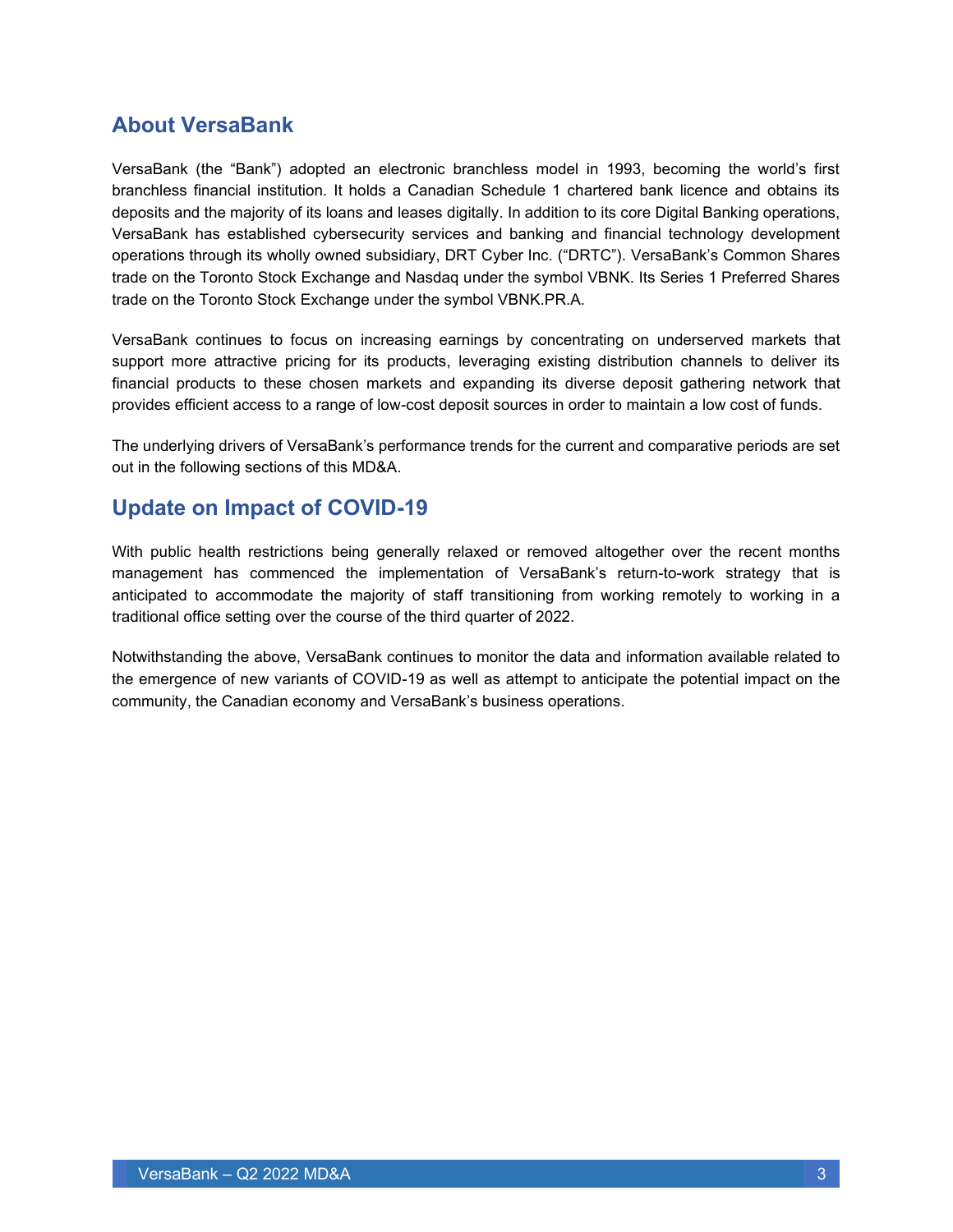### <span id="page-3-0"></span>**Overview of Performance**



\* See definition in the "Non-GAAP and Other Financial Measures" section below.

#### **Q2 2022 vs Q1 2022**

- ➢ Loans increased 11% to \$2.45 billion, driven by strong growth in VersaBank's Point-of-Sale Loan and Lease Receivable ("POS Financing") portfolio and Commercial Real Estate ("CRE") portfolio;
- ➢ Total revenue increased 2% to \$18.6 million, composed of net interest income of \$17.2 million and noninterest income of \$1.4 million, the latter derived primarily from DRTC (specifically Digital Boundary Group's Cybersecurity Services);
- ➢ Net interest margin (NIM) was unchanged at 2.77% and NIM on loans decreased 11 bps to 3.11%, primarily the result of VersaBank's strategy to grow its POS Financing portfolio, which generates lower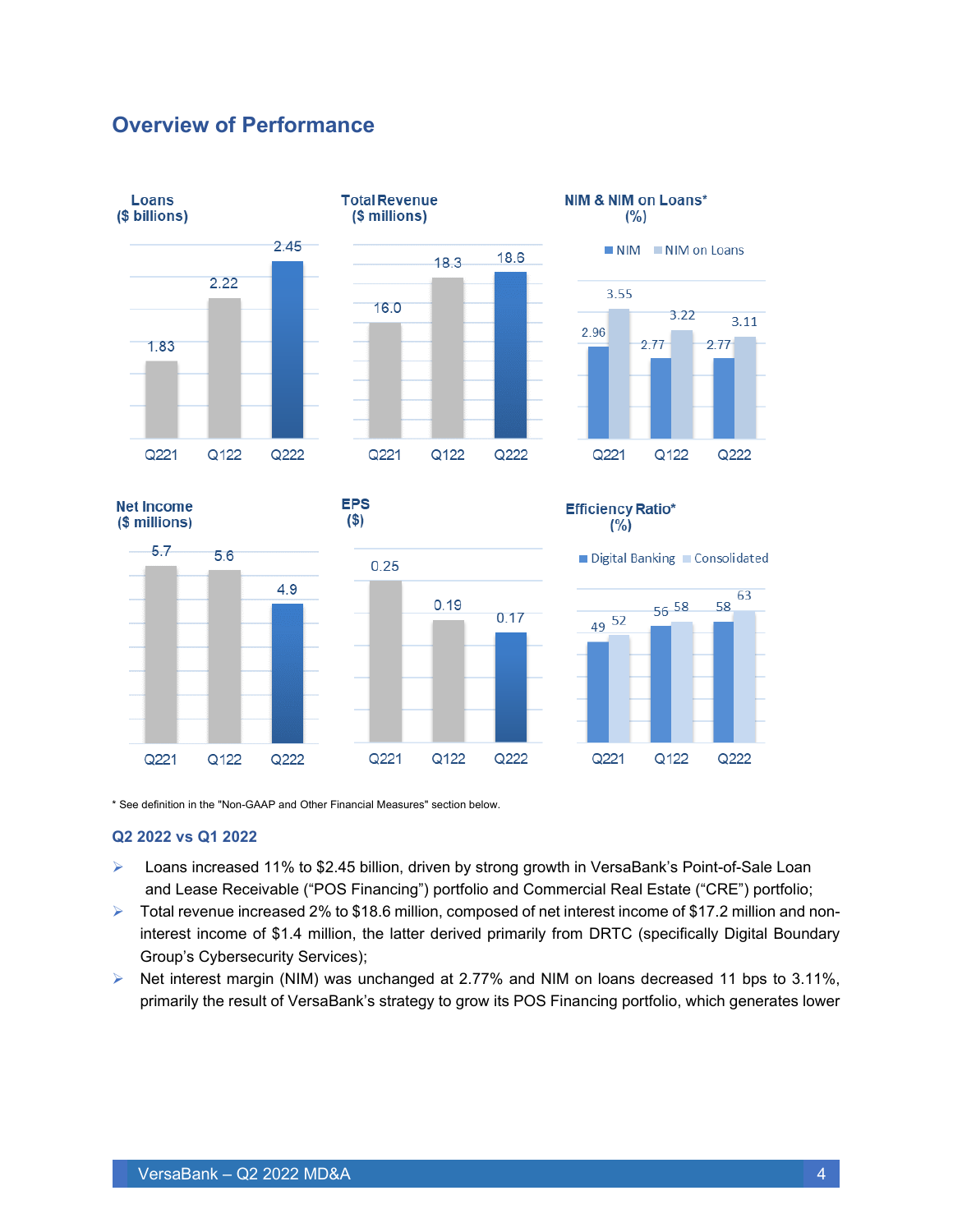average net interest margins than the CRE portfolio, and in which VersaBank was more aggressive with pricing in the second quarter of 2022 to capitalize on certain high-growth opportunities;

- $\triangleright$  Provision for credit losses was \$78,000 compared to provision for credit losses of \$2,000;
- ➢ Net income and earnings per share ("EPS") decreased 11% to \$4.9 million and \$0.17 per share respectively, with the decrease substantially attributable to costs related to investment in specific growth initiatives (including, but not limited to, the U.S. POS financing roll out and preparation for commercial launch of the Canadian-dollar version of VersaBank's Digital Deposit Receipts, which has been branded as VCAD), as well as higher salary and benefits costs, and higher office expense resulting from the implementation of VersaBank's return-to-work strategy, offset partially by higher total revenue; and,
- $\triangleright$  Efficiency ratio for the Digital Banking operations (excluding DRTC) increased to 58% attributable to the items noted above.

#### **Q2 2022 vs Q2 2021**

- ➢ Loans increased 34% driven by strong growth in VersaBank's POS Financing and CRE portfolios;
- ➢ Total revenue increased 17% due to higher net interest income and higher non-interest income, the latter being generated DRTC;
- $\triangleright$  NIM decreased 19 bps due to lower yields earned on lending assets and higher cost of funds while NIM on loans decreased 44 bps, primarily the result of VersaBank's strategy to grow its POS Financing portfolio, which generates lower average net interest margins than the CRE portfolio, and in which VersaBank was more aggressive with pricing in the second quarter of 2022 to capitalize on certain high-growth opportunities;
- $\triangleright$  Provision for credit losses was \$78,000 compared with a recovery of credit loss provisions of \$312,000;
- $\triangleright$  Net income and EPS decreased 14% and 32% respectively, with the magnitude of the EPS decrease being impacted by the issuance of 6.3 million common shares concurrent with VersaBank's listing on Nasdaq in September, 2021; and,
- ➢ Efficiency ratio for the Digital Banking operations (excluding DRTC) increased to 58% attributable to the items noted above.

#### **Q2 YTD 2022 vs Q2 YTD 2021**

- $\triangleright$  Net income and EPS decreased 5% and 23% to \$10.5 million and \$0.36, respectively;
- $\triangleright$  NIM decreased 22 bps due to lower yields earned on assets, offset partially by lower cost of funds, primarily the result of VersaBank's strategy to grow its POS Financing portfolio, which generates lower average net interest margins than the CRE portfolio, and in which VersaBank was more aggressive with pricing in the second quarter of 2022 to capitalize on certain high-growth opportunities;
- $\triangleright$  Provision for credit losses was \$80,000 compared with a recovery of credit loss provisions of \$255,000.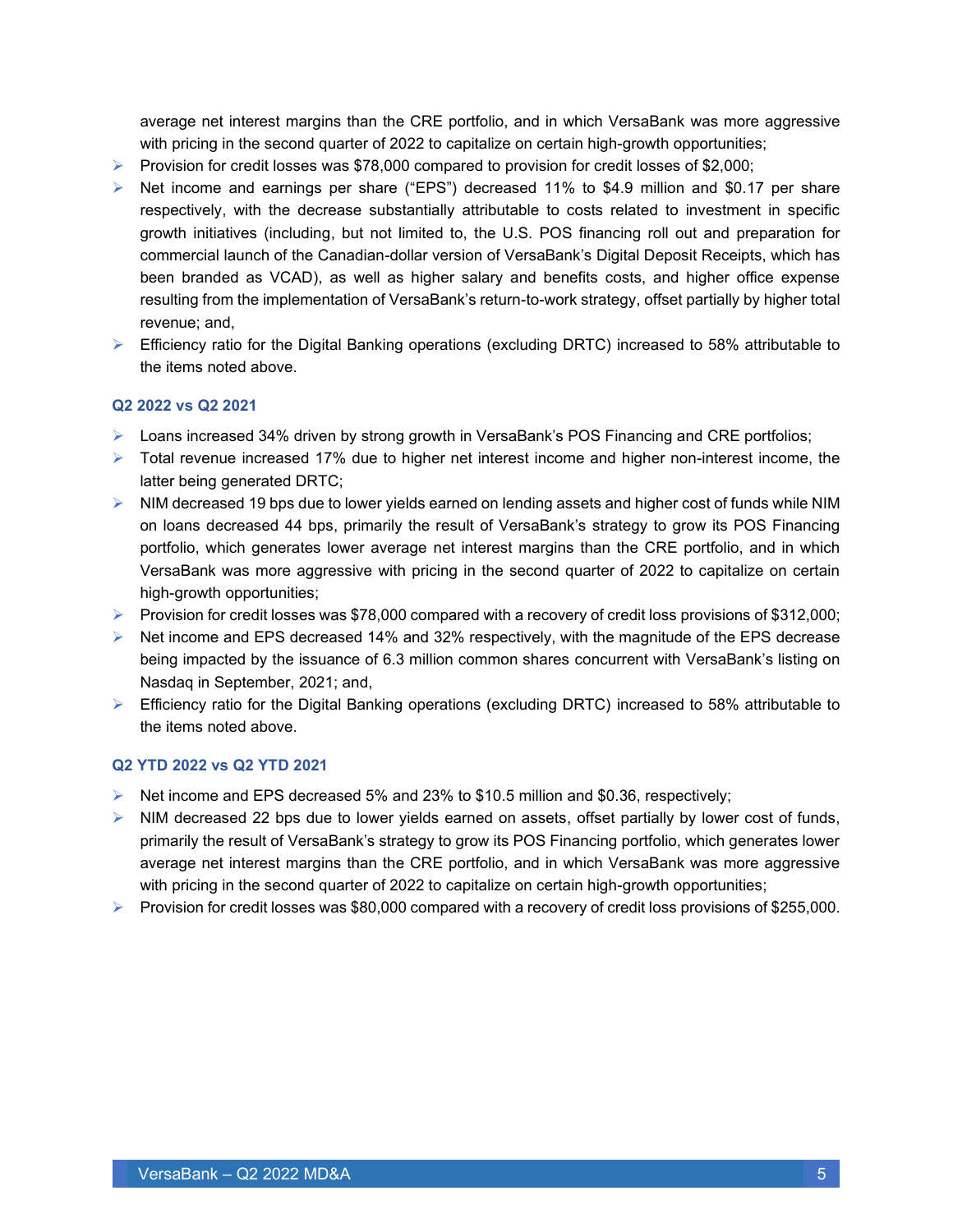### *Items of note*

#### **Q2 2022**

- ➢ On March 31, 2022, VersaBank announced it entered into an agreement with its first Point-of-Sale Finance partner in the United States, a large, North American, commercial transportation financing business focused on independent owner/operators.
- ➢ On March 28, 2022, VersaBank announced successful completion of the independent third-party System and Organization Controls (SOC2) – Type I audit of its VersaVault®, VersaBank's proprietary security technology for blockchain-based assets, which underpins the Bank's revolutionary Digital Deposit Receipts.

#### **Q1 2022**

 $\triangleright$  There were no material items of note in the quarter.

#### **Q2 2021**

- ➢ On April 30, 2021 VersaBank completed a private placement with U.S. institutional investors of nonviability contingent capital ("NVCC") compliant fixed to floating rate subordinated notes payable ("the Notes"), in the principal amount of USD \$75.0 million, equivalent to CAD \$92.1 million as at April 30, 2021. The Notes will pay interest semi-annually in arrears on May 1 and November 1 of each year, beginning on November 1, 2021, at a fixed rate of 5.00% per year, until May 1, 2026. Proceeds of the Notes will be utilized to fund VersaBank's POS Financing business in the United States, but will be held in US dollar denominated cash prior to deployment;
- ➢ On April 30, 2021, VersaBank redeemed all of its outstanding Non-Cumulative Series 3 preferred shares (NVCC) using cash on hand. The amount paid on redemption for each share was \$10.00, and in aggregate \$16.8 million.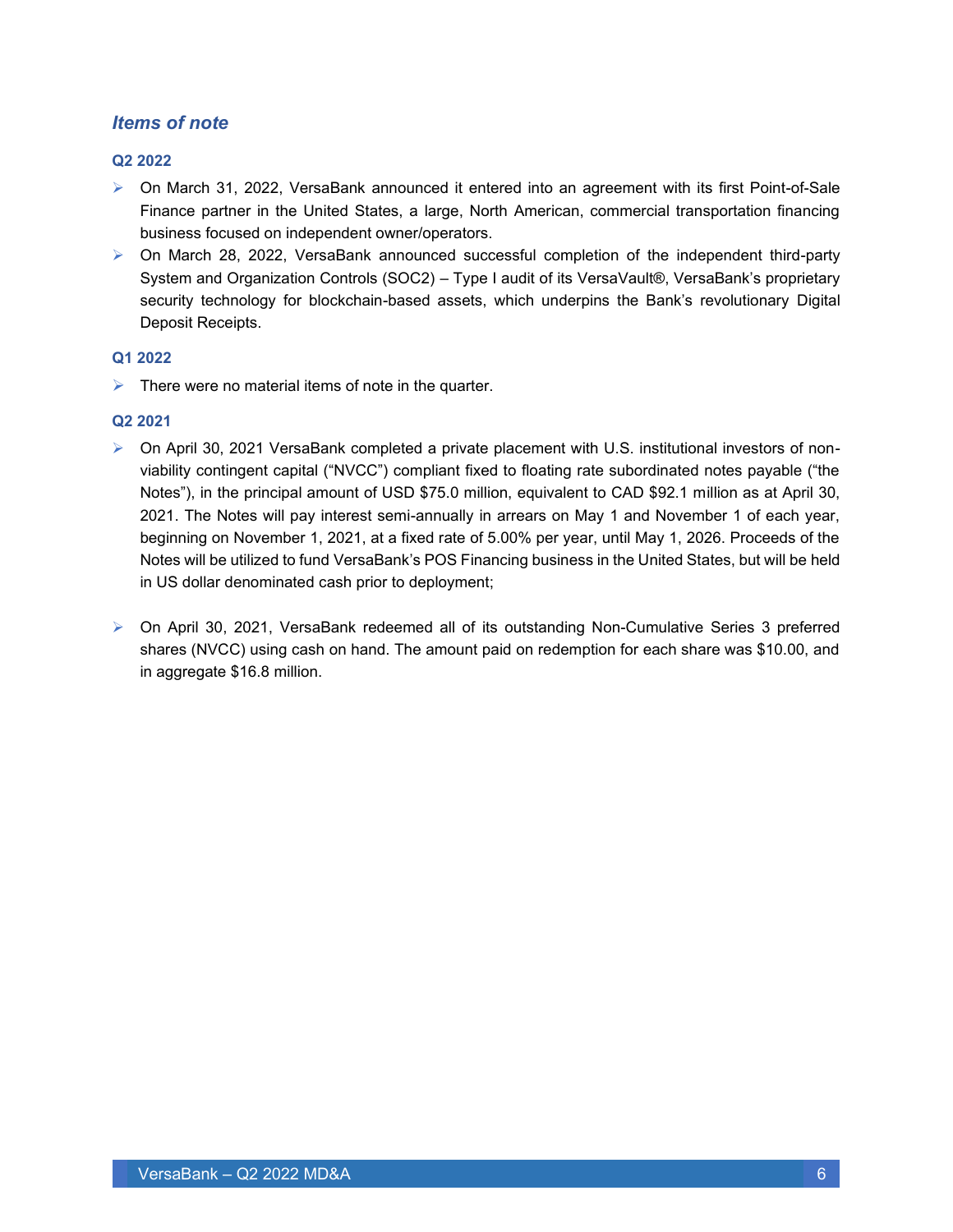### <span id="page-6-0"></span>**Selected Financial Highlights**

| (unaudited)                                                     | for the three months ended |    |            | for the six months ended |                 |  |
|-----------------------------------------------------------------|----------------------------|----|------------|--------------------------|-----------------|--|
|                                                                 | April 30                   |    | April 30   | April 30                 | April 30        |  |
| (\$CDN thousands except per share amounts)                      | 2022                       |    | 2021       | 2022                     | 2021            |  |
| <b>Results of operations</b>                                    |                            |    |            |                          |                 |  |
| Interest income                                                 | \$<br>25,848               | \$ | 21,649     | \$<br>50,568             | \$<br>43,164    |  |
| Net interest income                                             | 17,242                     |    | 15,095     | 34,127                   | 29,469          |  |
| Non-interest income                                             | 1,393                      |    | 875        | 2,774                    | 1,923           |  |
| Total revenue                                                   | 18,635                     |    | 15,970     | 36,901                   | 31,392          |  |
| Provision for (recovery of) credit losses                       | 78                         |    | (312)      | 80                       | (255)           |  |
| Non-interest expenses                                           | 11,767                     |    | 8,342      | 22,403                   | 16,429          |  |
| <b>Digital Banking</b>                                          | 10,006                     |    | 7,360      | 19,509                   | 14,690          |  |
| <b>DRTC</b>                                                     | 1,803                      |    | 1,023      | 2,977                    | 1,808           |  |
| Net income                                                      | 4,943                      |    | 5,744      | 10,509                   | 11,034          |  |
| Income per common share:                                        |                            |    |            |                          |                 |  |
| Basic                                                           | \$<br>0.17                 | \$ | 0.25       | \$<br>0.36               | \$<br>0.47      |  |
| <b>Diluted</b>                                                  | \$<br>0.17                 | \$ | 0.25       | \$<br>0.36               | \$<br>0.47      |  |
| Dividends paid on preferred shares                              | \$<br>247                  | \$ | 542        | \$<br>494                | \$<br>1,084     |  |
| Dividends paid on common shares                                 | \$<br>687                  | \$ | 528        | \$<br>1,374              | \$<br>1,056     |  |
| Yield*                                                          | 4.15%                      |    | 4.24%      | 3.99%                    | 4.26%           |  |
| Cost of funds*                                                  | 1.38%                      |    | 1.28%      | 1.30%                    | 1.35%           |  |
| Net interest margin*                                            | 2.77%                      |    | 2.96%      | 2.69%                    | 2.91%           |  |
| Net interest margin on loans*                                   | 3.11%                      |    | 3.55%      | 3.14%                    | 3.55%           |  |
| Return on average common equity*                                | 5.92%                      |    | 9.20%      | 6.25%                    | 8.73%           |  |
| Book value per common share*                                    | \$<br>11.94                | \$ | 11.06      | \$<br>11.94              | \$<br>11.06     |  |
| Efficiency ratio*                                               | 63%                        |    | 52%        | 61%                      | 52%             |  |
| Efficiency ratio - Digital Banking*                             | 58%                        |    | 49%        | 57%                      | 50%             |  |
| Return on average total assets*                                 | 0.75%                      |    | 1.02%      | 0.79%                    | 0.98%           |  |
| Gross impaired loans to total loans*                            | 0.00%                      |    | $0.00\%$   | 0.00%                    | $0.00\%$        |  |
| Provision (recovery) for credit losses as a % of average loans* | 0.01%                      |    | $(0.07\%)$ | 0.01%                    | $(0.03\%)$      |  |
|                                                                 |                            |    | as at      |                          |                 |  |
| <b>Balance Sheet Summary</b>                                    |                            |    |            |                          |                 |  |
| Cash                                                            | \$<br>198,157              | \$ | 272,428    | \$<br>198,157            | \$<br>272,428   |  |
| Loans, net of allowance for credit losses                       | 2,450,276                  |    | 1,829,776  | 2,450,276                | 1,829,776       |  |
| Average loans*                                                  | 2,332,957                  |    | 1,811,750  | 2,276,663                | 1,742,343       |  |
| <b>Total assets</b>                                             | 2,692,146                  |    | 2,139,757  | 2,692,146                | 2,139,757       |  |
| Deposits                                                        | 2,124,916                  |    | 1,679,273  | 2,124,916                | 1,679,273       |  |
| Subordinated notes payable                                      | 98,410                     |    | 94,392     | 98,410                   | 94,392          |  |
| Shareholders' equity                                            | 341,414                    |    | 247,366    | 341,414                  | 247,366         |  |
| Capital ratios*                                                 |                            |    |            |                          |                 |  |
| Risk-weighted assets                                            | \$2,313,030                | \$ | 1,763,424  | \$2,313,030              | \$<br>1,763,424 |  |
| Common Equity Tier 1 capital                                    | 315,963                    |    | 220,740    | 315,963                  | 220,740         |  |
| Total regulatory capital                                        | 432,083                    |    | 333,161    | 432,083                  | 333,161         |  |
| Common Equity Tier 1 (CET1) ratio                               | 13.66%                     |    | 12.52%     | 13.66%                   | 12.52%          |  |
| Tier 1 capital ratio                                            | 14.25%                     |    | 13.29%     | 14.25%                   | 13.29%          |  |
| Total capital ratio                                             | 18.68%                     |    | 18.89%     | 18.68%                   | 18.89%          |  |
| Leverage ratio                                                  | 11.63%                     |    | 10.46%     | 11.63%                   | 10.46%          |  |

\* See definition in "Non-GAAP and Other Financial Measures" section below.

\*\* Capital management and leverage measures are in accordance with OSFI's Capital Adequacy Requirements and Basel III Accord.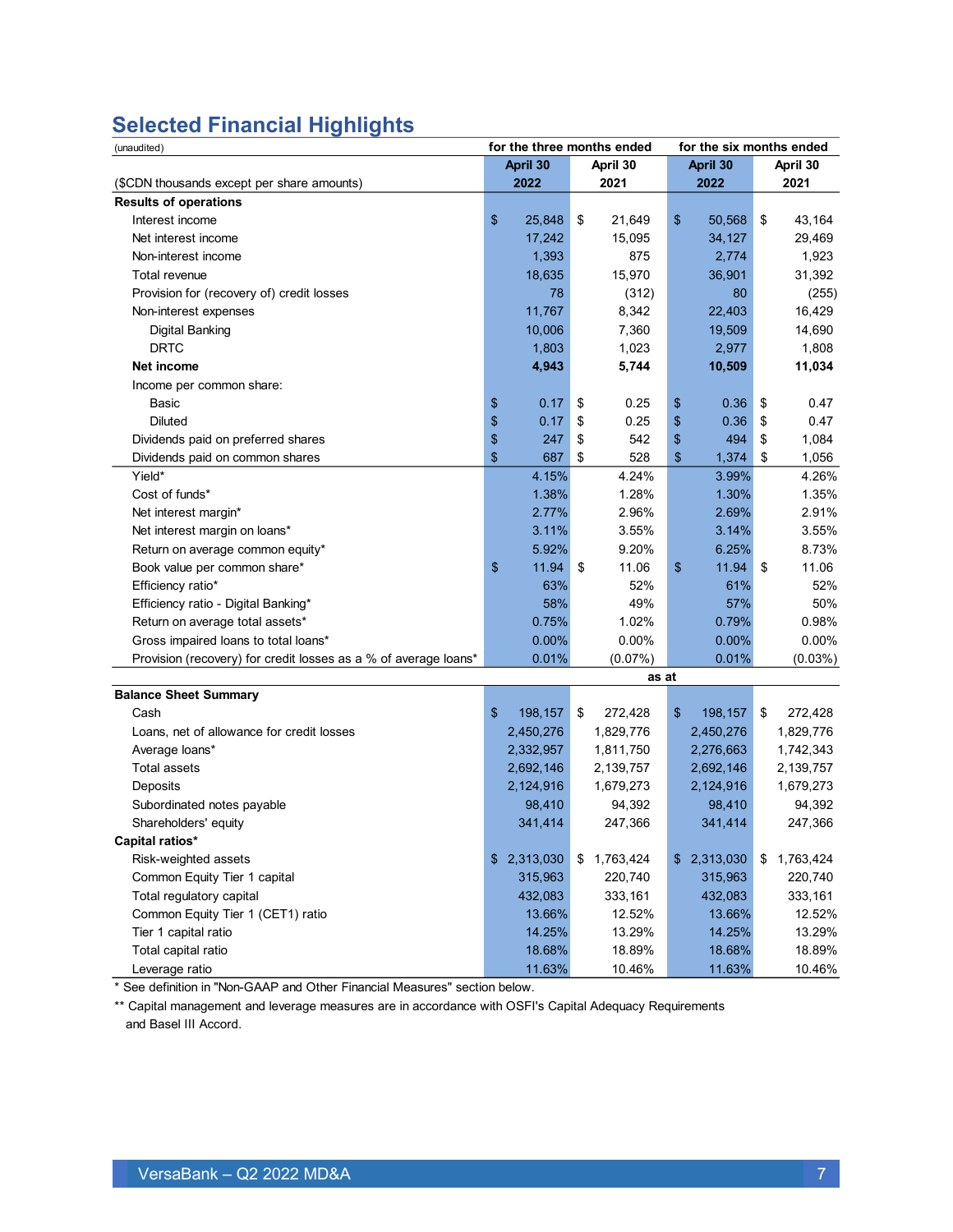### <span id="page-7-0"></span>**Business Outlook**

VersaBank is active in underserved markets that support more attractive pricing for its lending products, and further, continues to develop and expand its diverse deposit gathering network that provides efficient access to a range of low-cost deposit sources. In addition, VersaBank remains highly committed to, and focused on further developing and enhancing its technology advantage, a key component of its value proposition that not only provides efficient access to VersaBank's chosen underserved lending and deposit markets, but also delivers superior financial products and better customer service to its clients.

Management is closely monitoring the geo-political risk precipitated by the crisis in Ukraine and its potential impact on VersaBank's business. At this time, management has not identified any material direct or indirect risk exposure to VersaBank resulting from the conflict and will continue to assess available information and evaluate the situation as it evolves.

While VersaBank does not provide guidance on specific performance metrics, the commentary provided below related to aspects of VersaBank's business and certain expected trends related to same, in management's view, could potentially impact future performance.

#### *Lending Assets*

- ➢ Point-of-Sale Financing: Consumer spending in Canada is expected to remain strong as a function of a tight labour market and as excess savings continue to be deployed into a range of durable goods, including assets related to home improvements, as well as home purchases for which VersaBank's POS loan and lease origination partners provide financing. These trends, combined with the anticipated addition of new origination partners, represent key drivers of what is expected to be strong POS Financing balance sheet growth over the course of the second half of fiscal 2022. In addition, VersaBank entered the US lending market in the second quarter of 2022 through the completion of a receivable purchase transaction with its first US-based, POS Financing origination partner, a large, North American, commercial transportation financing business focused on independent owner/operators. Management anticipates measured growth in its US POS Financing portfolio over the second half of fiscal 2022 as VersaBank continues to source and onboard new origination partners that operate with a credit risk profile that is aligned with VersaBank's risk appetite.
- ➢ Commercial Real Estate: VersaBank anticipates continued growth in the commercial mortgage sector over the course of the second half of fiscal 2022, specifically related to financing for residential housing properties, albeit somewhat moderated relative to management's view in the first half of fiscal 2022. Notwithstanding VersaBank's significant risk mitigation related to this portfolio, including working with well-established, well-capitalized partners and low loan-to-value ratios, management has taken a cautionary stance with respect to the CRE portfolio due to the anticipation of volatility in CRE asset valuations in a rising interest rate environment and the potential impact of same on borrowers' ability to service debt, as well as due to concerns related to higher commodity prices attributable to current global supply chain disruptions and a very tight labour market, both of which have the potential to drive higher construction costs. Management expects growth in the second half of 2022 to be driven primarily by real estate development in communities on the periphery of the major city centres as a result of consumers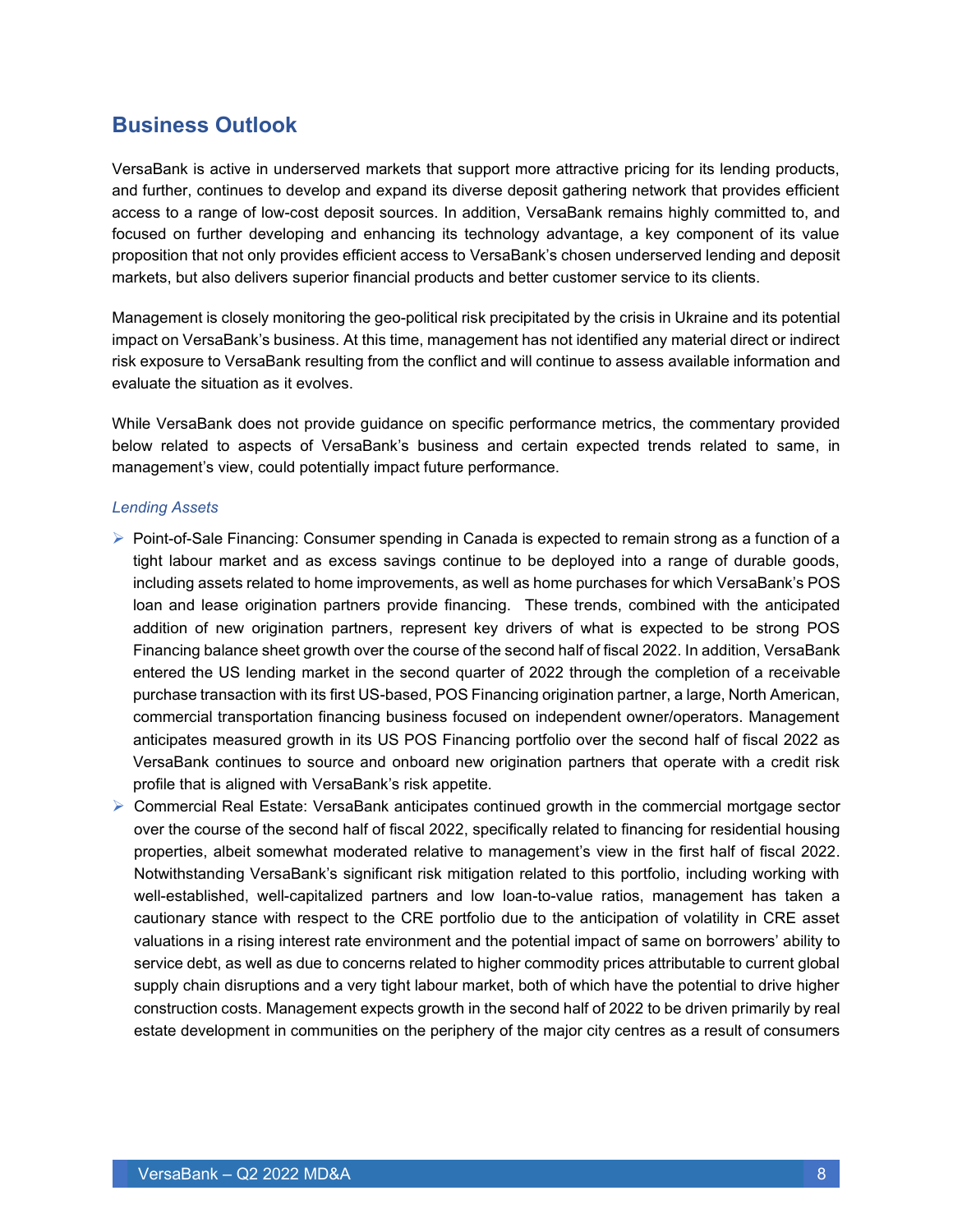continuing to seek more affordable housing outside of the city centres, as well as the federal government's efforts to revitalize immigration programs. Finally, management continues to pursue opportunities to develop more meaningful balance sheet exposure to the B-20 compliant conventional, uninsured mortgage financing space.

#### *Credit Quality*

- $\triangleright$  VersaBank lends to underserved markets that support more attractive pricing for its lending products but typically exhibit a lower-than-average risk profile generally as a function of the lower inherent risk associated with the underlying collateral assets and/or the structure of VersaBank's offered financing arrangements;
- ➢ VersaBank has no loans on its balance sheet that are subject to payment deferrals, no impaired loans and no loans in arrears, however, continues to monitor its lending portfolio and the underlying borrowers as well as origination partners closely to ensure that management has good visibility on credit trends that could provide an early warning indication of the emergence of any elevated risk in the lending portfolio;
- $\triangleright$  Forward-looking macroeconomic and industry data remains somewhat dynamic and as a result, management anticipates that estimated expected credit loss ("ECL") amounts may continue to exhibit modest volatility over the course of fiscal 2022, most specifically as a function of the velocity and magnitude of monetary policy tightening and the impact of same on inflation levels and consumers' ability to service household debt, the endurance of a tight labour market, geo-political risk precipitated by the crisis in Ukraine and the impact of the conflict on global supply chains as well as the emergence and impact of new variants of COVID-19. Notwithstanding the above, management also expects that the lower risk profile of VersaBank's lending portfolio, which is a function of VersaBank's prudent underwriting practices, and its focus on underserved financing markets within which it has a wealth of experience will contribute to mitigating potential volatility in its forward ECL amounts; and,
- ➢ VersaBank has sourced credit risk modeling systems and forecast macroeconomic scenario data from Moody's Analytics, a third-party service provider, for the purpose of computing forward-looking credit risk parameters under multiple macroeconomic scenarios that consider both market-wide and idiosyncratic factors and influences. These credit risk modeling systems are used in conjunction with VersaBank's internally developed ECL models. Management continues to see dynamic, modestly improving trends in the macroeconomic data used as forward-looking information in VersaBank's credit risk models and depending on the growth trajectory and composition of the lending portfolio, these improving trends could result in VersaBank recognizing lower provisions for credit losses, or potentially even recognizing further recoveries in the coming quarters. However, if the performance of the Canadian economy is not aligned with the current forecast macroeconomic trends, and further, begins to deteriorate, VersaBank's borrowers could be exposed to credit risk that could result in loan deferrals and/or loan defaults and have an unfavourable impact on VersaBank's estimated ECL.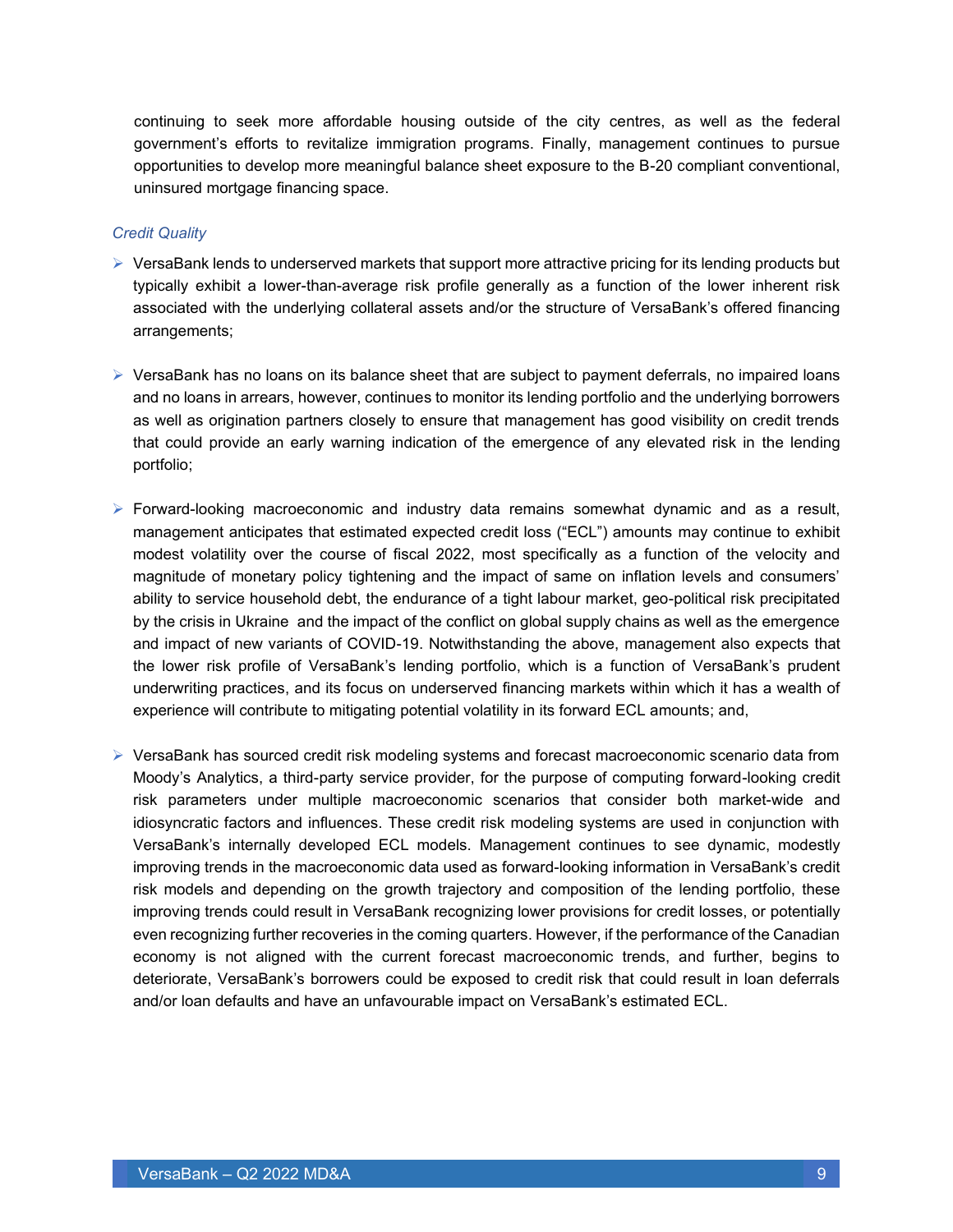#### *Funding and Liquidity*

- ➢ Management anticipates that commercial deposit volumes raised via VersaBank's Trustee Integrated Banking ("TIB") program will grow over the second half of fiscal 2022 as a function of an increase in the volume of consumer bankruptcy and proposal restructuring proceedings over the same timeframe attributable to the Bank of Canada continuing to tighten monetary policy over the course of the year. Further, VersaBank continues to grow and expand its well-established, diverse deposit broker network through which it sources personal deposits, consisting primarily of guaranteed investment certificates. Management expects that the combination of the operational trends set out above will mitigate the expansion of its cost of funds, despite the anticipation of the Bank of Canada instituting multiple rate increases over the course of the second half of the year; and,
- $\triangleright$  Management anticipates that liquidity levels will remain reasonably consistent over the course of fiscal 2022 as VersaBank continues to fund anticipated, additional balance sheet growth across each of its lines of business.

#### *Earnings and Capital*

- $\triangleright$  Earnings growth in fiscal 2022 will be realized as a function primarily of anticipated organic balance sheet growth and incremental earnings contributions from DRTC, offset partially by higher non-interest expenses attributable to costs related to investment in specific growth initiatives (including the U.S. POS financing roll out and preparation for commercial launch of the Canadian-dollar version of VersaBank's Digital Deposit Receipts), as well as the costs related to the retention of staff in a very tight labour market;
- $\triangleright$  Net interest income growth is expected to be a function primarily of the expansion of each of VersaBank's core business lines across key lending asset categories, disciplined liquidity management and the expectation that VersaBank will be able to continue to mitigate the expansion of its cost of funds, despite the anticipation of the Bank of Canada instituting multiple rate increases over the course of the second half of the year;
- ➢ Non-interest income growth will be a function primarily of DRTC, specifically Digital Boundary Group, deploying its suite of cybersecurity solutions into the market which includes financial institutions, multinational corporations and government entities;
- $\triangleright$  VersaBank's capital ratios remain comfortably in excess of regulatory minimums. Management is of the view that VersaBank's current capital levels are sufficient to accommodate anticipated, medium term balance sheet growth, however; management will continue to closely monitor the capital markets to identify opportunities for VersaBank to raise additional regulatory capital on attractive terms in order to position VersaBank to support a potentially more robust growth profile; and,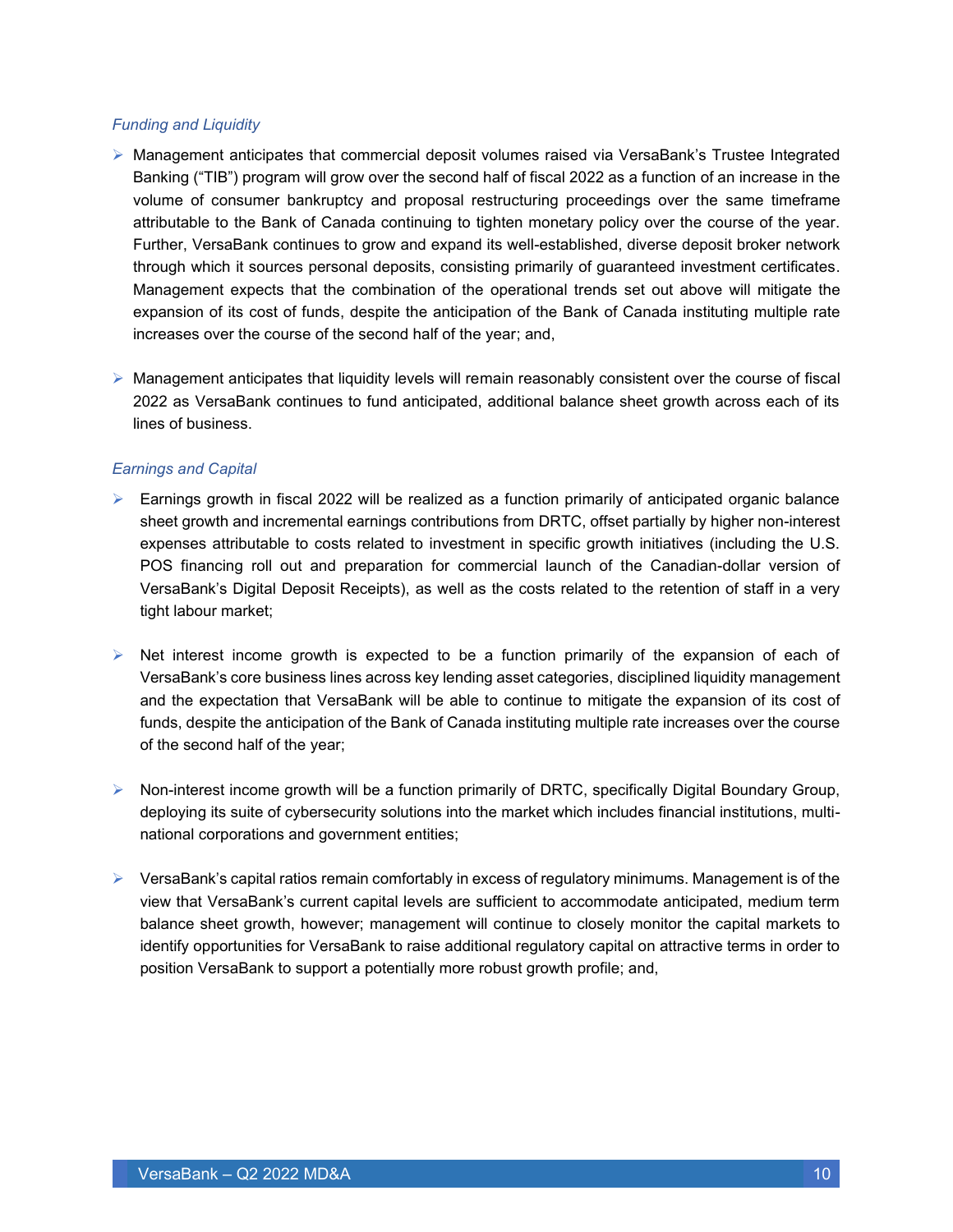➢ Management does not anticipate increasing VersaBank's dividend rate over the course of the second half of fiscal 2022 in order to ensure that it continues to have adequate regulatory capital available to support balance sheet growth as well as specific business development initiatives for earnings growth currently contemplated over the same period and remain in compliance with its established regulatory capital ratio targets and thresholds.

There is potential that VersaBank may not realize or achieve the anticipated performance trends set out above as a function of a number of factors and variables including, but not limited to, the strength of the Canadian economy in general and the strength of the local economies within Canada in which VersaBank conducts operations; the effects of changes in monetary and fiscal policy, including changes in the interest rate policies of the Bank of Canada; global commodity prices; the effects of competition in the markets in which VersaBank operates; inflation; capital market fluctuations; the timely development and introduction of new products in receptive markets; the ability of VersaBank to grow its business and execute its strategy in the US market; the impact of changes in the laws and regulations regulating financial services; the impact of wars or conflicts including the crisis in Ukraine; and the impact of new variants of COVID-19 on the Canadian economy. Please see "Cautionary Note Regarding Forward-Looking Statements" on page 2 of this MD&A.

### <span id="page-10-0"></span>**Financial Review – Earnings**

#### **Total Revenue**

Total revenue, which consists of net interest income and non-interest income, increased 2% to \$18.6 million compared to the first quarter of 2022 and increased 17% compared to the same period a year ago. Total revenue for the six months ended April 30, 2022 increased 18% to \$36.9 million compared to the same period a year ago.

#### *Net Interest Income*

(thousands of Canadian dollars)

|                                   |                |            |     | For the three months ended: |             |              |        | For the six months ended: |            |     |          |          |  |
|-----------------------------------|----------------|------------|-----|-----------------------------|-------------|--------------|--------|---------------------------|------------|-----|----------|----------|--|
|                                   |                | April 30   |     | January 31                  |             | April 30     |        |                           | April 30   |     | April 30 |          |  |
|                                   |                | 2022       |     |                             | 2022 Change | 2021         | Change |                           | 2022       |     | 2021     | Change   |  |
|                                   |                |            |     |                             |             |              |        |                           |            |     |          |          |  |
| Interest income                   |                |            |     |                             |             |              |        |                           |            |     |          |          |  |
| Point-of-sale loans and leases    | $\mathfrak{s}$ | 16,006     | \$  | 14.455                      | 11%         | \$<br>11,484 | 39%    | $\mathbf{s}$              | 30,461     | \$  | 22,985   | 33%      |  |
| Commercial real estate mortgages  |                | 9,171      |     | 9.753                       | (6%)        | 9,330        | (2%)   |                           | 18.924     |     | 18.440   | 3%       |  |
| Commercial real estate loans      |                | 179        |     | 192                         | (7%)        | 362          | (51%)  |                           | 371        |     | 704      | (47%)    |  |
| Public sector and other financing |                | 116        |     | 114                         | 2%          | 125          | (7%)   |                           | 230        |     | 258      | $(11\%)$ |  |
| Other                             |                | 376        |     | 206                         | 83%         | 348          | 8%     |                           | 582        |     | 777      | (25%)    |  |
| Interest income                   | $\mathfrak{S}$ | 25,848     | \$  | 24,720                      | 5%          | \$<br>21,649 | 19%    | $\mathbf{s}$              | 50,568     | -S  | 43,164   | 17%      |  |
|                                   |                |            |     |                             |             |              |        |                           |            |     |          |          |  |
| Interest expense                  |                |            |     |                             |             |              |        |                           |            |     |          |          |  |
| Deposit and other                 | $\mathfrak{s}$ | 7,239      | \$. | 6.469                       | 12%         | \$<br>6.414  | 13%    | $\mathbf{s}$              | 13.708     | -S  | 13.428   | 2%       |  |
| Subordinated notes                |                | 1,367      |     | 1,366                       | $0\%$       | 140          | 876%   |                           | 2,733      |     | 267      | 924%     |  |
| Interest expense                  | $\mathfrak{s}$ | 8,606      | \$. | 7,835                       | 10%         | \$<br>6,554  | 31%    | $\mathbf{s}$              | 16,441     | \$. | 13,695   | 20%      |  |
|                                   |                |            |     |                             |             |              |        |                           |            |     |          |          |  |
| Net interest income               | \$.            | 17,242     | \$  | 16,885                      | 2%          | \$<br>15,095 | 14%    | $\mathbf{s}$              | 34,127     | -\$ | 29,469   | 16%      |  |
|                                   |                |            |     |                             |             |              |        |                           |            |     |          |          |  |
| Non-interest income               | \$             | $1,393$ \$ |     | 1,381                       | 1%          | \$<br>875    | 59%    | \$                        | $2,774$ \$ |     | 1,923    | 44%      |  |
|                                   |                |            |     |                             |             |              |        |                           |            |     |          |          |  |
| Total revenue                     | \$.            | 18,635     | \$  | 18,266                      | 2%          | \$<br>15,970 | 17%    | $\mathbf{\$}$             | 36,901     | -\$ | 31,392   | 18%      |  |
|                                   |                |            |     |                             |             |              |        |                           |            |     |          |          |  |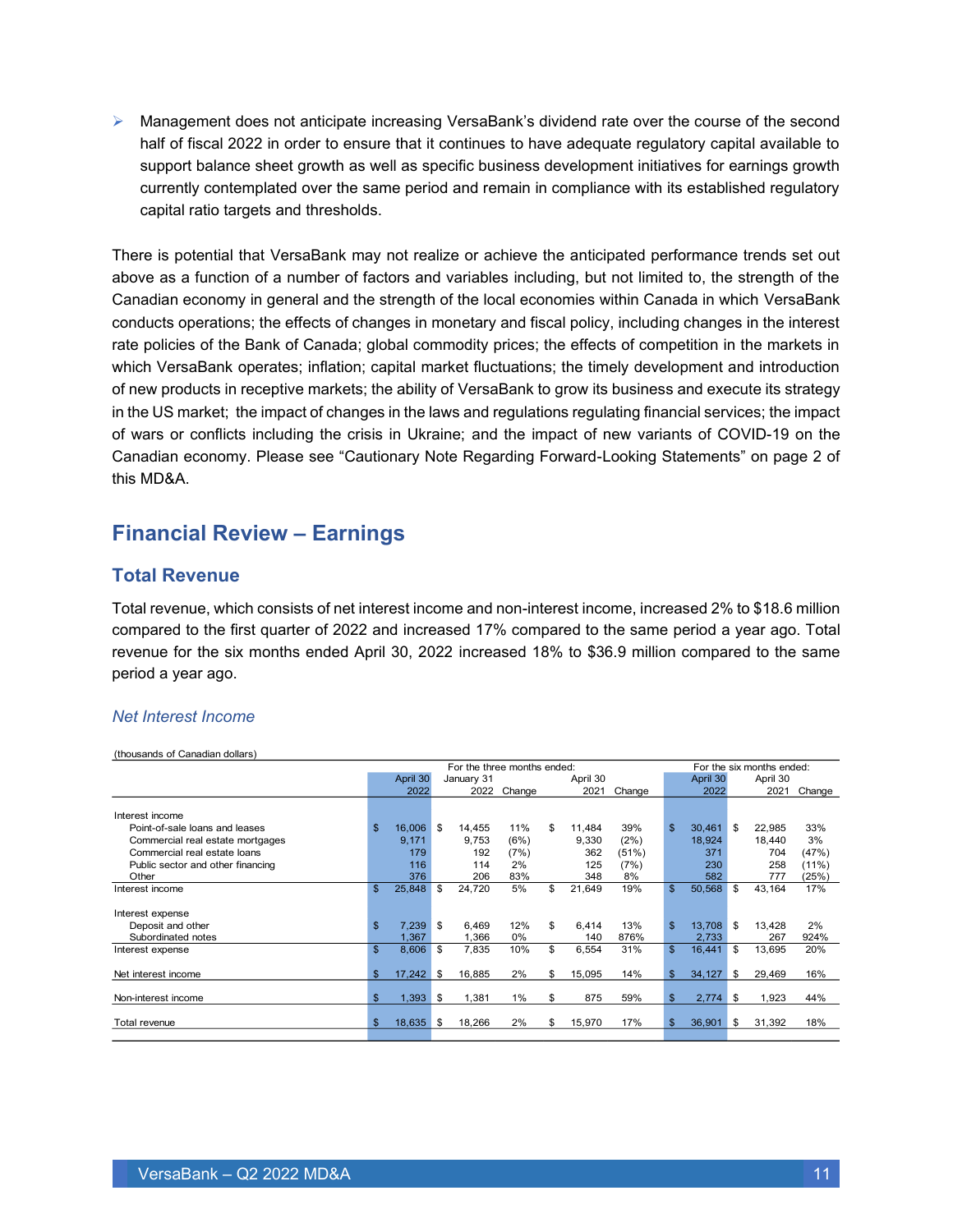#### *Q2 2022 vs Q1 2022*

Net interest income increased 2% to \$17.2 million as a function primarily of:

➢ Higher interest income earned on higher lending asset balances.

Offset partially by:

- ➢ Lower fees earned on VersaBank's CRE mortgage portfolio; and,
- ➢ Higher interest expense attributable to higher deposit balances.

#### *Q2 2022 vs Q2 2021*

Net interest income was up 14% as a function primarily of:

➢ Higher interest income earned on higher lending asset balances.

Offset partially by:

- ➢ Lower fees earned on VersaBank's CRE mortgage portfolio;
- $\triangleright$  Higher interest expense attributable to higher deposit balances; and,
- $\triangleright$  Higher interest expense attributable to the Notes.

#### *Q2 YTD 2022 vs Q2 YTD 2021*

Net interest income was up 16% to \$34.1 million a function primarily of:

- ➢ Higher interest income earned on higher lending assets; and,
- ➢ Redeployment of cash into higher yielding lending assets.

Offset partially by:

- $\triangleright$  Higher interest expense attributable to higher deposit balances; and,
- $\triangleright$  Higher interest expense attributable to the Notes.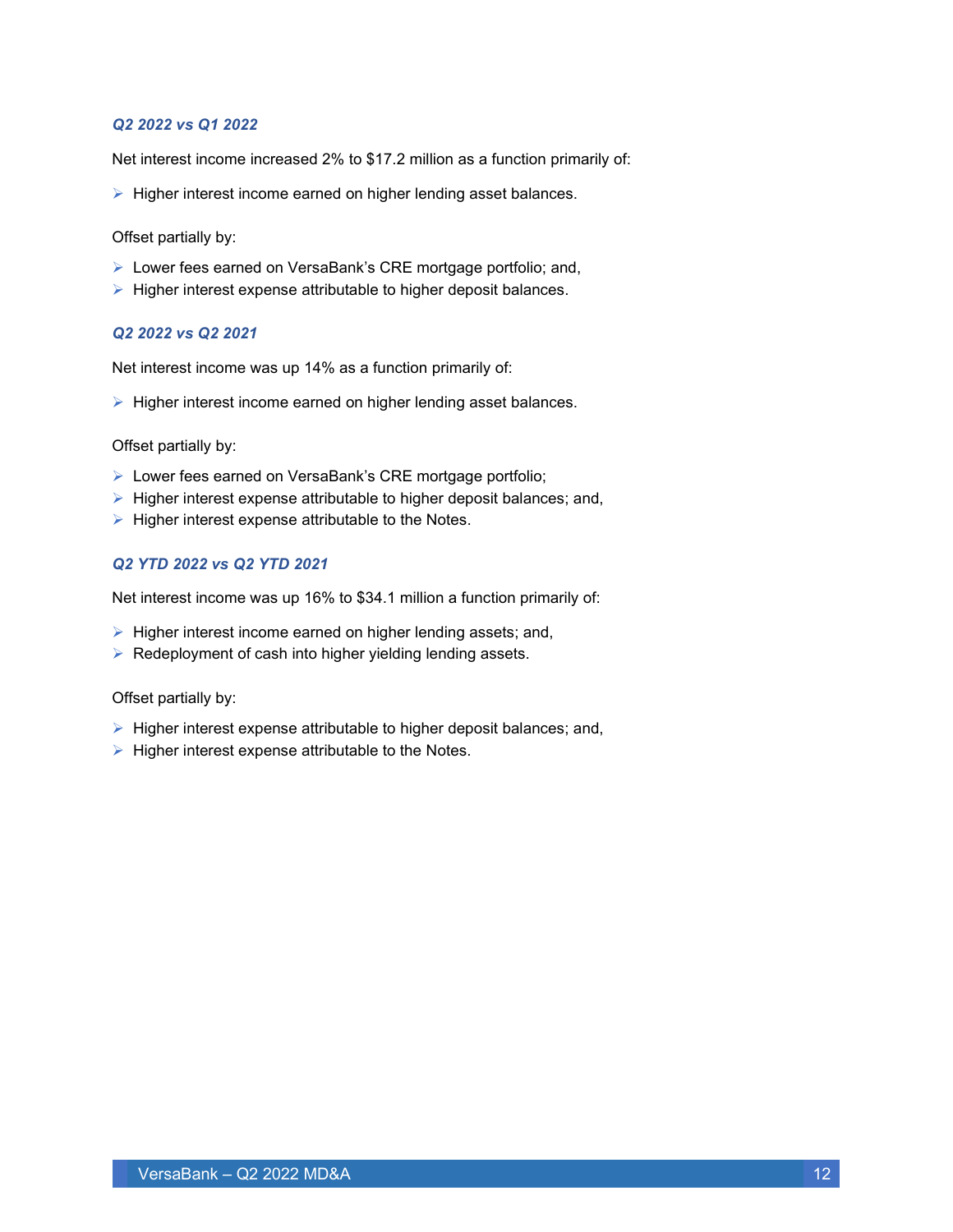#### *Net Interest Margin*

#### (thousands of Canadian dollars)

|                              |             |          | For the three months ended: |        |              |        | For the six months ended: |             |              |  |        |
|------------------------------|-------------|----------|-----------------------------|--------|--------------|--------|---------------------------|-------------|--------------|--|--------|
|                              |             | April 30 | January 31                  |        | April 30     |        |                           | April 30    | April 30     |  |        |
|                              |             | 2022     | 2022                        | Change | 2021         | Change |                           | 2022        | 2021         |  | Change |
|                              |             |          |                             |        |              |        |                           |             |              |  |        |
| Interest income              | \$          | 25.848   | 24.720<br>\$                | 5%     | \$<br>21.649 | 19%    | \$                        | 50.568      | \$<br>43.164 |  | 17%    |
| Interest expense             |             | 8.606    | 7.835                       | 10%    | 6.554        | 31%    |                           | 16,441      | 13.695       |  | 20%    |
| Net interest income          | 17.242      |          | 16,885                      | 2%     | 15,095       | 14%    |                           | 34.127      | 29.469       |  | 16%    |
|                              |             |          |                             |        |              |        |                           |             |              |  |        |
| Average assets               | \$2,553,746 |          | \$2.415.216                 | 6%     | \$2.092.367  | 22%    |                           | \$2,553,616 | \$2.041.821  |  | 25%    |
| Yield*                       |             | 4.15%    | 4.06%                       | 2%     | 4.24%        | (2%)   |                           | 3.99%       | 4.26%        |  | (6%)   |
| Cost of funds*               |             | 1.38%    | 1.29%                       | 7%     | 1.28%        | 8%     |                           | 1.30%       | 1.35%        |  | (4%)   |
| Net interest margin*         |             | 2.77%    | 2.77%                       | $0\%$  | 2.96%        | (6%)   |                           | 2.69%       | 2.91%        |  | (8%)   |
|                              |             |          |                             |        |              |        |                           |             |              |  |        |
| Average gross loans          | \$2,325,331 |          | \$2.152.383                 | 8%     | \$1.806.432  | 29%    |                           | \$2,269,256 | \$1.737.225  |  | 31%    |
| Net interst margin on loans* |             | 3.11%    | 3.22%                       | (3%)   | 3.55%        | (12%)  |                           | 3.14%       | 3.55%        |  | (12%)  |
|                              |             |          |                             |        |              |        |                           |             |              |  |        |

\* See definition in "Non-GAAP and Other Financial Measures" section below.

#### *Q2 2022 vs Q1 2022*

Net interest margin was unchanged as a function primarily of:

➢ VersaBank's strategy to grow its POS Financing portfolio, which generates lower average net interest margins than the CRE portfolio, and in which VersaBank was more aggressive with pricing in the second quarter of 2022 to capitalize on certain high-growth opportunities.

#### *Q2 2022 vs Q2 2021*

Net interest margin decreased 19 bps as a function primarily of:

➢ VersaBank's strategy to grow its POS Financing portfolio, which generates lower average net interest margins than the CRE portfolio, and in which VersaBank was more aggressive with pricing in the second quarter of 2022 to capitalize on certain high-growth opportunities.

#### *Q2 YTD 2022 vs Q2 YTD 2021*

Net interest margin decreased 22 bps as a function primarily of the items set out above.

#### *Non-Interest Income*

Non-interest income reflects the consolidation of the gross profit generated by DRTC (specifically Digital Boundary Group's Cybersecurity Services) and income derived from miscellaneous transaction fees not directly attributable to lending assets.

Non-interest income for the quarter was \$1.4 million compared to \$1.4 million last quarter and \$875,000 for the same period a year ago. The year over year trend was a function primarily of the comparative period reflecting scheduled client engagements being deferred to later in Fiscal 2021 due to the impact of COVID-19 on client operations.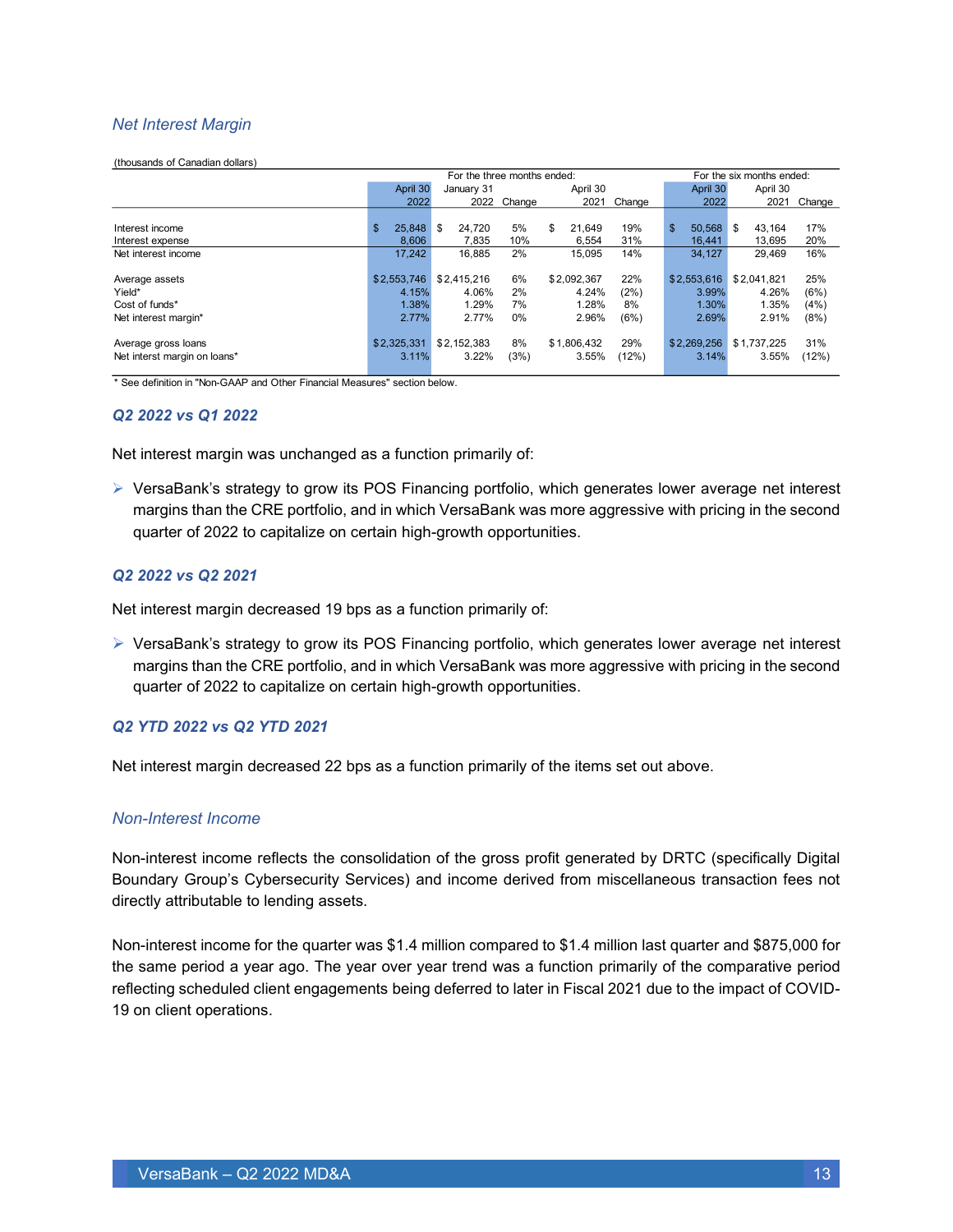Non-interest income for the six months ended April 30, 2022 was \$2.8 million compared to \$1.9 million for the same period a year ago. The year over year trend was a function primarily of the comparative period including only five months of operations due to the timing of the acquisition of DBG on November 30, 2020.

#### **Provision for Credit Losses**

#### (thousands of Canadian dollars)

|                                            |          |      | For the three months ended: | For the six months ended: |          |    |          |      |          |
|--------------------------------------------|----------|------|-----------------------------|---------------------------|----------|----|----------|------|----------|
|                                            | April 30 |      | January 31                  |                           | April 30 |    | April 30 |      | April 30 |
|                                            | 2022     |      | 2022                        |                           | 2021     |    | 2022     |      | 2021     |
|                                            |          |      |                             |                           |          |    |          |      |          |
| Provision for (recovery of) credit losses: |          |      |                             |                           |          |    |          |      |          |
| Point-of-sale loans and leases             | \$<br>49 | - \$ | 95                          | - \$                      | 31       | \$ | 144      | - 35 | 23       |
| Commercial real estate mortgages           | 4        |      | (69)                        |                           | (205)    |    | (65)     |      | (58)     |
| Commercial real estate loans               | 4        |      | (9)                         |                           | (23)     |    | (5       |      | (88)     |
| Public sector and other financing          | 21       |      | 15)                         |                           | (115)    |    | 6        |      | (132)    |
| Provision for (recovery of) credit losses  | \$<br>78 | - \$ | 2                           | - 35                      | (312)    | S  | 80       |      | (255)    |
|                                            |          |      |                             |                           |          |    |          |      |          |

#### *Q2 2022 vs Q1 2022*

VersaBank recorded a provision for credit losses in the amount of \$78,000 in the current quarter compared to a provision for credit losses in the amount of \$2,000 in the comparative period as a function primarily of:

➢ Higher lending asset balances.

Offset partially by:

- ➢ Changes in VersaBank's lending asset portfolio mix; and,
- $\triangleright$  Changes in the forward-looking information used by VersaBank in its credit risk models in the current quarter.

#### *Q2 2022 vs Q2 2021*

VersaBank recorded a provision for credit losses in the amount of \$78,000 in the current quarter compared to a recovery of credit loss provisions in the amount of \$312,000 in the comparative period as a function primarily of:

 $\triangleright$  Higher lending asset balances.

Offset partially by:

- ➢ Changes in VersaBank's lending asset portfolio mix; and,
- ➢ Changes in the forward-looking information used by VersaBank in its credit risk models in the current quarter.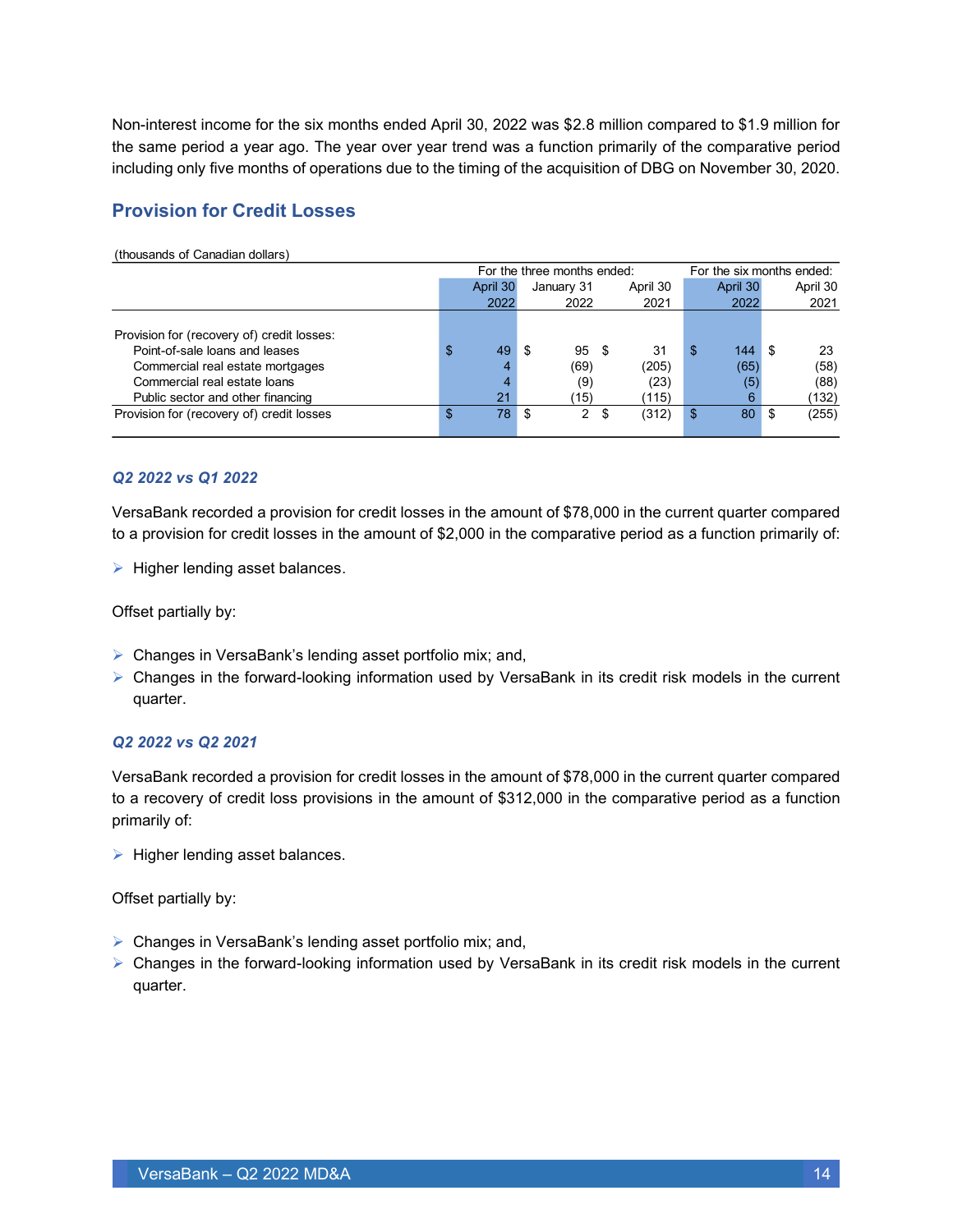#### *Q2 YTD 2022 vs Q2 YTD 2021*

VersaBank recorded a provision for credit losses in the amount of \$80,000 in the current period compared to a recovery of credit loss provisions in the amount of \$255,000 in the comparative period as a function primarily of the items set out above.

### **Non-Interest Expenses**

(thousands of Canadian dollars)

|                             |                  |   | For the three months ended: |             |   |          |             | For the six months ended: |          |    |          |        |  |
|-----------------------------|------------------|---|-----------------------------|-------------|---|----------|-------------|---------------------------|----------|----|----------|--------|--|
|                             | April 30         |   | January 31                  |             |   | April 30 |             |                           | April 30 |    | April 30 |        |  |
|                             | 2022             |   |                             | 2022 Change |   |          | 2021 Change |                           | 2022     |    | 2021     | Change |  |
|                             |                  |   |                             |             |   |          |             |                           |          |    |          |        |  |
| Salaries and benefits       | \$<br>$6,726$ \$ |   | 6.083                       | 11%         | S | 4.953    | 36%         | \$                        | 12.809   | \$ | 9.983    | 28%    |  |
| General and administrative  | 4.019            |   | 3.624                       | 11%         |   | 2.383    | 69%         |                           | 7.643    |    | 4.722    | 62%    |  |
| Premises and equipment      | 1.022            |   | 929                         | 10%         |   | 1.006    | 2%          |                           | 1.951    |    | 1.724    | 13%    |  |
| Total non-interest expenses | \$<br>11.767     | S | 10.636                      | 11%         | S | 8.342    | 41%         | \$                        | 22,403   |    | 16.429   | 36%    |  |
|                             |                  |   |                             |             |   |          |             |                           |          |    |          |        |  |
| Efficiency Ratio            | 63.14%           |   | 58.23%                      | 8%          |   | 52.24%   | 21%         |                           | 60.71%   |    | 52.33%   | 16%    |  |
|                             |                  |   |                             |             |   |          |             |                           |          |    |          |        |  |

#### *Q2 2022 vs Q1 2022*

Non-interest expenses increased 11% to \$11.8 million as a function primarily of:

- $\triangleright$  Higher costs related to investment in specific growth initiatives, including the U.S. POS financing roll out and preparation for commercial launch of the Canadian-dollar version of its Digital Deposit Receipts;
- ➢ Higher consulting and professional fees associated with preparation and launch of VersaBank's U.S. POS Financing business;
- $\triangleright$  Higher salary and benefits expense attributable to higher staffing levels to support expanded business activity across VersaBank and higher costs associated with employee retention; and,
- ➢ Higher office and facility related costs attributable to the implementation of VersaBank's return-to-work strategy.

*Q2 2022 vs Q2 2021*

Non-interest expenses increased 41% as a function primarily of:

- $\triangleright$  Higher costs related to investment in specific growth initiatives, including the U.S. POS financing roll out and preparation for commercial launch of the Canadian-dollar version of its Digital Deposit Receipts;
- ➢ Higher consulting and professional fees associated with preparation and launch of VersaBank's U.S. Point-of-Sale Financing business;
- $\triangleright$  Higher insurance premiums attributable to the Bank's listing on the Nasdag in September 2021;
- ➢ Higher salary and benefits expense attributable to higher staffing levels to support expanded business activity across VersaBank and higher costs associated with employee retention; and,
- ➢ Higher office and facility related costs attributable to the implementation of VersaBank's return-to-work strategy.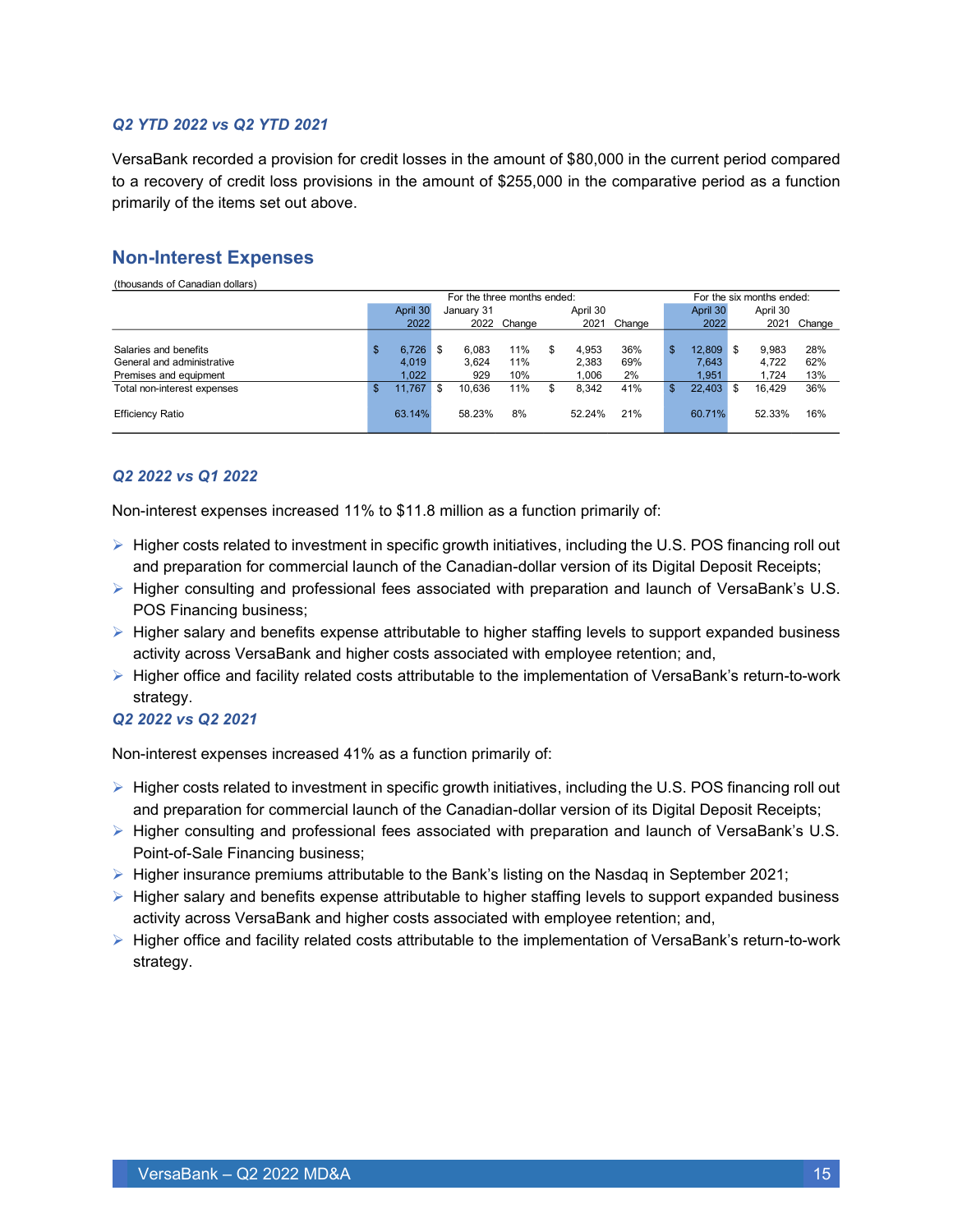#### *Q2 YTD 2022 vs Q2 YTD 2021*

Non-interest expenses increased 36% as a function primarily of the items set out above and the current period including six months of operating expenses of DBG compared to five months of operating expenses included in the comparative period due to the timing of VersaBank's acquisition of DBG on November 30, 2020.

#### **Income Tax Provision**

VersaBank's tax rate is approximately 27%, similar to that of previous periods. The tax rate is impacted by certain items not being taxable or deductible for income tax purposes. Provision for income taxes for the current quarter was \$1.8 million compared to \$2.1 million last quarter and \$2.2 million for the same period a year ago.

Provision for income taxes for the six months ended April 30, 2022 was \$3.9 million compared to \$4.2 million for the same period a year ago.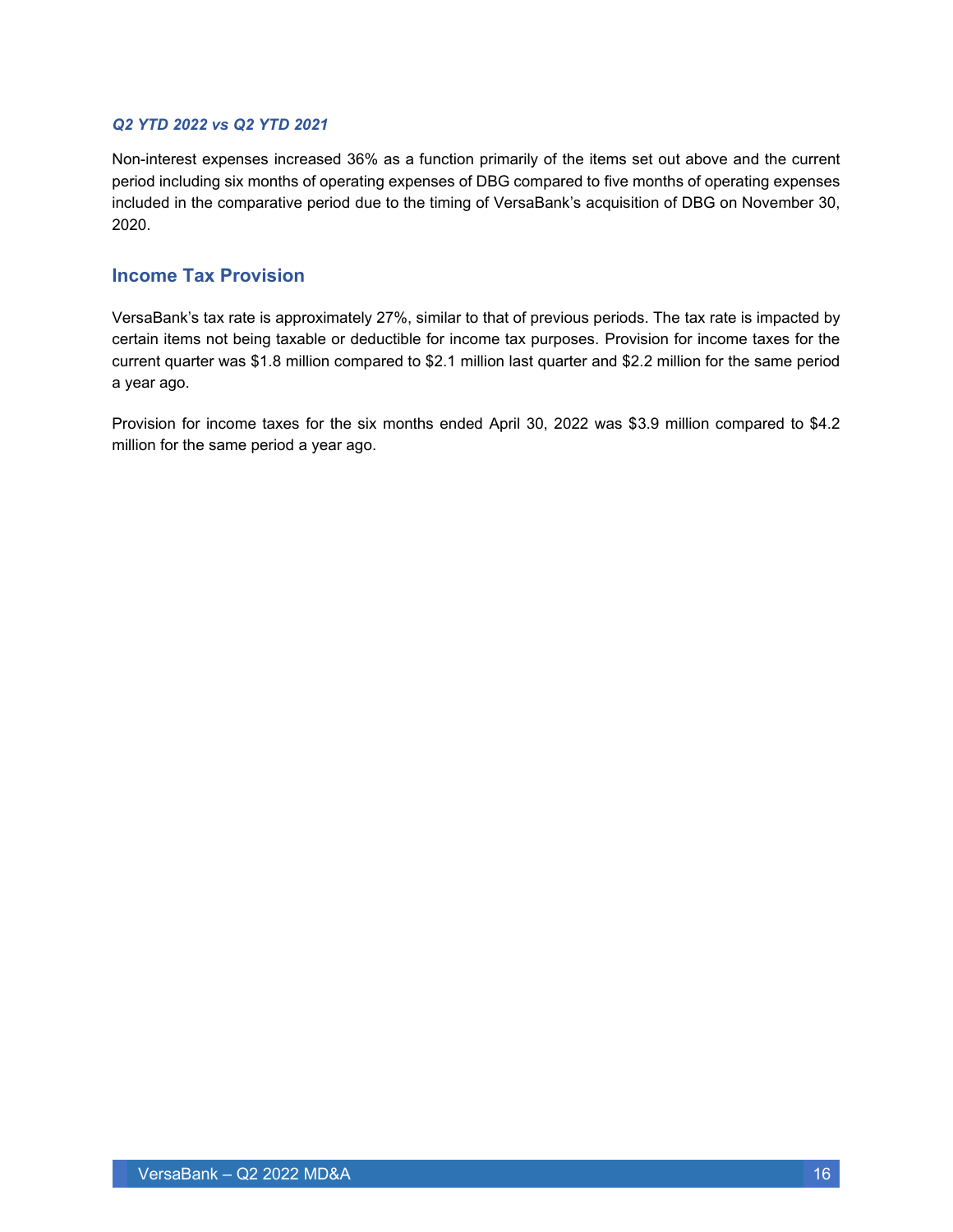### <span id="page-16-0"></span>**Financial Review – Balance Sheet**

| (thousands of Canadian dollars)           |             |             |             |             |        |
|-------------------------------------------|-------------|-------------|-------------|-------------|--------|
|                                           | April 30    | January 31  |             | April 30    |        |
|                                           | 2022        |             | 2022 Change | 2021        | Change |
|                                           |             |             |             |             |        |
| Total assets                              | \$2,692,146 | \$2,415,346 | 11%         | \$2,139,757 | 26%    |
| Cash                                      | 198.157     | 155.239     | 28%         | 272.428     | (27%)  |
| Loans, net of allowance for credit losses | 2,450,276   | 2,215,638   | 11%         | 1,829,776   | 34%    |
| Deposits                                  | 2,124,916   | 1.847.003   | 15%         | 1.679.273   | 27%    |
|                                           |             |             |             |             |        |

## **Total Assets**



Total assets at April 30, 2022, were \$2.69 billion compared to \$2.42 billion last quarter and \$2.14 billion a year ago. The quarter over quarter and year over year trends were a function primarily of growth in

VersaBank's POS Financing and CRE Mortgages portfolios.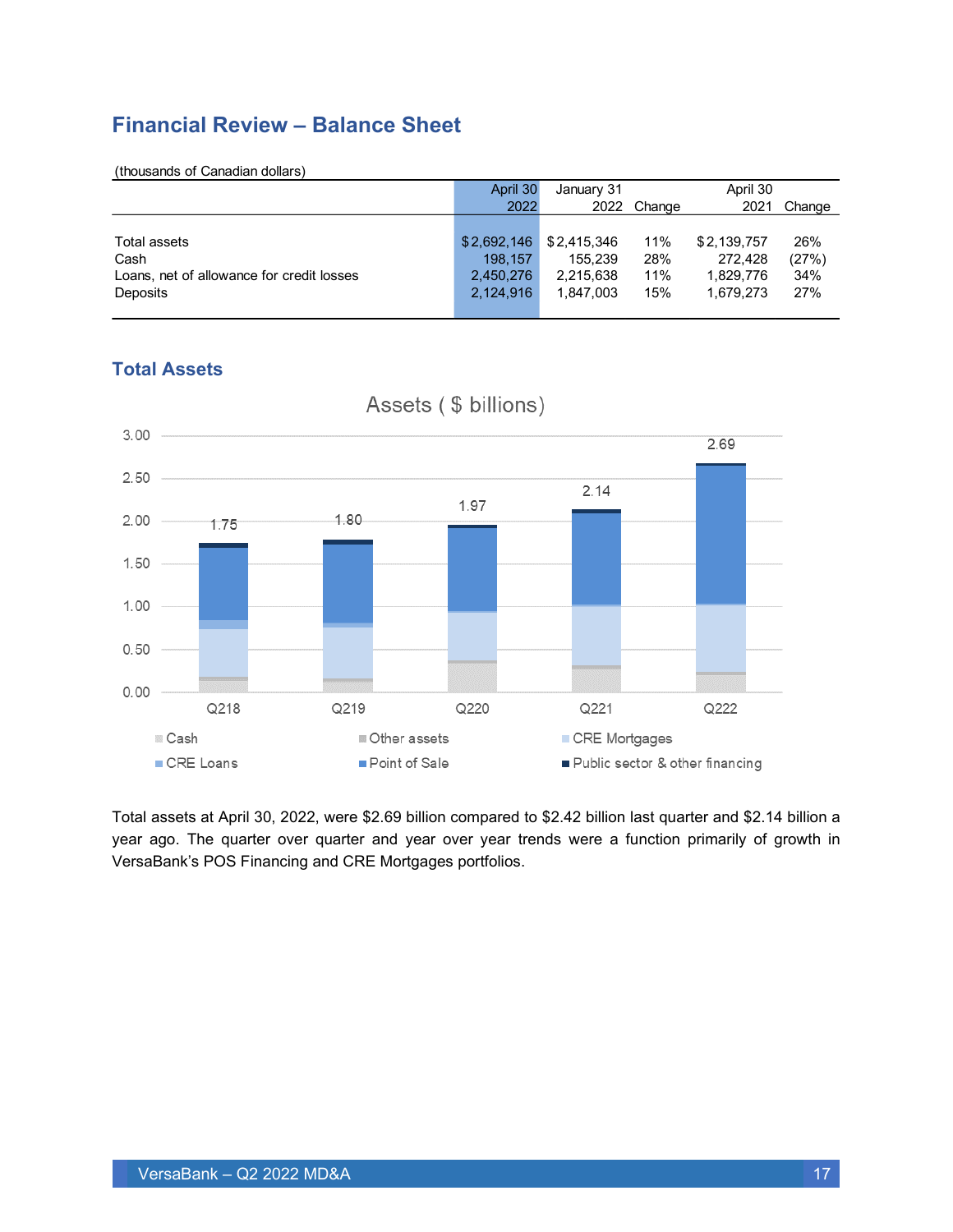#### **Cash**

Cash, which is held primarily for liquidity purposes, was \$198.2 million or 7% of total assets at April 30, 2022, compared to \$155.2 million or 6% of total assets last quarter and \$272.4 million or 13% of total assets a year ago. The quarter over quarter trend was a function primarily of VersaBank increasing liquidity over the course of the current quarter in preparation to fund new loans in the pipeline. The year over year trend was a function primarily of VersaBank deploying cash into higher yielding lending assets over the course of the year offset partially by VersaBank increasing liquidity over the course of the current quarter in preparation to fund new loans in the pipeline.

#### **Loans**

(thousands of Canadian dollars)

|                                   | April 30    | January 31  |        | April 30    |        |
|-----------------------------------|-------------|-------------|--------|-------------|--------|
|                                   | 2022        | 2022        | Change | 2021        | Change |
|                                   |             |             |        |             |        |
|                                   |             |             |        |             |        |
| Point-of-sale loans and leases    | \$1,610,336 | \$1,439,781 | 12%    | \$1,067,135 | 51%    |
| Commercial real estate mortgages  | 782.274     | 722.829     | 8%     | 686.909     | 14%    |
| Commercial real estate loans      | 14,065      | 14,600      | (4%)   | 34,897      | (60%)  |
| Public sector and other financing | 35.529      | 31.247      | 14%    | 35,362      | 0%     |
|                                   | \$2.442.204 | \$2.208.457 | 11%    | \$1,824,303 | 34%    |
|                                   |             |             |        |             |        |

VersaBank organizes its lending portfolio into the following four broad asset categories: Point of Sale Loans & Leases, Commercial Real Estate Mortgages, Commercial Real Estate Loans, and Public Sector and Other Financing. These categories have been established in VersaBank's proprietary, internally developed asset management system and have been designed to catalogue individual lending assets as a function primarily of their key risk drivers, the nature of the underlying collateral, and the applicable market segment.

The **Point-of-Sale Loans and Leases ("POS Financing")** asset category is comprised of Point-of-Sale Loan and Lease Receivables acquired from VersaBank's broad network of origination and servicing partners as well as Warehouse Loans that provide bridge financing to VersaBank's origination and servicing partners for the purpose of accumulating and seasoning practical volumes of individual loans and leases prior to VersaBank purchasing the cashflow receivables derived from same.

The **Commercial Real Estate Mortgages ("CRE Mortgages")** asset category is comprised of Commercial and Residential Construction Mortgages, Commercial Term Mortgages, Commercial Insured Mortgages and Land Mortgages. While all of these loans would be considered commercial loans or business-tobusiness loans, the underlying credit risk exposure is diversified across both the commercial and retail market segments, and further, the portfolio benefits from diversity in its underlying security in the form of a broad range of collateral properties.

The **Commercial Real Estate Loans ("CRE Loans")** asset category is comprised primarily of Condominium Corporation Financing loans.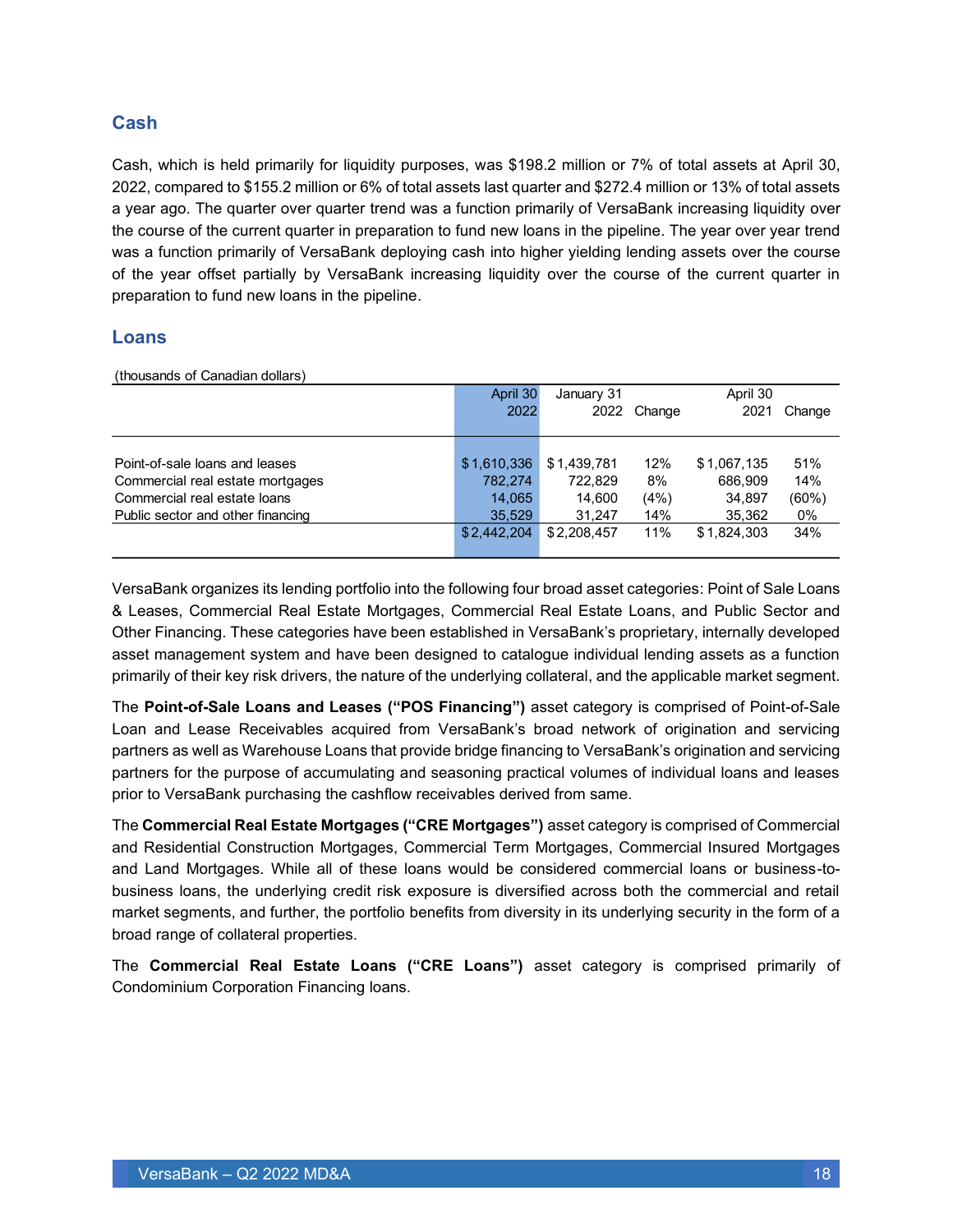The **Public Sector and Other Financing ("PSOF")** asset category is comprised primarily of Public Sector Loans and Leases, a small balance of Corporate Loans and Leases and Single Family Residential Conventional and Insured Mortgages. VersaBank has de-emphasized Corporate lending and continues to monitor the public sector space in anticipation of more robust demand for Federal, Provincial and Municipal infrastructure and other project financings.

#### *Q2 2022 vs Q1 2022*

Loans increased 11% to \$2.45 billion as a function primarily of:

- ➢ Higher POS Financing portfolio balances attributable primarily to continued strong demand for home finance, auto and home improvement/HVAC receivable financing; and,
- ➢ Higher CRE Mortgage portfolio balances attributable primarily to growth in residential mortgage financing; and,
- ➢ Higher PSOF portfolio balances.

#### *Q2 2022 vs Q2 2021*

Loans increased 34% as a function primarily of the items set out above offset partially by lower CRE Loan balances.

#### **Residential Mortgage Exposures**

In accordance with the Office of the Superintendent of Financial Institutions ("OSFI") Guideline B-20 – Residential Mortgage Underwriting Practices and Procedures, additional information is provided regarding VersaBank's residential mortgage exposure. For the purposes of the Guideline, a residential mortgage is defined as a loan to an individual that is secured by residential property (one-to-four-unit dwellings) and includes home equity lines of credit (HELOCs). This differs from the classification of residential mortgages used by VersaBank which also includes multi-family residential mortgages.

Under OSFI's definition, VersaBank's exposure to residential mortgages at April 30, 2022, was \$2.4 million compared to \$2.4 million last quarter and \$3.8 million a year ago. VersaBank did not have any HELOC's outstanding at April 30, 2022, last quarter or a year ago.

#### **Credit Quality and Allowance for Credit Losses**

As discussed previously, VersaBank currently has no loans on its balance sheet that are subject to payment deferrals, no impaired loans and no loans in arrears, but continues to monitor its lending portfolio, as well as the underlying borrowers and origination partners closely to ensure that management has good visibility on any credit trends that could provide an early warning indication of the emergence of any elevated risk in VersaBank's lending portfolio.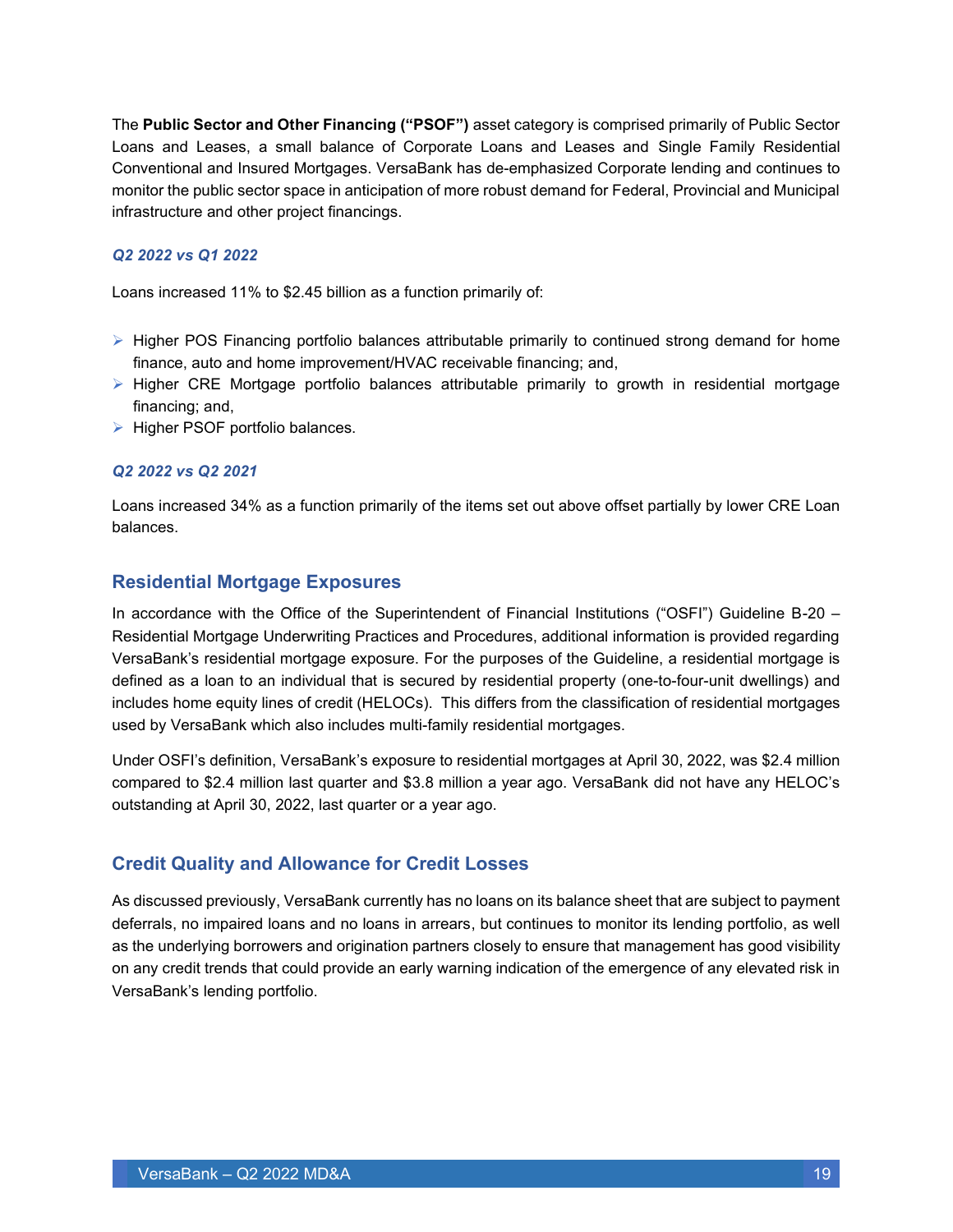#### *Allowance for Credit Losses*

VersaBank must maintain an allowance for expected credit losses or ECL allowance that is adequate, in management's opinion, to absorb all credit related losses in VersaBank's lending and treasury portfolios. Under IFRS 9 VersaBank's ECL allowance is estimated using the expected credit loss methodology and is comprised of expected credit losses recognized on both performing loans, and non-performing, or impaired loans even if no actual loss event has occurred.

| (Uluusalius Ul Galiaulali uullals) |             |             |        |             |        |
|------------------------------------|-------------|-------------|--------|-------------|--------|
|                                    | April 30    | January 31  |        | April 30    |        |
|                                    | 2022        | 2022        | Change | 2021        | Change |
|                                    |             |             |        |             |        |
| ECL allowance by lending asset:    |             |             |        |             |        |
| Point-of-sale loans and leases     | \$<br>419   | \$<br>370   | 13%    | \$<br>238   | 76%    |
| Commercial real estate mortgages   | 1,051       | 1,045       | 1%     | 1,308       | (20%)  |
| Commercial real estate loans       | 40          | 36          | 11%    | 49          | (18%)  |
| Public sector and other financing  | 23          | 4           | 475%   | 41          | (44%)  |
| <b>Total ECL allowance</b>         | \$<br>1,533 | \$<br>1,455 | 5%     | \$<br>1,636 | (6%)   |
|                                    |             |             |        |             |        |
| (thousands of Canadian dollars)    |             |             |        |             |        |
|                                    | April 30    | January 31  |        | April 30    |        |
|                                    | 2022        | 2022        | Change | 2021        | Change |
|                                    |             |             |        |             |        |
| ECL allowance by stage:            |             |             |        |             |        |
| ECL allowance stage 1              | \$<br>1,431 | \$<br>1,359 | 5%     | \$<br>1,407 | 2%     |
| ECL allowance stage 2              | 102         | 96          | 6%     | 229         | (55%)  |
| ECL allowance stage 3              |             |             |        |             |        |
| <b>Total ECL allowance</b>         | \$<br>1,533 | \$<br>1,455 | 5%     | \$<br>1,636 | (6%)   |
|                                    |             |             |        |             |        |

(thousands of Canadian dollars)

#### *Q2 2022 vs Q1 2022*

VersaBank's ECL allowance at April 30, 2022 was \$1.53 million compared to \$1.46 million last quarter as a function primarily of:

➢ Higher lending asset balances.

Offset partially by:

- ➢ Changes in VersaBank's lending asset portfolio mix; and,
- ➢ Changes in the forward-looking information used by VersaBank in its credit risk models.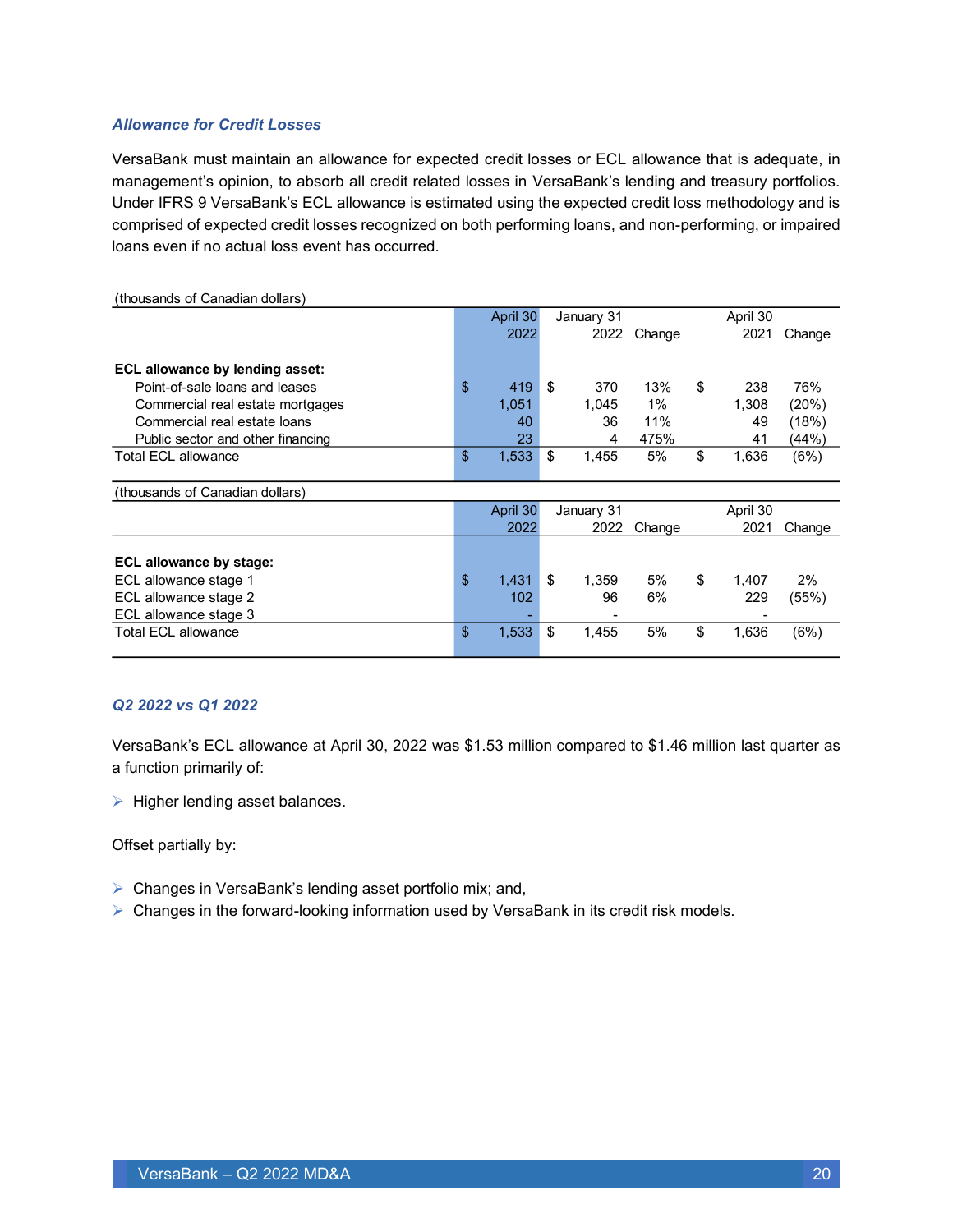#### *Q2 2022 vs Q2 2021*

VersaBank's ECL allowance at April 30, 2022 was \$1.53 million compared to \$1.64 million a year ago as a function primarily of:

- ➢ Changes in VersaBank's lending asset portfolio mix; and,
- $\triangleright$  Changes in the forward-looking information used by VersaBank in its credit risk models.

Offset partially by:

 $\triangleright$  Higher lending asset balances.

VersaBank's gross impaired loans at April 30, 2022 were \$nil compared to \$nil last quarter and \$nil a year ago.

#### *Assessment of significant increase in credit risk ("SICR")*

At each reporting date, VersaBank assesses whether or not there has been a SICR for loans since initial recognition by comparing, at the reporting date, the risk of default occurring over the remaining expected life against the risk of default at initial recognition.

SICR is a function of the loan's internal risk rating assignment, internal watchlist status, loan review status and delinquency status which are updated as necessary in response to changes including, but not limited to, changes in macroeconomic and/or market conditions, changes in a borrower's credit risk profile, and changes in the strength of the underlying security, including guarantor status, if a guarantor exists.

Quantitative models may not always be able to capture all reasonable and supportable information that may indicate a SICR. As a result, qualitative factors may be considered to supplement such a gap.

Examples include changes in adjudication criteria for a particular group of borrowers or asset categories or changes in portfolio composition as well as changes in Canadian macroeconomic trends attributable to changes in monetary policy, inflation, employment rates, consumer behaviour and public health advice related to the continued management of the impact of COVID-19.

#### *Forward-Looking Information*

VersaBank incorporates the impact of future economic conditions, or more specifically forward-looking information into the estimation of expected credit losses at the credit risk parameter level. This is accomplished via the credit risk parameter models and proxy datasets that VersaBank utilizes to develop probability of default, ("PD") and loss given default, ("LGD") term structure forecasts for its loans. VersaBank has sourced credit risk modeling systems and forecast macroeconomic scenario data from Moody's Analytics, a third-party service provider for the purpose of computing forward-looking credit risk parameters under multiple macroeconomic scenarios that consider both market-wide and idiosyncratic factors and influences. These systems are used in conjunction with VersaBank's internally developed ECL models. Given that VersaBank has experienced very limited historical losses and, therefore, does not have available statistically significant loss data inventory for use in developing internal, forward looking expected credit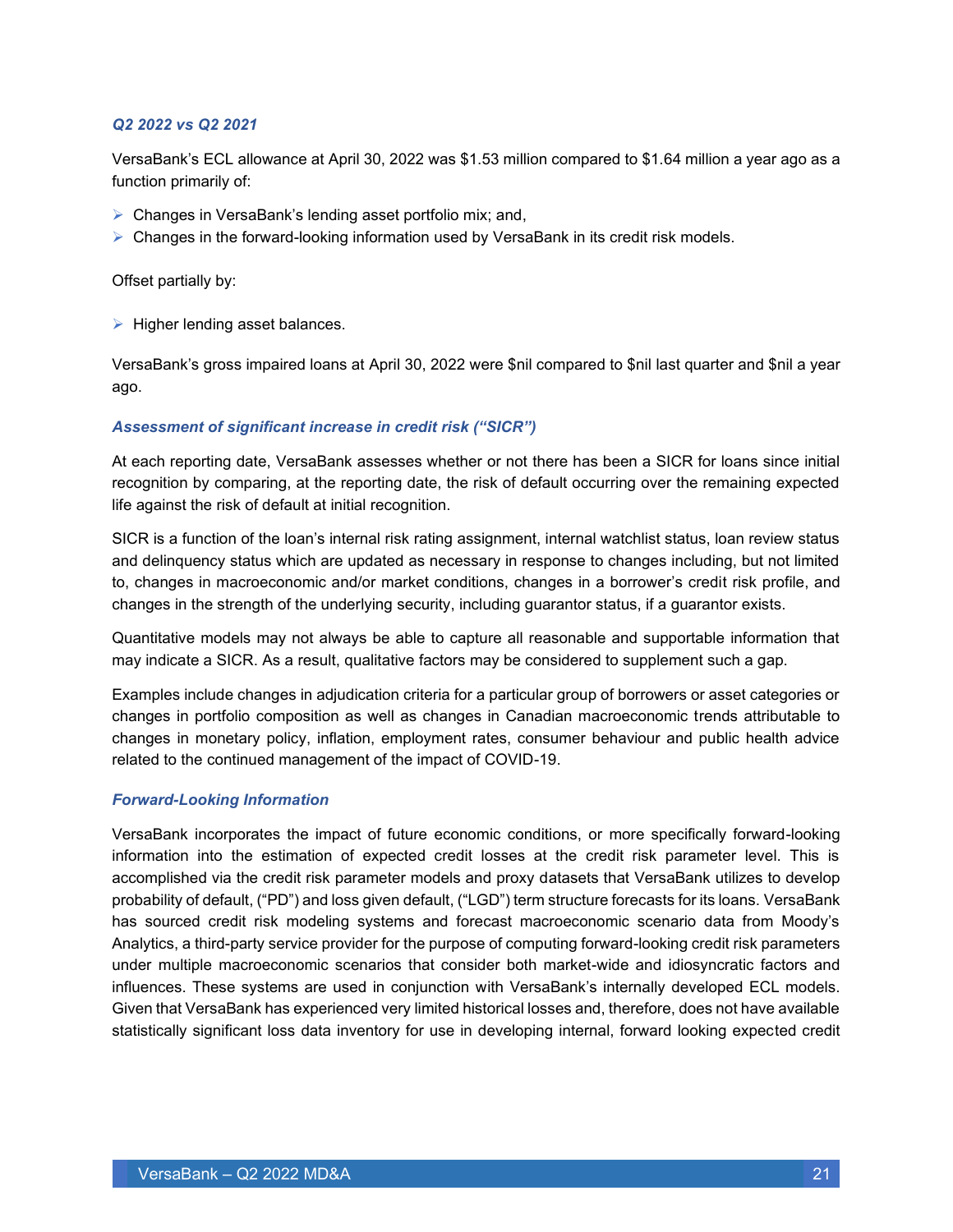loss trends, the use of unbiased, third-party forward-looking credit risk parameter modeling systems is particularly important for VersaBank in the context of the estimation of expected credit losses.

VersaBank utilizes macroeconomic indicator data derived from multiple macroeconomic scenarios in order to mitigate volatility in the estimation of expected credit losses, as well as to satisfy the IFRS 9 requirement that future economic conditions are to be based on an unbiased, probability-weighted assessment of possible future outcomes. More specifically, the macroeconomic indicators set out in the macroeconomic scenarios are used as inputs for the credit risk parameter models utilized by VersaBank to sensitize the individual PD and LGD term structure forecasts to the respective macroeconomic trajectory set out in each of the scenarios (see Expected Credit Loss Sensitivity below). Currently VersaBank utilizes upside, downside and baseline forecast macroeconomic scenarios, and assigns discrete weights to each for use in the estimation of its reported ECL. VersaBank has also applied expert credit judgment, where appropriate, to reflect, amongst other items, uncertainty in the Canadian macroeconomic environment.

The macroeconomic indicator data utilized by VersaBank for the purpose of sensitizing PD and LGD term structure data to forward economic conditions include, but are not limited to: real GDP, the national unemployment rate, long term interest rates, the consumer price index, the S&P/TSX Index and the price of oil. These specific macroeconomic indicators were selected in an attempt to ensure that the spectrum of fundamental macroeconomic influences on the key drivers of the credit risk profile of VersaBank's balance sheet, including: corporate, consumer and real estate market dynamics; corporate, consumer and SME borrower performance; geography; as well as collateral value volatility, are appropriately captured and incorporated into VersaBank's forward macroeconomic sensitivity analysis.

Key assumptions driving the macroeconomic forecast trends this quarter include: the intensity of the crisis in Ukraine and the scope of the impact of same on commodity markets and global supply chains, the magnitude of the Bank of Canada's anticipated, continued rate increases, the effectiveness of monetary policy in containing and subsequently moderating inflation, the resiliency of consumer spending and the strength of household balance sheets in a rising rate environment, the dynamics and trajectory of the labour market and the potentiality of the emergence of new variants of COVID-19 as well as the public health response to same.

Management developed ECL estimates using credit risk parameter term structure forecasts sensitized to individual baseline, upside and downside forecast macroeconomic scenarios, each weighted at 100%, and subsequently computed the variance of each to VersaBank's reported ECL as at April 30, 2022 in order to assess the alignment of VersaBank's reported ECL with VersaBank's credit risk profile, and further, to assess the scope, depth and ultimate effectiveness of the credit risk mitigation strategies that VersaBank has applied to its lending portfolios (see Expected Credit Loss Sensitivity below).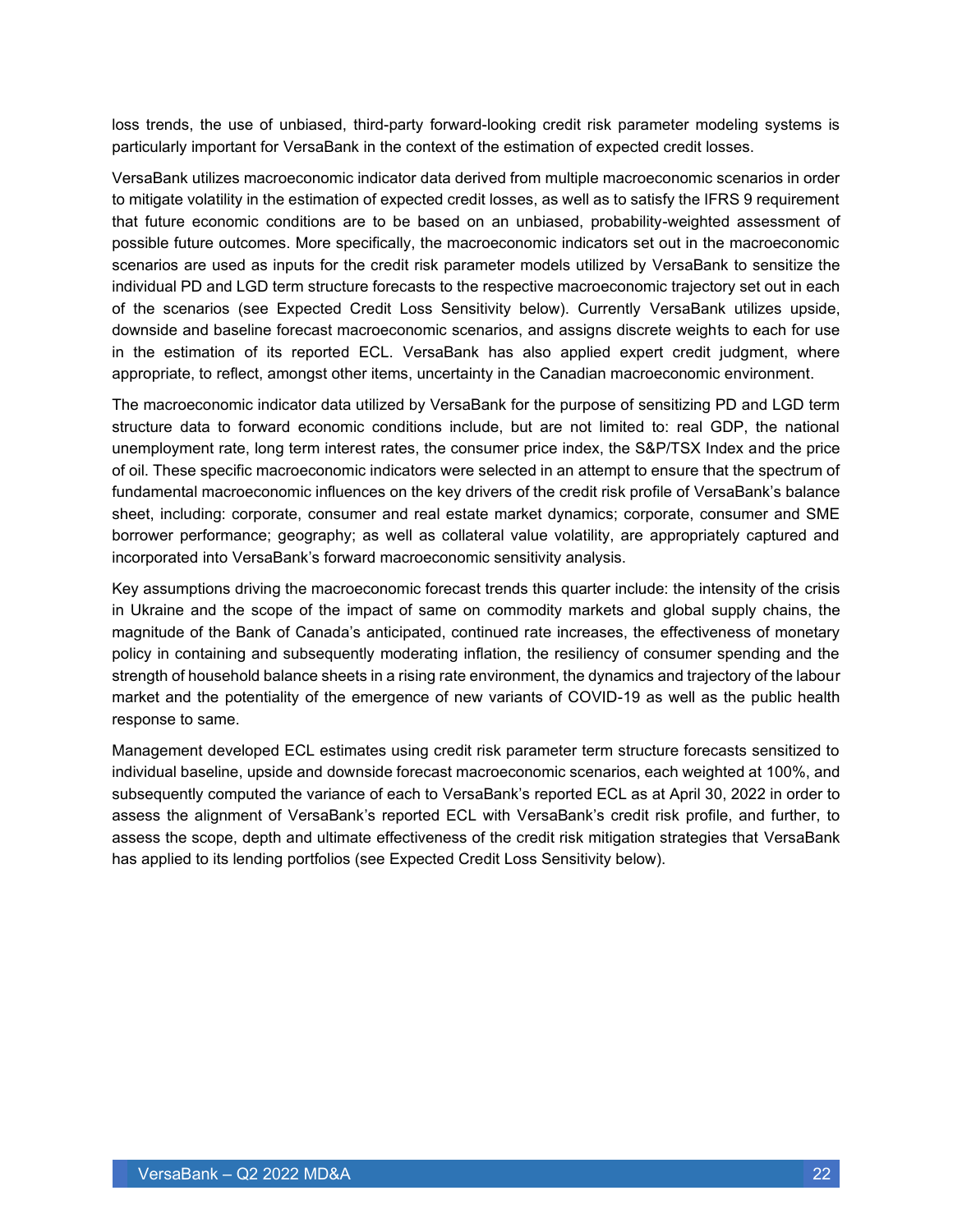A summary of the key forecast macroeconomic indicator data trends utilized by VersaBank for the purpose of sensitizing lending asset credit risk parameter term structure forecasts to forward looking information, which in turn are used in the estimation of VersaBank's reported ECL, as well as in the assessment of same are presented in the charts below.



#### *Expected Credit Loss Sensitivity:*

The following table presents the sensitivity of VersaBank's estimated ECL to a range of individual forecast macroeconomic scenarios, that in isolation may not reflect VersaBank's actual expected ECL exposure, as well as the variance of each to VersaBank's reported ECL as at April 30, 2022:

| (thousands of Canadian dollars)                                                                      |                 |        |                          |                         |                      |
|------------------------------------------------------------------------------------------------------|-----------------|--------|--------------------------|-------------------------|----------------------|
|                                                                                                      | Reported        |        | 100%                     | 100%                    | 100%                 |
|                                                                                                      | ECL             | Upside |                          | <b>Baseline</b>         | Downside             |
| Allowance for expected credit losses<br>Variance from reported ECL<br>Variance from reported ECL (%) | $1.533$ \$<br>S |        | 925<br>(608)<br>$(40\%)$ | 1.149<br>(384)<br>(25%) | 1.549<br>16<br>$1\%$ |

Management is of the view that forward-looking macroeconomic and industry data will remain somewhat dynamic, specifically related to the impact of the crisis in Ukraine on commodity markets and global supply chains, tighter monetary policy and prolonged, high rates of inflation, consumer spending and the strength of the labour market. As a result, management anticipates that VersaBank's estimated ECL amounts will continue to exhibit some volatility over the course of the second half fiscal 2022.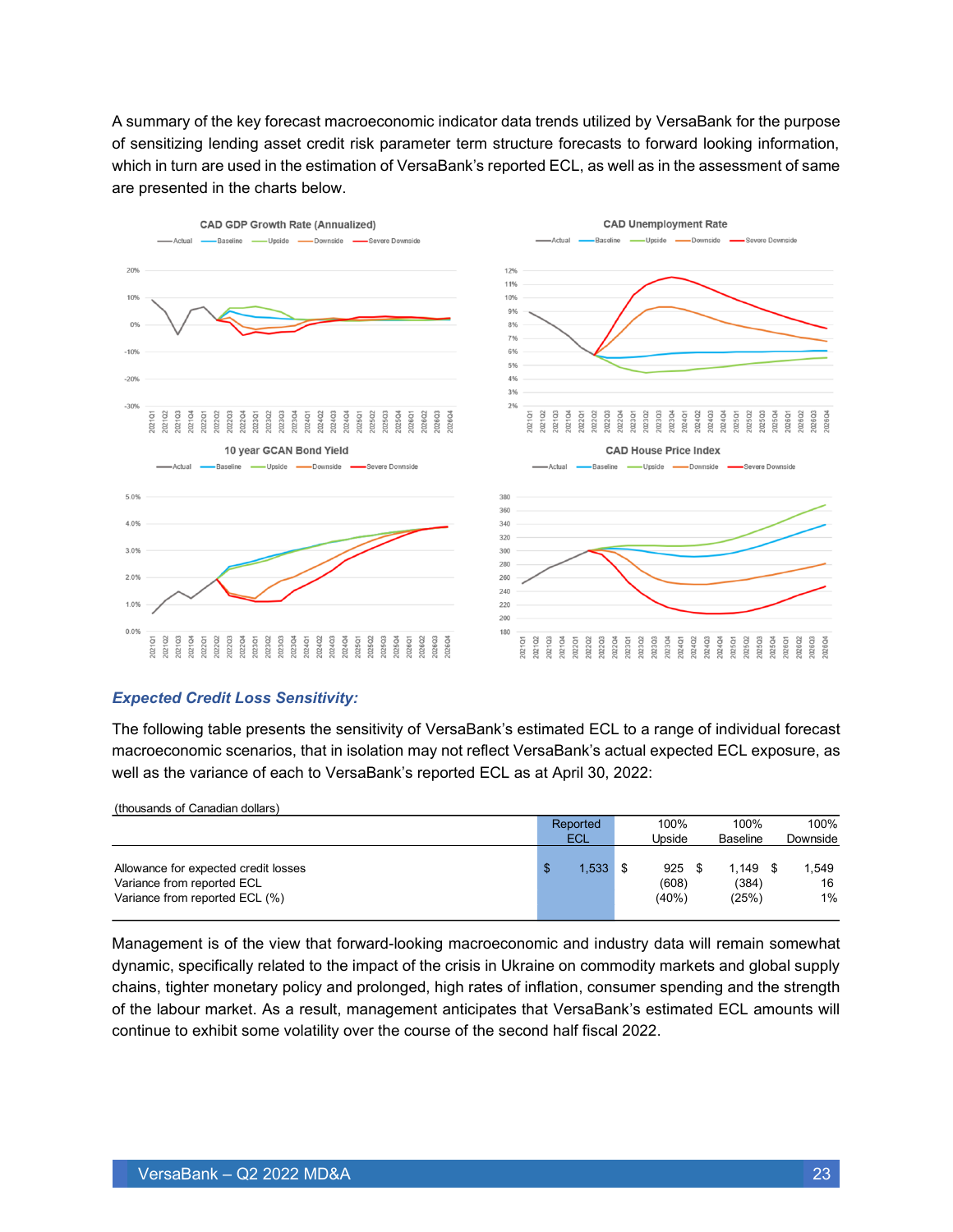Considering the analysis set out above and based on management's review of the loan and credit data comprising VersaBank's lending portfolio, combined with management's interpretation of the available forecast macroeconomic and industry data, management is of the view that its reported ECL allowance represents a reasonable proxy for potential, future losses.

#### **Deposits**

VersaBank has established three core funding channels, those being personal deposits, commercial deposits, and cash reserves retained from VersaBank's POS Financing origination partners that are classified as other liabilities, which are discussed in the *Other Assets and Liabilities* section below.

(thousands of Canadian dollars)

|                     | April 30      | January 31     |             | April 30      |        |
|---------------------|---------------|----------------|-------------|---------------|--------|
|                     | 2022          |                | 2022 Change | 2021          | Change |
|                     |               |                |             |               |        |
| Commercial deposits | \$<br>608.694 | 596.211<br>\$. | 2%          | 558.973<br>\$ | 9%     |
| Personal deposits   | 1.516.222     | 1.250.792      | 21%         | 1.120.300     | 35%    |
| Total deposits      | \$2,124,916   | \$1.847.003    | 15%         | \$1.679.273   | 27%    |
|                     |               |                |             |               |        |

Personal deposits, consisting principally of guaranteed investment certificates, are sourced primarily through a well-established and well-diversified deposit broker network that VersaBank continues to grow and expand across Canada.

Commercial deposits are sourced primarily via specialized operating accounts made available to insolvency professionals ("Trustees") in the Canadian insolvency industry. VersaBank developed customized banking software for use by Trustees that integrates banking services with the market-leading software platform used in the administration of consumer bankruptcy and proposal restructuring proceedings.

#### *Q2 2022 vs Q1 2022*

Deposits increased 15% to \$2.1 billion as a function primarily of:

- ➢ Higher personal deposits attributable to VersaBank increasing activity in its broker market network to fund balance sheet growth; and,
- ➢ Higher commercial deposits attributable to growth in VersaBank's TIB program.

#### *Q2 2022 vs Q2 2021*

Deposits increased 27% as a function primarily of the items set out above.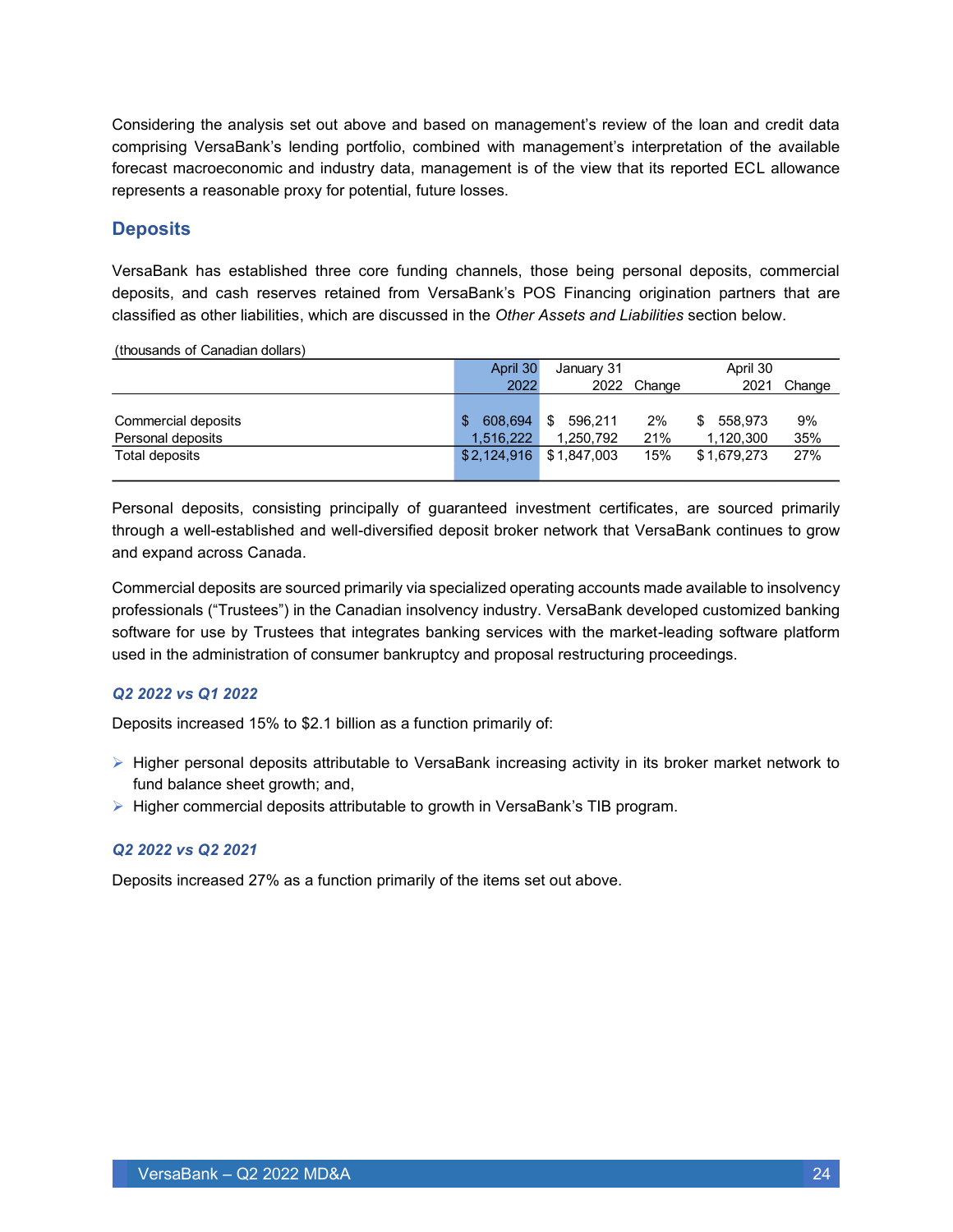### **Subordinated Notes Payable**

(thousands of Canadian dollars)

|                                                                                                                                                                                                                                                                                                                                                    | April 30    | January 31 | April 30 |
|----------------------------------------------------------------------------------------------------------------------------------------------------------------------------------------------------------------------------------------------------------------------------------------------------------------------------------------------------|-------------|------------|----------|
|                                                                                                                                                                                                                                                                                                                                                    | 2022        | 2022       | 2021     |
| Ten year term, unsecured, non-viability contingent capital compliant,<br>subordinated notes payable, principal amount of \$5.0 million,<br>effective interest rate of 10.41%, maturing March 2029.<br>Ten year term, unsecured, non-viability contingent capital compliant,<br>subordinated notes payable, principal amount of USD \$75.0 million, | \$<br>4.903 | 4.901      | 4,894    |
| effective interest rate of 5.38%, maturing May 2031.                                                                                                                                                                                                                                                                                               | 93,507      | 92.825     | 89.498   |
|                                                                                                                                                                                                                                                                                                                                                    | 98.410      | 97.726     | 94.392   |

Subordinated notes payable, net of issue costs, were \$98.4 million at April 30, 2022, compared to \$97.7 million last quarter and \$94.4 million a year ago. The quarter over quarter and year over year trends were a function primarily of changes in the USD/CAD foreign exchange spot rate.

### **Other Assets and Liabilities**

#### *Other Assets*

(thousands of Canadian dollars)

|                            | April 30    |      | January 31 |        | April 30     |        |
|----------------------------|-------------|------|------------|--------|--------------|--------|
|                            | 2022        |      | 2022       | Change | 2021         | Change |
|                            |             |      |            |        |              |        |
| Accounts receivable        | \$<br>3,750 | S    | 2.938      | 28%    | \$<br>1.044  | 259%   |
| Prepaid expenses and other | 16.186      |      | 16,881     | (4%)   | 10.431       | 55%    |
| Property and equipment     | 6,872       |      | 6,905      | $0\%$  | 7,462        | (8%)   |
| Right-of-use assets        | 4,470       |      | 4,643      | (4%)   | 5,164        | (13%)  |
| Deferred income tax asset  | 2,315       |      | 2,868      | (19%)  | 2.941        | (21%)  |
| Investment                 | 953         |      | 953        | $0\%$  | 953          | $0\%$  |
| Goodwill                   | 5,754       |      | 5.754      | 0%     | 5,754        | $0\%$  |
| Intangible assets          | 3.413       |      | 3.527      | (3%)   | 3.804        | (10%)  |
|                            |             |      |            |        |              |        |
| Total other assets         | 43.713      | - \$ | 44.469     | (2%)   | \$<br>37,553 | 16%    |

#### *Q2 2022 vs Q1 2022*

Other assets decreased 2% to \$43.7 million as a function primarily of:

- $\triangleright$  Lower prepaid expenses attributable primarily to the normal course timing of expenses;
- $\triangleright$  Lower capitalized assets due to amortization; and,
- ➢ Draw downs on the deferred income tax asset derived from taxable income generated by VersaBank.

#### Offset partially by:

➢ Higher accounts receivable attributable primarily to the normal course timing of general corporate receivables.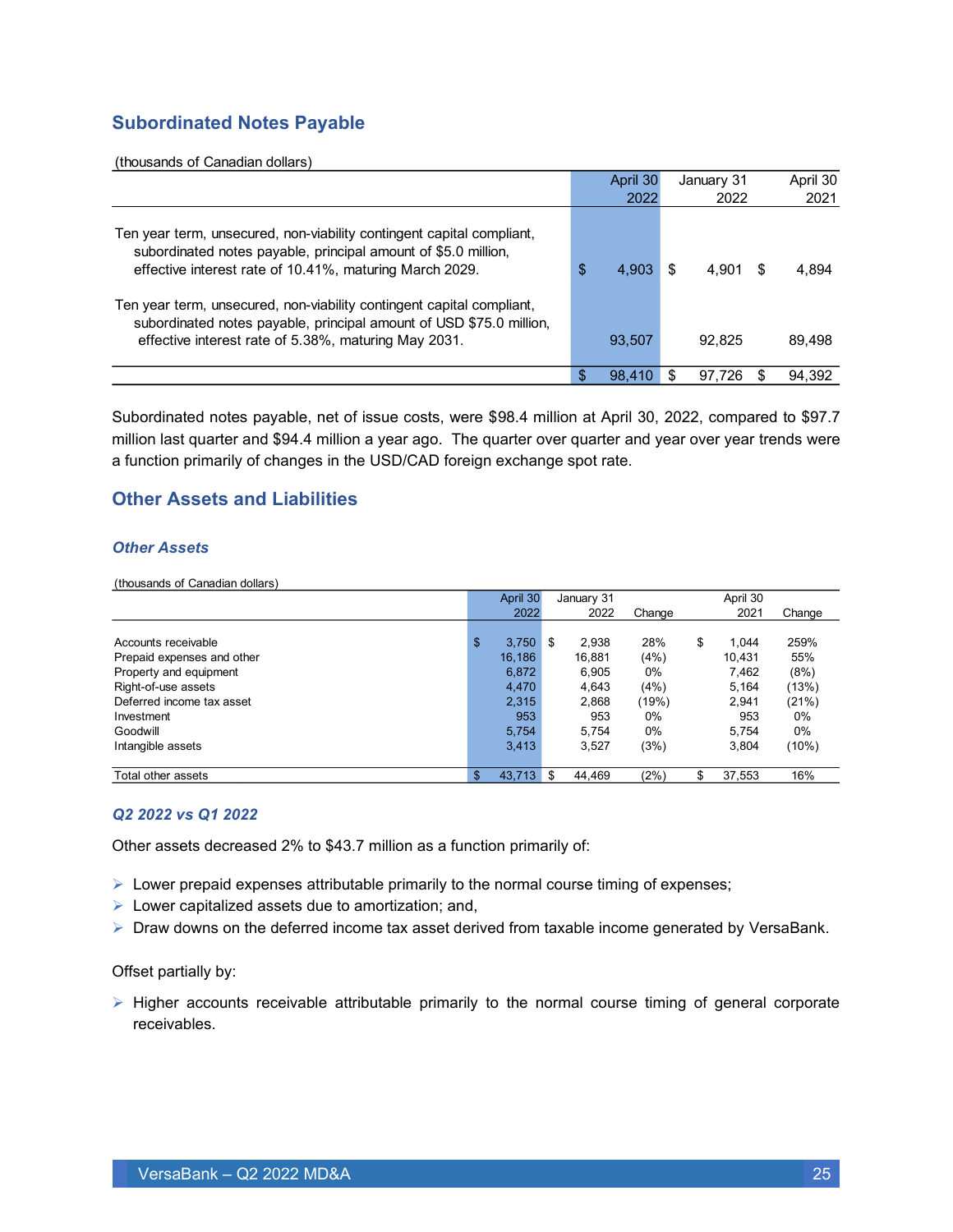#### *Q2 2022 vs Q2 2021*

Other assets increased 16% as a function primarily of:

- ➢ Higher prepaid expenses and other consisting primarily of higher prepaid insurance premiums attributable to VersaBank's listing on the Nasdaq as well as the capitalization of compensation costs and various development costs related to VersaBank's specific growth initiatives; and,
- $\triangleright$  Higher accounts receivable attributable primarily to the normal course timing of general corporate receivables.

Offset partially by:

- $\triangleright$  Lower capitalized assets due to amortization; and,
- $\triangleright$  Draw downs on the deferred income tax asset derived from taxable income generated by VersaBank.

#### *Other Liabilities*

(thousands of Canadian dollars)

|                                             | April 30      | January 31 |        | April 30      |        |
|---------------------------------------------|---------------|------------|--------|---------------|--------|
|                                             | 2022          | 2022       | Change | 2021          | Change |
|                                             |               |            |        |               |        |
| Accounts payable and other                  | \$<br>5,849   | 6,155      | (5%)   | \$<br>5.506   | 6%     |
| Current income tax liability                | 2,126         | 1.975      | 8%     | 1.449         | 47%    |
| Deferred income tax liability               | 812           | 855        | (5%)   | 862           | (6%)   |
| Lease obligations                           | 4.665         | 4.944      | (6%)   | 5.438         | (14%)  |
| Cash collateral and amounts held in escrow  | 5,833         | 5.252      | 11%    | 3.261         | 79%    |
| Cash reserves on loan and lease receivables | 108.121       | 114.485    | (6%)   | 102.210       | 6%     |
|                                             |               |            |        |               |        |
| Total other liabilities                     | \$<br>127,406 | 133.666    | (5%)   | \$<br>118.726 | 7%     |

#### *Q2 2022 vs Q1 2022*

Other liabilities decreased 5% to \$127.4 million as a function primarily of:

- $\triangleright$  Lower cash reserve balances attributable to the restructuring of the cash reserve framework of one of VersaBank's origination and servicing partner's combined with a higher proportion of new receivables being originated at lower intrinsic risk levels offset partially by higher POS Financing portfolio balances; and,
- $\triangleright$  Lower accounts payable attributable to the timing of cash payments.

Offset partially by:

- ➢ Higher cash collateral and amounts held in escrow; and,
- ➢ Higher income tax payable attributable to increase in taxable earnings.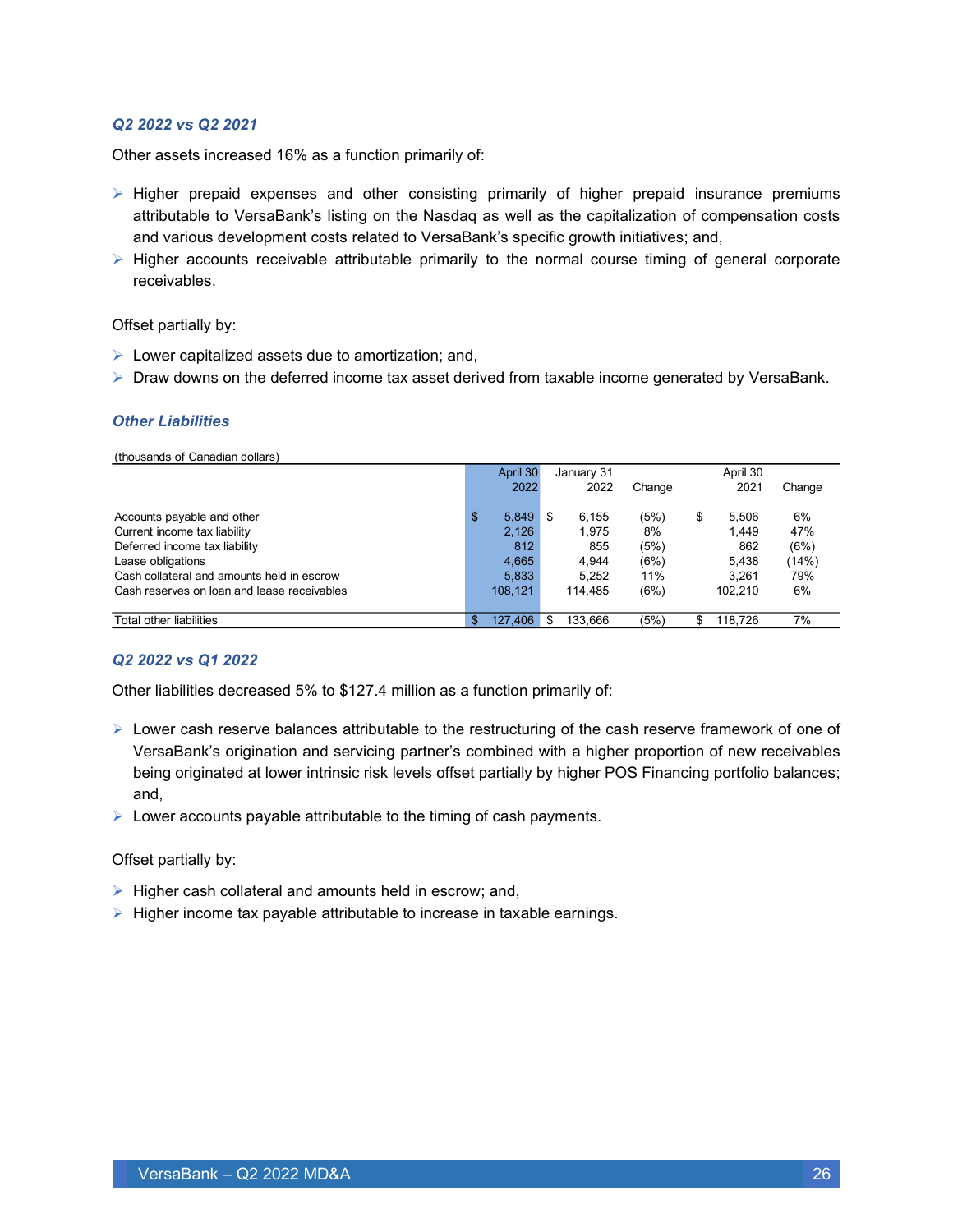#### *Q2 2022 vs Q2 2021*

Other liabilities increased 7% attributable primarily to:

- $\triangleright$  Higher cash reserves balances attributable to higher POS Financing portfolio balances;
- ➢ VersaBank recognizing higher income taxes payable after utilizing the significant income tax loss carryforwards in the prior fiscal year;
- ➢ Higher cash collateral and amounts held in escrow; and,
- ➢ General increase in accounts payable attributable to increased earning activity.

#### **Shareholders' Equity**

Shareholders' equity was \$341.4 million at April 30, 2022 compared to \$337.0 million last quarter and \$247.4 million a year ago.

#### *Q2 2022 vs Q1 2022*

Shareholders' equity was up 1% as a function primarily of:

➢ Higher retained earnings attributable to net income earned over the period.

Offset partially by:

 $\triangleright$  Payment of dividends.

#### *Q2 2022 vs Q2 2021*

Shareholders' equity was up 38% attributable primarily to:

- ➢ The September 21, 2021 treasury offering of 6,325,000 common shares at a price of USD \$10.00 per share, the equivalent of CAD \$12.80 per share, for gross proceeds of approximately USD \$63.3 million, ("the Common Share Offering") after the underwriters exercised their full over-allotment option equal to 15% of the base offering of 5,500,000 common shares. Total net cash proceeds from the Common Share Offering were CAD \$73.2 million, however, VersaBank's share capital increased by CAD \$75.1 million as a function of the Common Share Offering and tax effected issue costs in the amount of \$5.4 million; and,
- ➢ Higher retained earnings attributable to net income earned over the period.

Offset partially by:

 $\triangleright$  Payment of dividends.

VersaBank's book value per common share at April 30, 2022 was \$11.94 compared to \$11.78 last quarter and \$11.06 a year ago. The quarter over quarter trend was a function primarily of higher retained earnings attributable to net income earned in the current quarter offset partially by the payment of dividends over the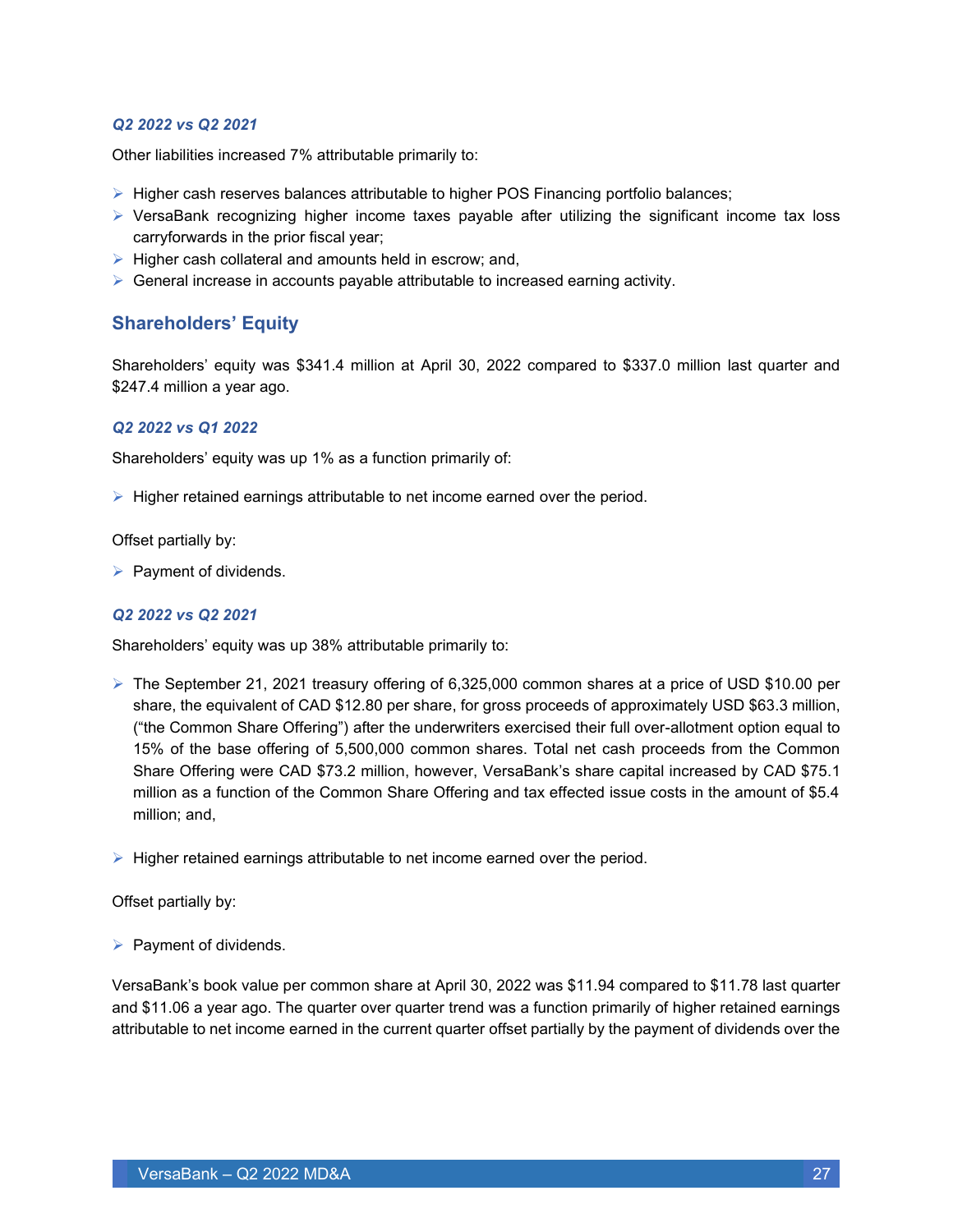same period. The year over year trend was a function of primarily of the impact of the Common Share Offering and higher retained earnings attributable to net income earned in the current period offset partially by the payment of dividends over the same timeframe.

See note 8 to the unaudited interim consolidated financial statements for additional information relating to share capital.

#### **Stock-Based Compensation**

Stock options are accounted for using the fair value method which recognizes the fair value of the stock option over the applicable vesting period as an increase in salaries and benefits expense with the same amount being recorded in share capital. VersaBank recognized compensation expense for the quarter totaling \$424,000 compared to \$196,000 last quarter and \$nil for the same period a year ago, relating to the estimated fair value of stock options granted. The recognized compensation expense for the six-month period ended April 30, 2022 totaled \$620,000 compared to \$nil for the same period a year ago. The fair value of the 913,730 stock options granted during the first quarter of Fiscal 2022 was estimated at the grant date using the Black-Scholes valuation model and the following input assumptions: risk-free rate of 1.26%, expected option life of 3.5 years, expected volatility of 29.5%, expected annual dividends of 0.64% and a forfeiture rate of 2.0%. The fair value of each stock option granted was estimated at \$3.10 per share.

As at April 30, 2022, 40,000 common share stock options were fully vested and exercisable at \$7.00 per share and expire in October 2023. See note 8 to the unaudited interim consolidated financial statements for additional information relating to stock options.

#### *Updated Share Information*

As at May 30, 2022, there were no changes since April 30, 2022 in the number of common shares, Series 1 preferred shares, and common share options outstanding.

### <span id="page-27-0"></span>**Off-Balance Sheet Arrangements**

As at April 30, 2022, VersaBank did not have any significant off-balance sheet arrangements other than loan commitments and letters of credit attributable to normal course business activities. See note 11 to the unaudited interim consolidated financial statements for more information.

### <span id="page-27-1"></span>**Related Party Transactions**

VersaBank's Board of Directors and senior executive officers represent key management personnel. See note 12 to the unaudited interim consolidated financial statements for additional information on related party transactions and balances.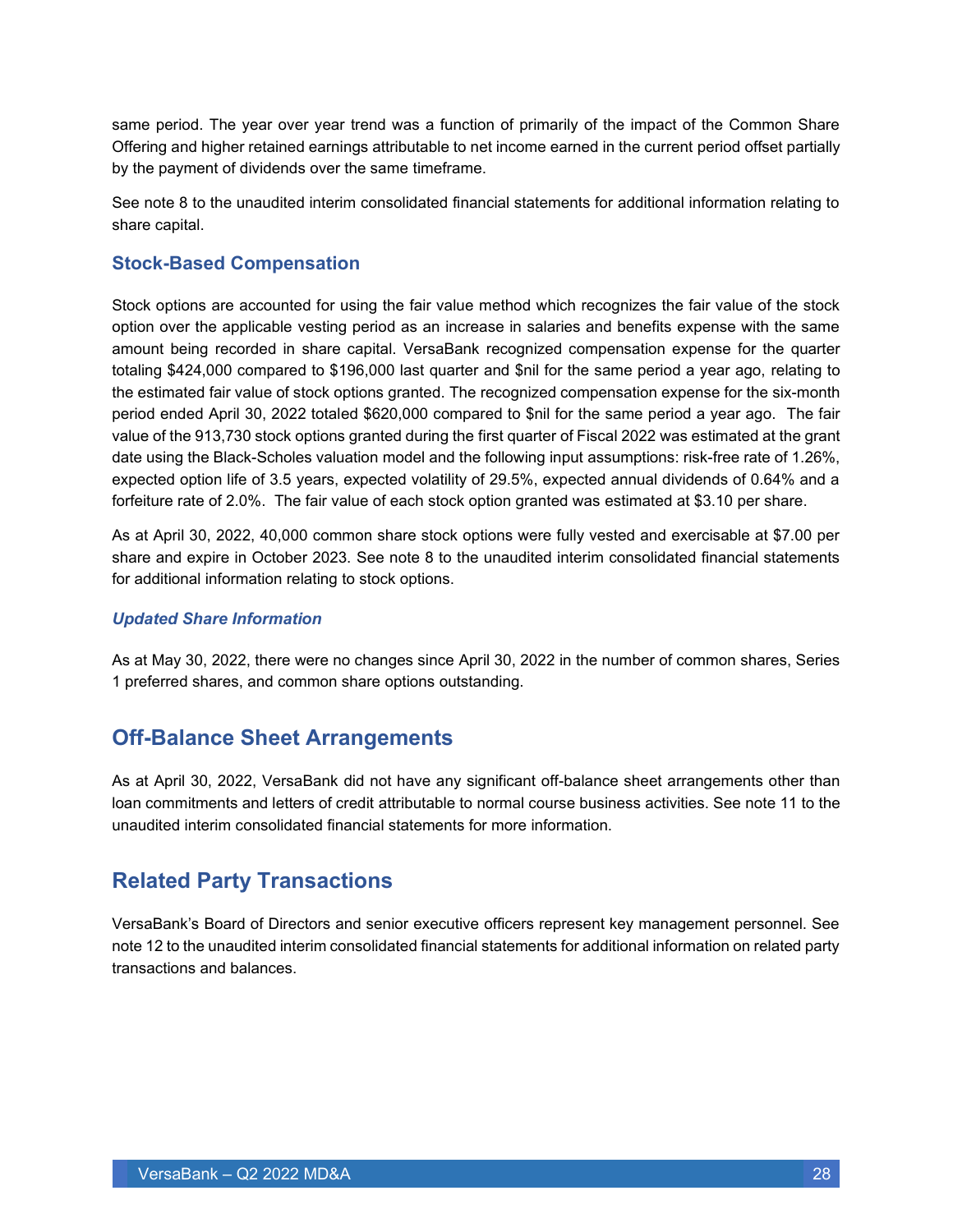### <span id="page-28-0"></span>**Capital Management and Capital Resources**

The table below presents VersaBank's regulatory capital position, risk-weighted assets and regulatory capital and leverage ratios for the current and comparative periods.

|                              |                   | April 30  | January 31    |        | April 30      |        |  |
|------------------------------|-------------------|-----------|---------------|--------|---------------|--------|--|
|                              |                   | 2022      | 2022          | Change | 2021          | Change |  |
|                              |                   |           |               |        |               |        |  |
| Common Equity Tier 1 capital | \$                | 315,963   | \$<br>310,825 | 2%     | \$<br>220,740 | 43%    |  |
|                              |                   |           |               |        |               |        |  |
| Total Tier 1 capital         | $\frac{1}{2}$     | 329,610   | \$<br>324,472 | 2%     | \$<br>234,387 | 41%    |  |
|                              |                   |           |               |        |               |        |  |
| Total Tier 2 capital         | $\boldsymbol{\$}$ | 102,473   | \$<br>101.765 | 1%     | \$<br>98.774  | 4%     |  |
|                              |                   |           |               |        |               |        |  |
| Total regulatory capital     | $\frac{1}{2}$     | 432,083   | \$<br>426,237 | 1%     | \$<br>333.161 | 30%    |  |
|                              |                   |           |               |        |               |        |  |
| Total risk-weighted assets   | \$                | 2,313,030 | \$2,095,335   | 10%    | \$1,763,424   | 31%    |  |
| Capital ratios               |                   |           |               |        |               |        |  |
| CET1 capital ratio           |                   | 13.66%    | 14.83%        | (8%)   | 12.52%        | 9%     |  |
| Tier 1 capital ratio         |                   | 14.25%    | 15.49%        | (8%)   | 13.29%        | 7%     |  |
| Total capital ratio          |                   | 18.68%    | 20.34%        | (8%)   | 18.89%        | (1%)   |  |
| Leverage ratio               |                   | 11.63%    | 12.69%        | (8%)   | 10.46%        | 11%    |  |
|                              |                   |           |               |        |               |        |  |

(thousands of Canadian dollars)

VersaBank reports its regulatory capital ratios using the Standardized approach for calculating riskweighted assets, as defined under Basel III, which may require VersaBank to carry more capital for certain credit exposures compared to requirements under the Advanced Internal Ratings Based ("AIRB") methodology. As a result, regulatory capital ratios of banks that utilize the Standardized approach are not directly comparable with the large Canadian banks that employ the AIRB methodology.

OSFI requires that all Canadian banks must comply with the Basel III standards on an "all-in" basis for purposes of determining their risk-based capital ratios. Required minimum regulatory capital ratios are a 7.0% Common Equity Tier 1 ("CET1") capital ratio, an 8.5% Tier 1 capital ratio and a 10.5% total capital ratio, all of which include a 2.5% capital conservation buffer.

The quarter over quarter and year over year trends exhibited by VersaBank's reported regulatory capital levels, regulatory capital ratios and leverage ratios were a function primarily of retained earnings growth and changes to VersaBank's risk-weighted asset balances and composition. The year over year trend was also a function of the September 21, 2021 Common Share Offering.

For more information regarding capital management, please see note 13 to VersaBank's April 30, 2022, interim Consolidated Financial Statements as well as the Capital Management and Capital Resources section of VersaBank's MD&A for the year ended October 31, 2021.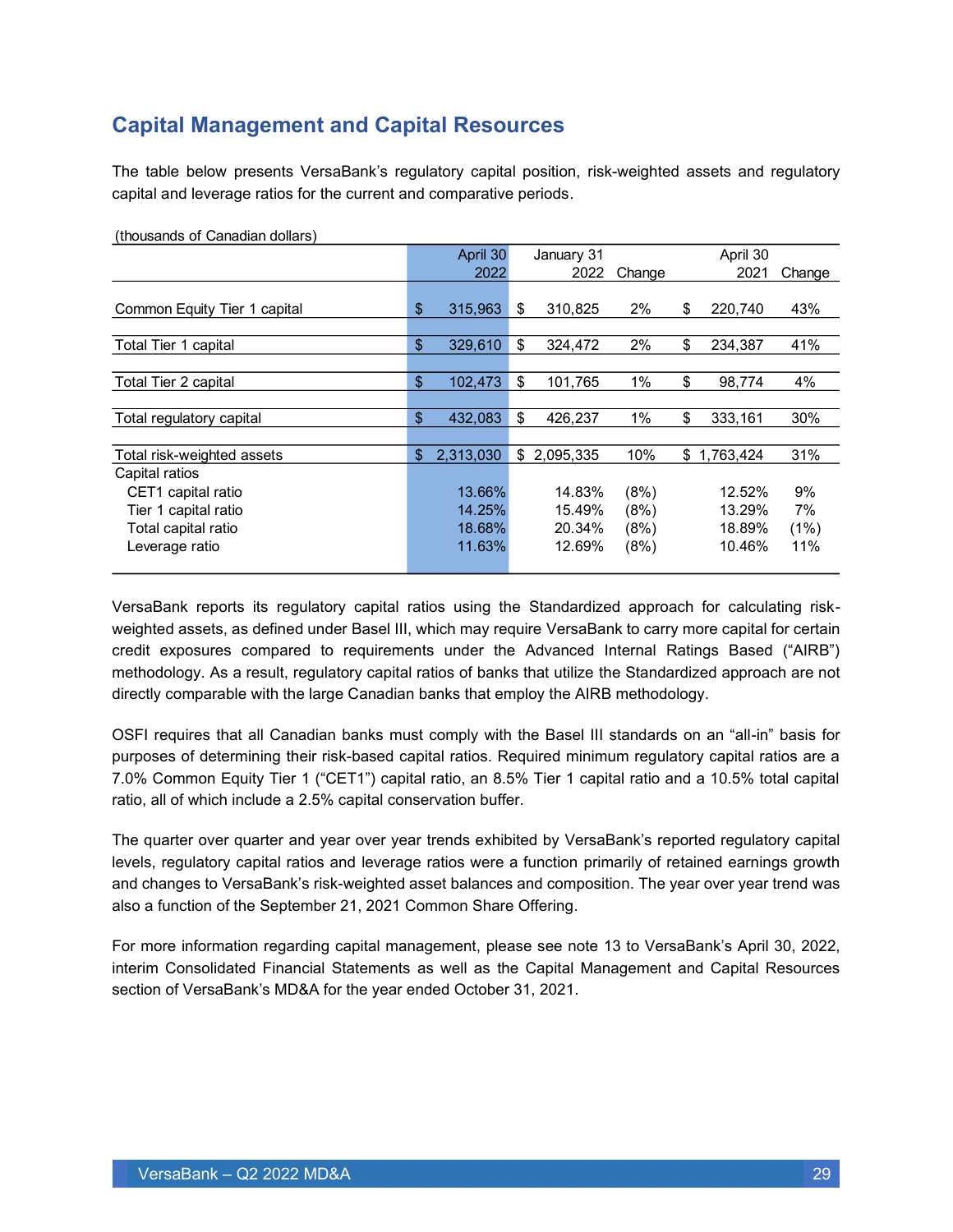#### *Liquidity*

The unaudited Consolidated Statement of Cash Flows for the six months ended April 30, 2022, shows cash used in operations in the amount of \$72.0 million compared to cash used by operations in the amount of \$36.9 million for the same period last year. The current period and comparative period trends were a function primarily of cash outflows to fund loans exceeding cash inflows from deposits raised and the use of existing liquidity to fund loans. Based on factors such as liquidity requirements and opportunities for investment in loans and securities, VersaBank may manage the amount of deposits it raises and loans it funds in ways that result in the balances of these items giving rise to either negative or positive cash flow from operations. VersaBank will continue to fund its operations and meet contractual obligations as they become due using cash on hand and by closely managing its flow of deposits.

#### *Interest Rate Sensitivity*

The table below presents the duration difference between VersaBank's assets and liabilities and the potential after-tax impact of a 100-basis point shift in interest rates on VersaBank's earnings during a 12 month period and the potential after-tax impact of a 100-basis point shift in interest rates on VersaBank's shareholders' equity over a 60-month period if no remedial actions are taken. At April 30, 2022, the duration difference between assets and liabilities was 3.1 months compared to 2.3 months at October 31, 2021, which indicates that VersaBank's assets would reprice faster than liabilities in the event of a future change in interest rates.

|                                        |               | April 30, 2022 |     |           |             | October 31, 2021 |           |  |  |
|----------------------------------------|---------------|----------------|-----|-----------|-------------|------------------|-----------|--|--|
|                                        | Increase      |                |     | Decrease  | Increase    |                  | Decrease  |  |  |
|                                        |               | $100$ bps      |     | $100$ bps | $100$ bps   |                  | $100$ bps |  |  |
| Increase (decrease):                   |               |                |     |           |             |                  |           |  |  |
| Impact on projected net interest       |               |                |     |           |             |                  |           |  |  |
| income during a 12 month period        | $\frac{1}{2}$ | 5,927          | -\$ | (6, 292)  | \$<br>4,147 | \$               | (3,220)   |  |  |
| Impact on reported equity              |               |                |     |           |             |                  |           |  |  |
| during a 60 month period               | \$            | 2.936          | \$. | (3,008)   | \$<br>1,603 | S                | (1,586)   |  |  |
|                                        |               |                |     |           |             |                  |           |  |  |
| Duration difference between assets and |               |                |     |           |             |                  |           |  |  |
| liabilities (months)                   |               | 3.1            |     |           | 2.3         |                  |           |  |  |

(thousands of Canadian dollars)

#### *Contractual Obligations*

Contractual obligations as disclosed in VersaBank's MD&A and Audited Consolidated Financial Statements for the year ended October 31, 2021, have not changed significantly as at April 30, 2022.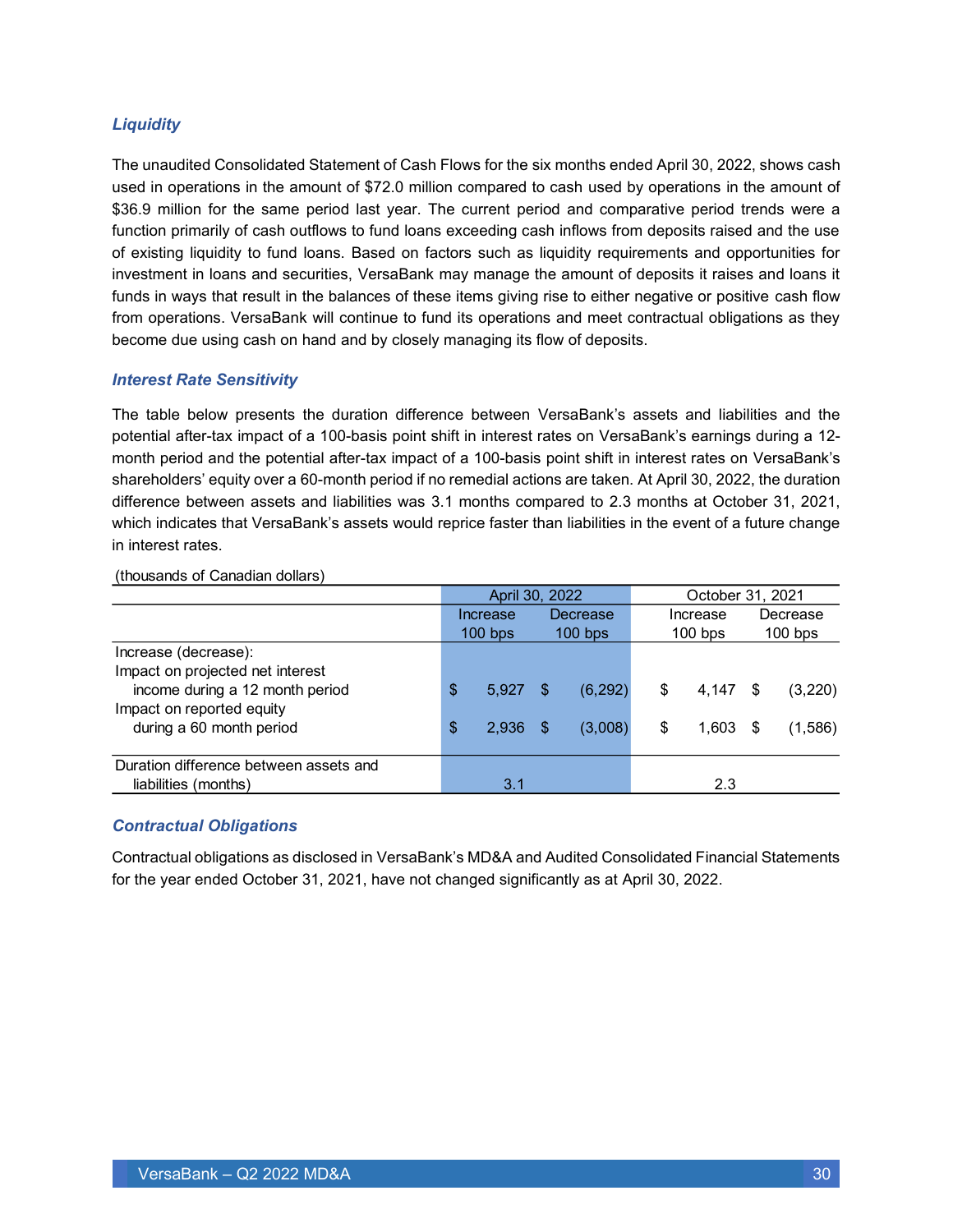### <span id="page-30-0"></span>**Results of Operating Segments**

| (thousands of Canadian dollars)                          |                       |                                 |               |                                    |               |                         |                                 |             |                      |                                    |              |                    |                |                          |                           |                                 |
|----------------------------------------------------------|-----------------------|---------------------------------|---------------|------------------------------------|---------------|-------------------------|---------------------------------|-------------|----------------------|------------------------------------|--------------|--------------------|----------------|--------------------------|---------------------------|---------------------------------|
| for the three months ended                               |                       | April 30, 2022                  |               |                                    |               |                         | January 31, 2022                |             |                      |                                    |              |                    |                | April 30, 2021           |                           |                                 |
| Banking                                                  | <b>Digital</b>        |                                 | Adjustments   | DRTC Eliminations/ Consolidated    |               | Digital<br>Banking      | <b>DRTC</b>                     | Adjustments |                      | Eliminations/ Consolidated         |              | Digital<br>Banking | <b>DRTC</b>    | Adjustments              |                           | Eliminations/ Consolidated      |
| \$<br>Net interest income<br>Non-interest income         | 17,242 \$             | $\mathsf{s}$<br>$\sim$<br>1,434 | (42)          | 17,242 \$<br>\$<br>1,393           |               | 16,885 \$               | $\mathbf{r}$<br>1,422           | \$          | \$<br>(41)           | 16,885 \$<br>1,381                 |              | 15,095 \$          | ÷.<br>915      | $\mathsf{s}$             | (41)                      | 15,095<br>$\sqrt{3}$<br>875     |
| 17.243<br>Total revenue                                  |                       | 1.434                           | (42)          | 18,635                             |               | 16,885                  | 1,422                           |             | (41)                 | 18,266                             |              | 15,096             | 915            |                          | (41)                      | 15,970                          |
| Provision for (recovery of) credit losses                | 78                    |                                 |               | 78                                 |               | $\overline{\mathbf{c}}$ |                                 |             |                      | $\overline{\mathbf{c}}$            |              | (312)              |                |                          |                           | (312)                           |
| 17,165                                                   |                       | 1,434                           | (42)          | 18,557                             |               | 16,883                  | 1,422                           |             | (41)                 | 18,264                             |              | 15,408             | 915            |                          | (41)                      | 16,282                          |
| Non-interest expenses:<br>Salaries and benefits<br>5,586 |                       | 1,140                           |               | 6,726                              |               | 5,440                   | 643                             |             |                      | 6,083                              |              | 4,525              | 428            |                          |                           | 4,953                           |
| General and administrative<br>3,761                      |                       | 300                             | (42)          | 4.019                              |               | 3,482                   | 183                             |             | (41)                 | 3,624                              |              | 2,237              | 187            |                          | (41)                      | 2,383                           |
| Premises and equipment                                   | 659                   | 363                             |               | 1.022                              |               | 582                     | 347                             |             |                      | 929                                |              | 598                | 408            |                          |                           | 1,006                           |
| 10,006                                                   |                       | 1,803                           | (42)          | 11,767                             |               | 9,504                   | 1,173                           |             | (41)                 | 10,636                             |              | 7,360              | 1,023          |                          | (41)                      | 8,342                           |
| 7,159<br>Income (loss) before income taxes               |                       | (369)                           |               | 6.790                              |               | 7,379                   | 249                             |             | $\ddot{\phantom{1}}$ | 7,628                              |              | 8,048              | (108)          |                          | ä,                        | 7,940                           |
| 1,744<br>Income tax provision                            |                       | 103                             |               | 1,847                              |               | 1,961                   | 101                             |             | $\ddot{\phantom{1}}$ | 2,062                              |              | 2,153              | 43             |                          |                           | 2,196                           |
| Net income (loss)<br>$\overline{s}$                      | 5,415<br>$\mathbf{s}$ | (472)<br>- \$                   |               | $4,943$ \$<br>\$.                  |               | 5,418<br><b>S</b>       | 148                             | <b>S</b>    | s<br>$\mathbf{r}$    | 5,566                              | $\mathbf{s}$ | 5,895<br>\$        | (151)          | $\mathbf{s}$             | $\mathbf{r}$              | 5,744<br>$\hat{\mathbf{r}}$     |
| <b>Total assets</b><br>\$2,692,510                       | - \$                  | 21,386<br>$\mathbf{s}$          |               | (21,750) \$ 2,692,146 \$ 2,412,167 |               | s.                      | 23,767                          | \$          |                      | (20,588) \$2,415,346 \$2,139,974   |              | $\mathbf{s}$       | 17,777         | $\mathbf{s}$             |                           | $(17,994)$ \$ 2,139,757         |
| <b>Total liabilities</b><br>\$2,347,610                  | - \$                  | 23,727<br>$\mathbf{s}$          |               | (20,605) \$ 2,350,732 \$ 2,072,691 |               | <b>S</b>                | 25,147                          | \$          |                      | (19,443) \$ 2,078,395 \$ 1,888,732 |              |                    | 20,508         | $\mathbf{\$}$            |                           | $(16,849)$ \$ 1,892,391         |
| (thousands of Canadian dollars)                          |                       |                                 |               |                                    |               |                         |                                 |             |                      |                                    |              |                    |                |                          |                           |                                 |
|                                                          |                       |                                 |               |                                    |               |                         |                                 |             |                      |                                    |              |                    |                |                          |                           |                                 |
| for the six months ended                                 |                       |                                 |               | April 30, 2022                     |               |                         |                                 |             |                      |                                    |              |                    | April 30, 2021 |                          |                           |                                 |
|                                                          |                       | <b>Digital</b>                  |               |                                    |               |                         |                                 |             |                      | Digital                            |              |                    |                |                          |                           |                                 |
|                                                          |                       | <b>Banking</b>                  |               |                                    |               | Adiustments             | DRTC Eliminations/ Consolidated |             |                      | <b>Banking</b>                     |              |                    |                | Adiustments              |                           | DRTC Eliminations/ Consolidated |
| Net interest income                                      |                       | $\mathbf{\hat{s}}$<br>34.127 \$ |               | ÷.                                 | $\mathsf{\$}$ | ÷.                      | \$                              | 34.127      | $\mathfrak{S}$       | 29.469                             | \$           | $\overline{a}$     | \$             | $\overline{\phantom{a}}$ | \$                        | 29.469                          |
| Non-interest income                                      |                       | 2                               |               | 2,855                              |               | (83)                    |                                 | 2,774       |                      | (16)                               |              | 2,008              |                | (69)                     |                           | 1,923                           |
| Total revenue                                            |                       | 34.129                          |               | 2.855                              |               | (83)                    |                                 | 36,901      |                      | 29.453                             |              | 2,008              |                | (69)                     |                           | 31,392                          |
| Provision for (recovery of) credit losses                |                       | 80                              |               |                                    |               |                         |                                 | 80          |                      | (255)                              |              |                    |                |                          |                           | (255)                           |
|                                                          |                       | 34.049                          |               | 2.855                              |               | (83)                    |                                 | 36.821      |                      | 29,708                             |              | 2.008              |                | (69)                     |                           | 31.647                          |
| Non-interest expenses:                                   |                       |                                 |               |                                    |               |                         |                                 |             |                      |                                    |              |                    |                |                          |                           |                                 |
| Salaries and benefits                                    |                       |                                 |               |                                    |               |                         |                                 | 12,809      |                      | 9,223                              |              | 760                |                |                          |                           | 9,983                           |
|                                                          |                       | 11,025                          |               | 1,784                              |               |                         |                                 |             |                      |                                    |              |                    |                |                          |                           |                                 |
| General and administrative                               |                       | 7,243                           |               | 483                                |               | (83)                    |                                 | 7,643       |                      | 4,299                              |              | 492                |                | (69)                     |                           | 4,722                           |
| Premises and equipment                                   |                       | 1,241                           |               | 710                                |               |                         |                                 | 1,951       |                      | 1,168                              |              | 556                |                |                          |                           | 1,724                           |
|                                                          |                       | 19,509                          |               | 2,977                              |               | (83)                    |                                 | 22.403      |                      | 14,690                             |              | 1,808              |                | (69)                     |                           | 16.429                          |
| Income (loss) before income taxes                        |                       | 14,540                          |               | (122)                              |               |                         |                                 | 14,418      |                      | 15,018                             |              | 200                |                |                          |                           | 15,218                          |
| Income tax provision                                     |                       | 3,706                           |               | 203                                |               |                         |                                 | 3,909       |                      | 4,006                              |              | 178                |                |                          |                           | 4,184                           |
|                                                          |                       |                                 |               |                                    |               |                         |                                 |             |                      |                                    |              |                    |                |                          |                           |                                 |
| Net income (loss)                                        |                       | \$<br>10,834                    | $\sqrt[6]{3}$ | $(325)$ \$                         |               | ٠                       | $\frac{1}{2}$                   | 10,509      | \$                   | 11,012                             | \$           | 22                 | \$             | $\overline{\phantom{a}}$ | $\boldsymbol{\mathsf{S}}$ | 11,034                          |
| <b>Total assets</b>                                      |                       | \$2.692.510                     | \$            | 21.386                             | $\mathsf{\$}$ |                         | $(21,750)$ \$ 2,692,146         |             | \$2,139,974          |                                    | \$           | 17.777             | \$             |                          |                           | $(17,994)$ \$ 2,139,757         |
|                                                          |                       |                                 |               |                                    |               |                         |                                 |             |                      |                                    |              |                    |                |                          |                           |                                 |

### *Digital Banking Operations*

#### **Q2 2022 vs Q1 2022**

Net income was consistent quarter over quarter as a function primarily of higher revenue attributable primarily to loan growth offset by higher non-interest expense attributable to investment in specific growth initiatives, including the preparation and launch of VersaBank's U.S. Point-of-Sale Financing business, higher salary and benefits expense and higher office expense attributable to the implementation of VersaBank's return-to-work strategy, as well as higher provision for credit losses.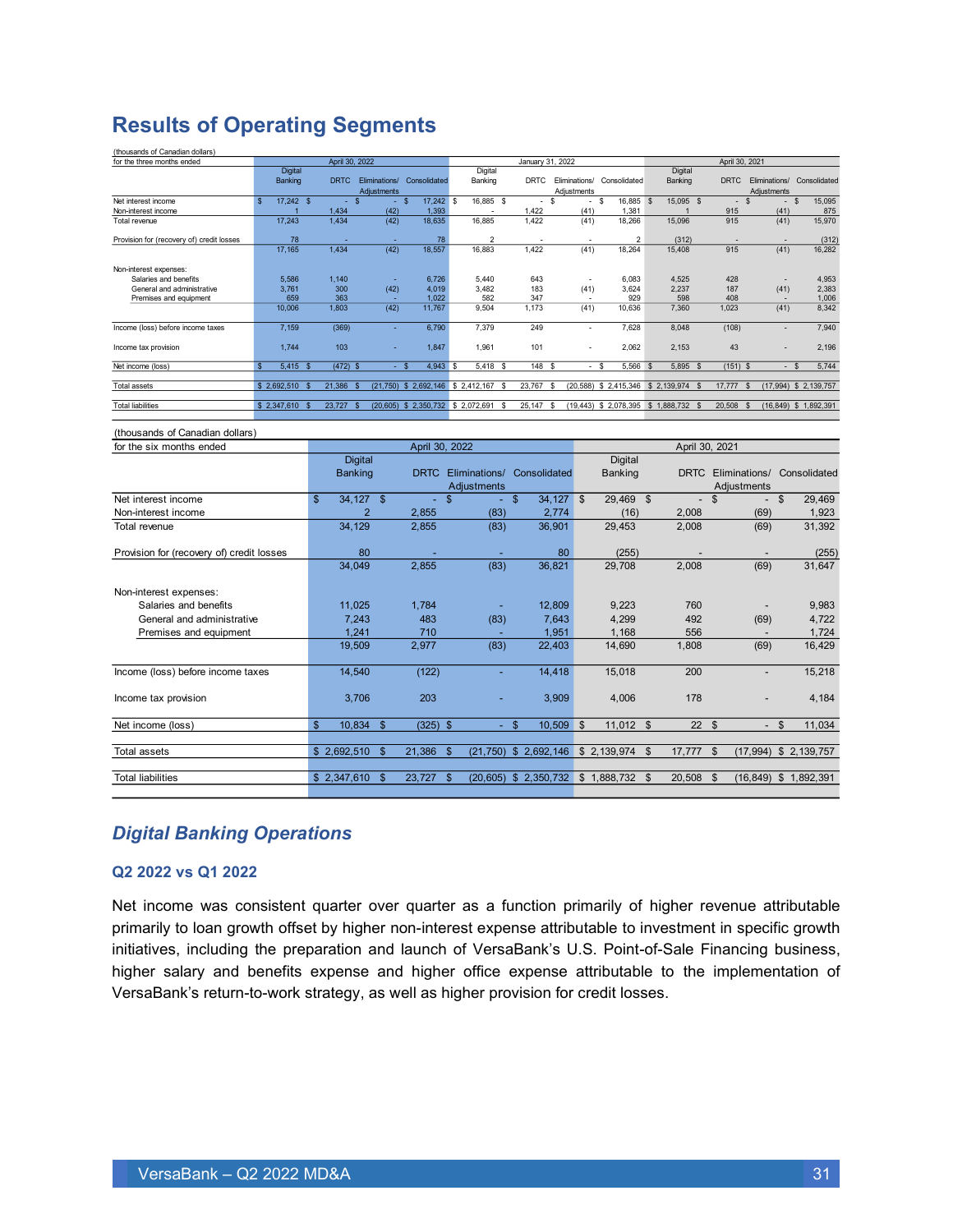#### **Q2 2022 vs Q2 2021**

Net income decreased 8% as a function primarily of higher non-interest expense attributable to the items set out above and higher insurance premiums resulting from VersaBank's listing on the Nasdaq as well as VersaBank recording a provision for credit losses in the amount of \$78,000 in the current quarter compared to a recovery of credit loss provisions in the amount of \$312,000 in the comparative period, offset partially by higher revenue attributable substantially to loan growth.

#### **Q2 YTD 2022 vs Q2 YTD 2021**

Net income decreased 2% as a function primarily of higher non-interest expense and VersaBank recording a provision for credit losses in the amount of \$80,000 in the current period compared to a recovery of credit loss provisions in the amount of \$255,000 in the comparative period, offset partially by higher revenue attributable substantially to loan growth.

### *DRTC (Cybersecurity Services and Banking and Financial Technology Development)*

#### **Q2 2022 vs Q1 2021**

DRTC net loss of \$472,000 in the current quarter compared to net income of \$148,000 in the comparative period, with the net loss attributable to higher costs related to investment in specific growth initiatives (including the preparation for commercial launch of the Canadian-dollar version of its Digital Deposit Receipts), as well as higher salary and benefits expense and higher business development costs. DRTC services revenue and gross profit, which are generated entirely by Digital Boundary Group's (DBG) Cybersecurity Services, increased 3% and 1% to \$2.4 million and \$1.4 million respectively as a function of the realization of engagements in the current quarter that were deferred in the comparative quarter due to COVID-19 as well as normal course seasonality. DRTC gross profit amounts are included in non-interest income in VersaBank's consolidated statements of income and comprehensive income.

#### **Q2 2022 vs Q2 2021**

Net loss of \$472,000 in the current quarter compared to net loss of \$151,000 in the comparative period was a function primarily of higher non-interest expense attributable to the items noted above, offset partially by higher revenue. DRTC revenue and gross profit increased 41% and 57% respectively as a function of higher service work volume in the current quarter.

#### **Q2 YTD 2022 vs Q2 YTD 2021**

Net loss of \$325,000 in the current period compared to net income of \$22,000 in the comparative period was a function primarily of higher non-interest expense, offset partially by higher revenue. DRTC revenue and gross profit increased 38% and 43% to \$4.8 million and \$2.9 million, respectively as a function of the items set out above as well as the comparative period including only five months of operations due to the timing of VersaBank's acquisition of DBG on November 30, 2020.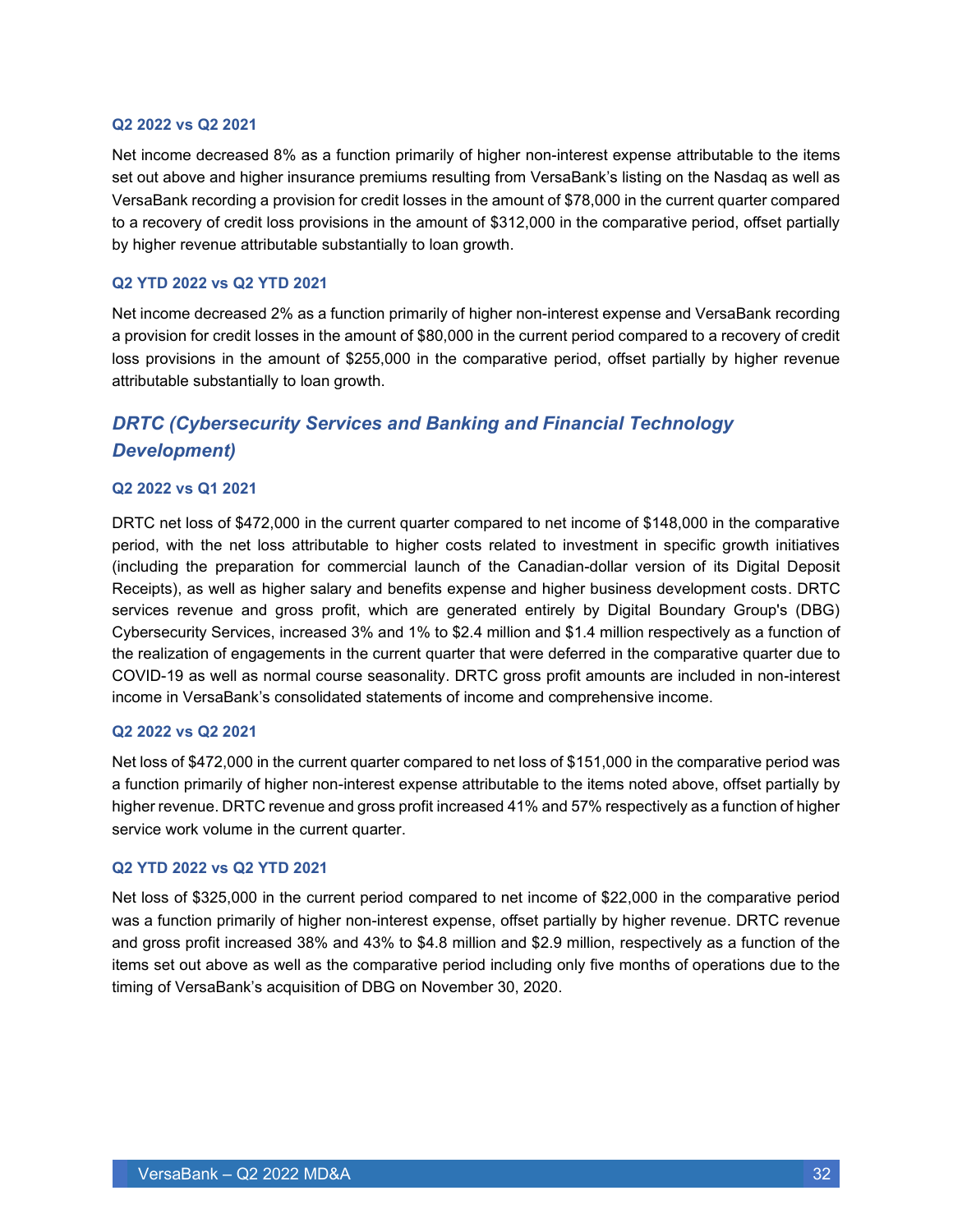### <span id="page-32-0"></span>**Summary of Quarterly Results**

| (thousands of Canadian dollars            |               |        |      |                |                |                |                |                |                |            |                |                |            |      |        |
|-------------------------------------------|---------------|--------|------|----------------|----------------|----------------|----------------|----------------|----------------|------------|----------------|----------------|------------|------|--------|
| except per share amounts)                 |               |        | 2022 |                |                |                |                | 2021           |                |            |                |                |            | 2020 |        |
|                                           |               | Q2     |      | Q <sub>1</sub> |                | Q <sub>4</sub> |                | Q <sub>3</sub> |                | Q2         |                | Q <sub>1</sub> | Q4         |      | Q3     |
| <b>Results of operations:</b>             |               |        |      |                |                |                |                |                |                |            |                |                |            |      |        |
| Interest income                           | \$            | 25,848 | \$   | 24,720         | \$             | 23,924 \$      |                | 22,400 \$      |                | 21,649 \$  |                | 21,515 \$      | 21,068 \$  |      | 20,172 |
| Yield on assets (%)                       |               | 4.15%  |      | 4.06%          |                | 4.04%          |                | 4.02%          |                | 4.24%      |                | 4.28%          | 4.33%      |      | 4.12%  |
| Interest expense                          |               | 8,606  |      | 7,835          |                | 7.778          |                | 7,858          |                | 6,554      |                | 7,141          | 7,360      |      | 7,788  |
| Cost of funds (%)                         |               | 1.38%  |      | 1.29%          |                | 1.31%          |                | 1.41%          |                | 1.28%      |                | 1.42%          | 1.51%      |      | 1.59%  |
| Net interest income                       |               | 17,242 |      | 16,885         |                | 16,146         |                | 14,542         |                | 15,095     |                | 14,374         | 13,708     |      | 12,384 |
| Net interest margin (%)                   |               | 2.77%  |      | 2.77%          |                | 2.73%          |                | 2.61%          |                | 2.96%      |                | 2.86%          | 2.82%      |      | 2.53%  |
| Non-interest income                       |               | 1,393  |      | 1,381          |                | 2,090          |                | 1,187          |                | 875        |                | 1,048          | 18         |      | 8      |
| Total revenue                             |               | 18,635 |      | 18,266         |                | 18,236         |                | 15,729         |                | 15,970     |                | 15,422         | 13,726     |      | 12,392 |
| Provision for (recovery of) credit losses |               | 78     |      | 2              |                | (279)          |                | 96             |                | (312)      |                | 57             | (582)      |      | (44)   |
| Non-interest expenses                     |               | 11,767 |      | 10,636         |                | 10,377         |                | 8,200          |                | 8,342      |                | 8,087          | 7,763      |      | 6,410  |
| Efficiency ratio                          |               | 63%    |      | 58%            |                | 57%            |                | 52%            |                | 52%        |                | 52%            | 57%        |      | 52%    |
| Income before income taxes                |               | 6,790  |      | 7,628          |                | 8,138          |                | 7,433          |                | 7,940      |                | 7,278          | 6,545      |      | 6,026  |
| Tax provision                             |               | 1,847  |      | 2,062          |                | 2,228          |                | 1,997          |                | 2,196      |                | 1,988          | 1,799      |      | 1,657  |
| Net income                                | \$            | 4,943  | \$   | 5,566          | \$             | 5,910          | \$             | $5,436$ \$     |                | $5,744$ \$ |                | $5,290$ \$     | 4,746 \$   |      | 4,369  |
| Income per share                          |               |        |      |                |                |                |                |                |                |            |                |                |            |      |        |
| Basic                                     | \$            | 0.17   | \$   | 0.19           | $\mathfrak{L}$ | 0.24           | $\mathfrak{L}$ | 0.25           | $\mathbf{\$}$  | 0.25       | $\mathfrak{L}$ | 0.22           | \$<br>0.20 | -\$  | 0.18   |
| <b>Diluted</b>                            | $\mathsf{\$}$ | 0.17   | \$   | 0.19           | $\mathfrak{L}$ | 0.24           | \$             | 0.25           | $\mathfrak{L}$ | 0.25       | \$             | 0.22           | \$<br>0.20 | \$   | 0.18   |
| Return on common equity                   |               | 5.92%  |      | 6.58%          |                | 8.07%          |                | 8.72%          |                | 9.20%      |                | 8.26%          | 7.46%      |      | 6.90%  |
| Return on total assets                    |               | 0.75%  |      | 0.87%          |                | 0.96%          |                | 0.93%          |                | 1.02%      |                | 0.94%          | 0.86%      |      | 0.78%  |
| Gross impaired loans                      |               |        |      |                |                |                |                |                |                |            |                |                |            |      |        |
| to total loans                            |               | 0.00%  |      | 0.00%          |                | 0.00%          |                | 0.00%          |                | 0.00%      |                | $0.00\%$       | 0.00%      |      | 0.43%  |
|                                           |               |        |      |                |                |                |                |                |                |            |                |                |            |      |        |

The financial results for each of the last eight quarters are summarized above. Key drivers of VersaBank's quarter over quarter performance trends for the current reporting period were:

- ➢ Lending asset growth attributable to strong growth in both the POS Financing and CRE Mortgage portfolios;
- ➢ NIM remaining flat as a function of higher yields being offset by higher cost of funds;
- ➢ Higher provisions for credit losses attributable primarily to lending asset growth offset partially by changes in VersaBank's lending asset portfolio mix; and,
- ➢ Higher non-interest expense as a function of higher salary and benefits expense, higher business development costs and higher office expense attributable to implementation of VersaBank's return-towork strategy.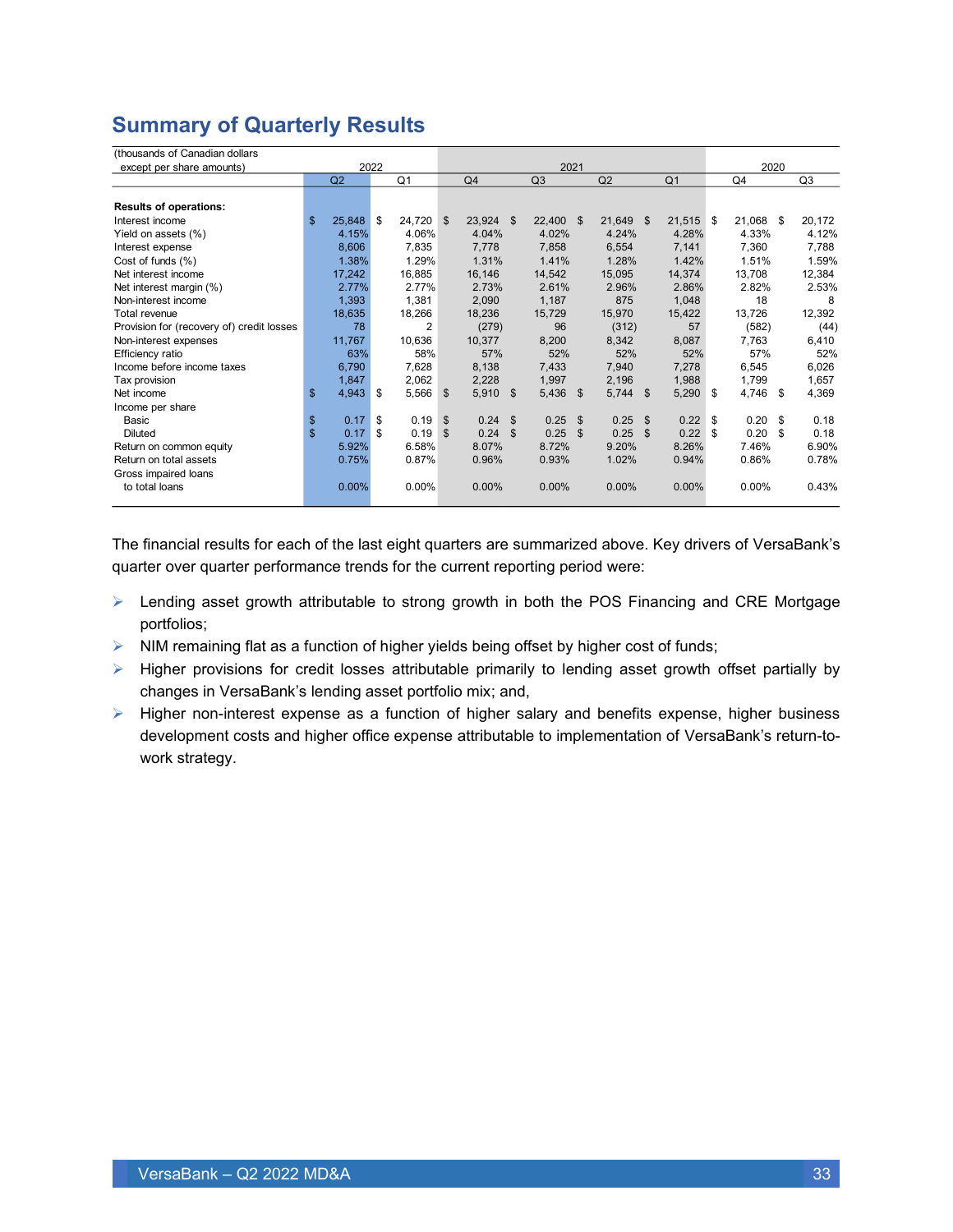### <span id="page-33-0"></span>**Non-GAAP and Other Financial Measures**

Non-GAAP and other financial measures are not standardized financial measures under financial reporting framework used to prepare the financial statements of VersaBank's to which these measures relate. These measures may not be comparable to similar financial measures disclosed by other issuers. VersaBank uses these financial measures to assess its performance and as such believes these financial measures are useful in providing readers with a better understanding of how management assesses VersaBank's performance.

#### **Non-GAAP Measures**

*Return on Average Common Equity* is defined as annualized net income less amounts relating to preferred share dividends, divided by average common shareholders' equity which is average shareholders' equity less amounts relating to preferred shares recorded in equity.

|                                 | for the three months ended |          |     |          |               | for the six months ended |          |  |
|---------------------------------|----------------------------|----------|-----|----------|---------------|--------------------------|----------|--|
|                                 |                            | April 30 |     | April 30 | April 30      |                          | April 30 |  |
| (thousands of Canadian dollars) |                            | 2022     |     | 2021     | 2022          |                          | 2021     |  |
| Return on average common equity |                            |          |     |          |               |                          |          |  |
| Net income                      | \$                         | 4,943    | \$. | 5.744    | \$<br>10,509  | S                        | 11.034   |  |
| Preferred share dividends       |                            | (247)    |     | (542)    | (494)         |                          | (1,084)  |  |
| Adjusted net income             |                            | 4.696    |     | 5.202    | 10.015        |                          | 9.950    |  |
| Annualized adjusted net income  |                            | 19.259   |     | 21.334   | 20.196        |                          | 20.065   |  |
| Average common equity           | \$                         | 325,536  | \$. | 231,945  | \$<br>323.113 | -S                       | 229,835  |  |
| Return on average common equity |                            | 5.92%    |     | 9.20%    | 6.25%         |                          | 8.73%    |  |

*Book Value per Common Share* is defined as Shareholders' Equity less amounts relating to preferred shares recorded in equity, divided by the number of common shares outstanding.

|                                 |            | for the three months ended |            | for the six months ended |
|---------------------------------|------------|----------------------------|------------|--------------------------|
|                                 | April 30   | April 30                   | April 30   | April 30                 |
| (thousands of Canadian dollars) | 2022       | 2021                       | 2022       | 2021                     |
| Book value per common share     |            |                            |            |                          |
| Common equity                   | 327.767    | 233.719<br>\$              | 327.767    | 233.719<br>\$            |
| Shares outstanding              | 27,441,082 | 21,123,559                 | 27,441,082 | 21,123,559               |
| Book value per common share     | 11.94      | 11.06                      | 11.94      | 11.06                    |

*Return on Average Total Assets* is defined as annualized net income less amounts relating to preferred share dividends, divided by average total assets.

|                                 |                  | for the three months ended |              | for the six months ended |  |  |
|---------------------------------|------------------|----------------------------|--------------|--------------------------|--|--|
|                                 | April 30         | April 30                   | April 30     | April 30                 |  |  |
| (thousands of Canadian dollars) | 2022             | 2021                       | 2022         | 2021                     |  |  |
| Return on average total assets  |                  |                            |              |                          |  |  |
| Net income                      | \$<br>$4,943$ \$ | 5.744                      | 10.509<br>\$ | 11.034<br>\$.            |  |  |
| Preferred share dividends       | (247)            | (542)                      | (494)        | (1,084)                  |  |  |
| Adjusted net income             | 4.696            | 5.202                      | 10.015       | 9.950                    |  |  |
| Annualized adjusted net income  | 19.259           | 21.334                     | 20.196       | 20.065                   |  |  |
| Average Assets                  | \$2,553,746      | \$2.092.367                | \$2,553,616  | 2,041,821<br>\$          |  |  |
| Return on average total assets  | 0.75%            | 1.02%                      | 0.79%        | 0.98%                    |  |  |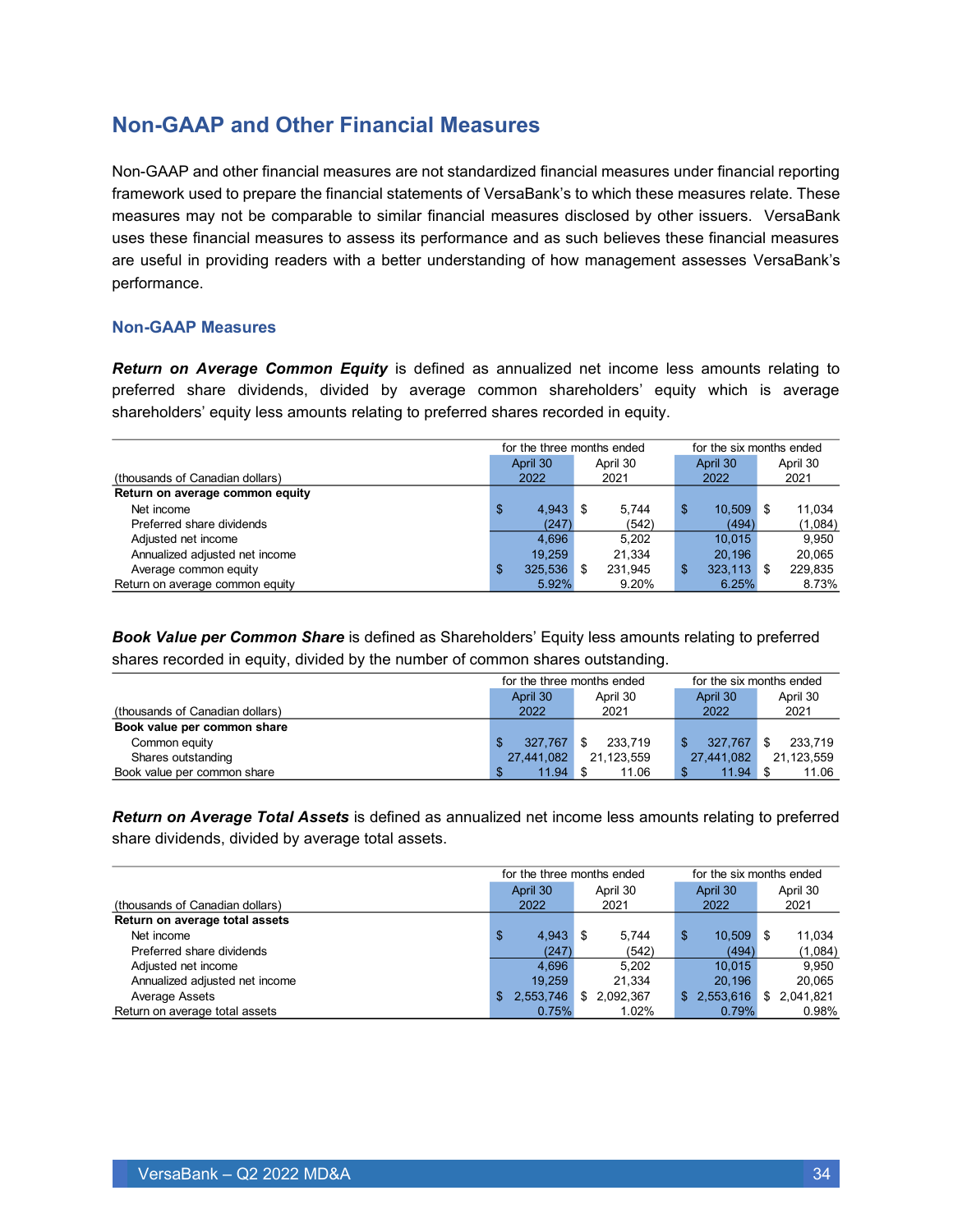#### **Other Financial Measures**

*Yield* is calculated as interest income (as presented in the Consolidated Statements of Comprehensive Income) divided by average total assets. Yield does not have a standardized meaning prescribed by IFRS and, therefore, may not be comparable to similar measures presented by other financial institutions.

*Cost of Funds* is calculated as interest expense (as presented in the Consolidated Statements of Comprehensive Income) divided by average total assets. Cost of funds does not have a standardized meaning prescribed by IFRS and, therefore, may not be comparable to similar measures presented by other financial institutions.

*Net Interest Margin or Spread* are calculated as net interest income divided by average total loans. Net interest margin or spread does not have a standardized meaning prescribed by IFRS and, therefore, may not be comparable to similar measures presented by other financial institutions.

*Net Interest Margin on Loans* is calculated as net interest income adjusted for the impact of cash and other assets, divided by average gross loans. This metric does not have a standardized meaning prescribed by IFRS and, therefore, may not be comparable to similar measures presented by other financial institutions.

*Efficiency Ratio* is calculated as non-interest expenses from the Digital Banking operations as a percentage of total revenue from the Digital Banking operations (as presented in the interim Consolidated Statements of Comprehensive Income). This ratio does not have a standardized meaning prescribed by IFRS and, therefore, may not be comparable to similar measures presented by other financial institutions.

*Gross Impaired Loans to Total Loans* captures gross impaired loan balances as a percentage of VersaBank's loans, net of allowance for credit losses. This percentage does not have a standardized meaning prescribed by IFRS and, therefore, may not be comparable to similar measures presented by other financial institutions.

*Provision for (Recovery of) Credit Losses as a Percentage of Average Total Loans* captures the provision for (recovery of) credit losses (as presented in the interim Consolidated Statements of Comprehensive Income) as a percentage of VersaBank's average loans, net of allowance for credit losses. This percentage does not have a standardized meaning prescribed by IFRS and, therefore, may not be comparable to similar measures presented by other financial institutions.

**Basel III Common Equity Tier 1, Tier 1, Total Capital Adequacy and Leverage Ratios** are determined in accordance with guidelines issued by the Office of the Superintendent of Financial Institutions (*Canada*) (OSFI).